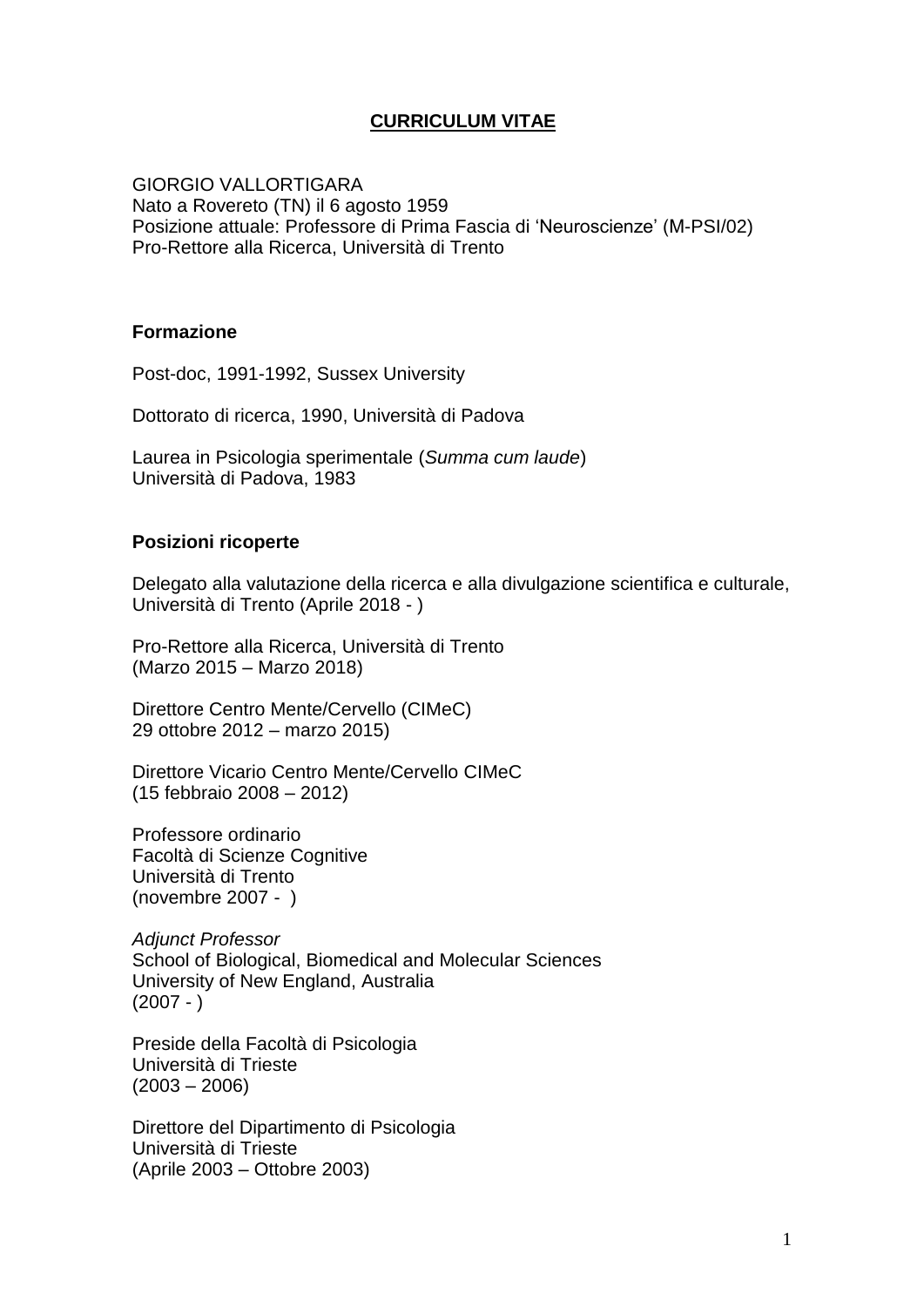Professore ordinario (Psicobiologia e psicologia fisiologica) (Marzo 2003 – Ottobre 2007) Università di Trieste

Professore straordinario (Psicobiologia e psicologia fisiologica) (Marzo 2000 – Marzo 2003 ) Università di Trieste

Professore associato (Psicobiologia e psicologia fisiologica) (1999-2000) Università di Trieste

Ricercatore universitario (Psicobiologia e psicologia fisiologica) (1991- 1999) Università di Udine

Post-doc (1991) University of Sussex, U.K.

Graduate Fellow (1990) University of Sussex, U.K.

Studente di dottorato di ricerca (1985-1990) Università di Padova

Laureato-frequentatore (1983-1985) Università di Padua

#### **Esperienze di ricerca**

Visiting Professor School of Biological, Biomedical and Molecular Sciences University of New England, Australia

Research Fellow (1994) Sussex Centre for Neuroscience, Sussex University, U.K.

Visiting Fellow (1992) Sussex Centre for Neuroscience, Sussex University, U.K.

Visiting Fellow (1991) Sussex Centre for Neuroscience, Sussex University, U.K.

Visiting Research Worker (1988) Ethology and Neurophysiology Group, School of Biology, Sussex University, U.K.

#### **Attività professionali**

**-** Etologia applicata presso la MultiTecno S.p.A. (1984-85)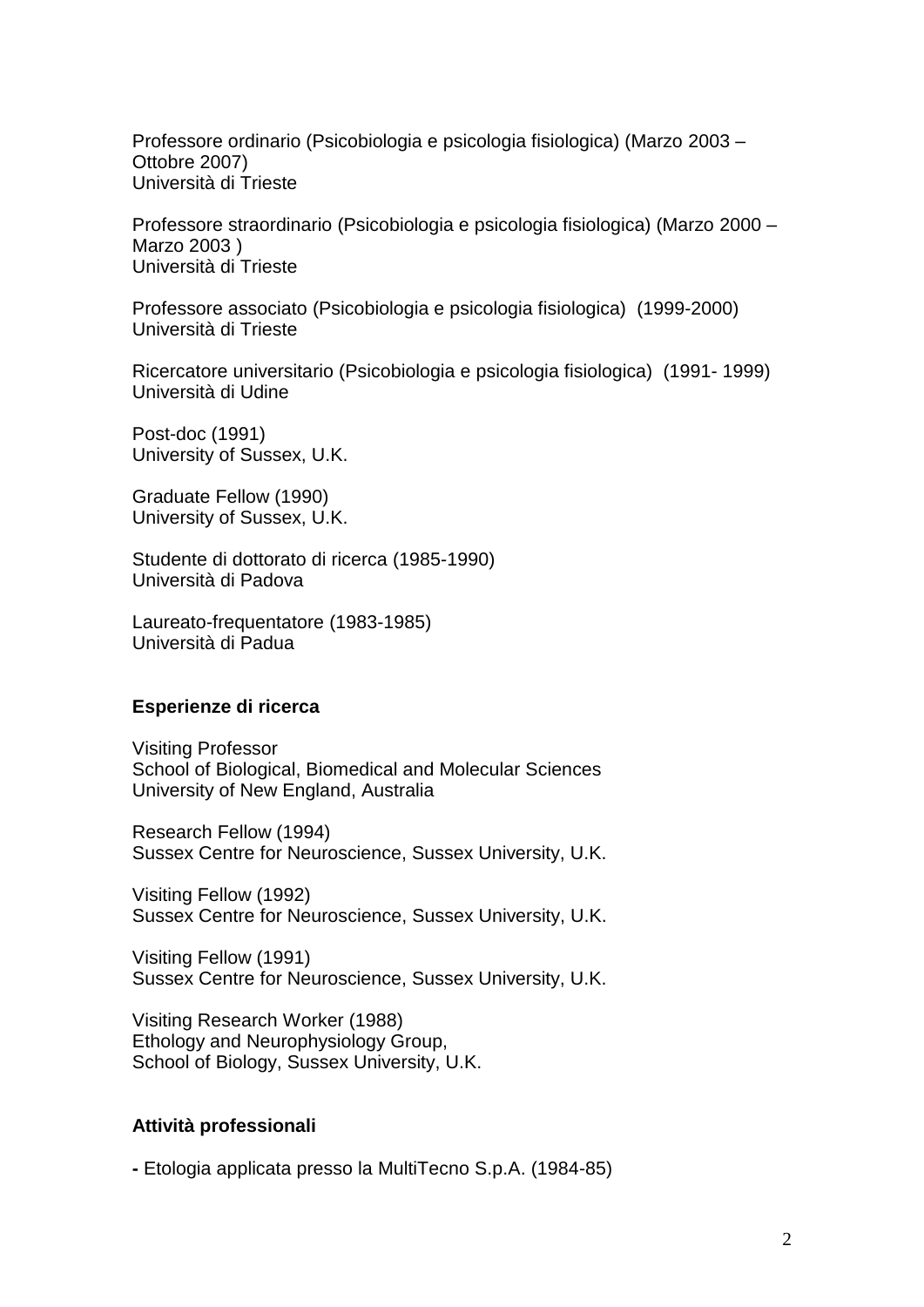- Consulente scientifico per il C.O.N.I. (Comitato Olimpico Nazionale Italiano) 1985

**-** Revisore per le riviste scientifiche: *Nature Current Biology Brain and Behavioral Sciences Cognition Journal of Neuroscience BMC Biology Cognitive Brain Research European Journal of Neuroscience Current Anthropology Behavioural Brain Research Laterality Brain Research Behavioural Processes Ethology Brain and Language Journal of Comparative Psychology Animal Behaviour Pharmacology Biochemistry and Behavior Journal of Mind and Behavior Physiology and Behavior Perception Brain Research Bulletin Developmental Psychobiology Peception and Psychophysics Internation Journal of Comparative Psychology Bird Behavior Animal Cognition Journal of Comparative Psychology Psychological Review Journal of Experimental Psychology: General Journal of Experimental Psychology: Animal Behavior Processes Journal of Experimental Psychology: Learning. Memory and Cognition Neuropsychologia Psychological Science Behaviour Developmental Science Psychological Bulletin Neuroscience Letters Ibis Journal of Experimental Biology Cognition, Brain and Behavior Biology Letters Child Development Research Neuroscience Proceedings Royal Society of London B Journal of Cognitive Neuroscience*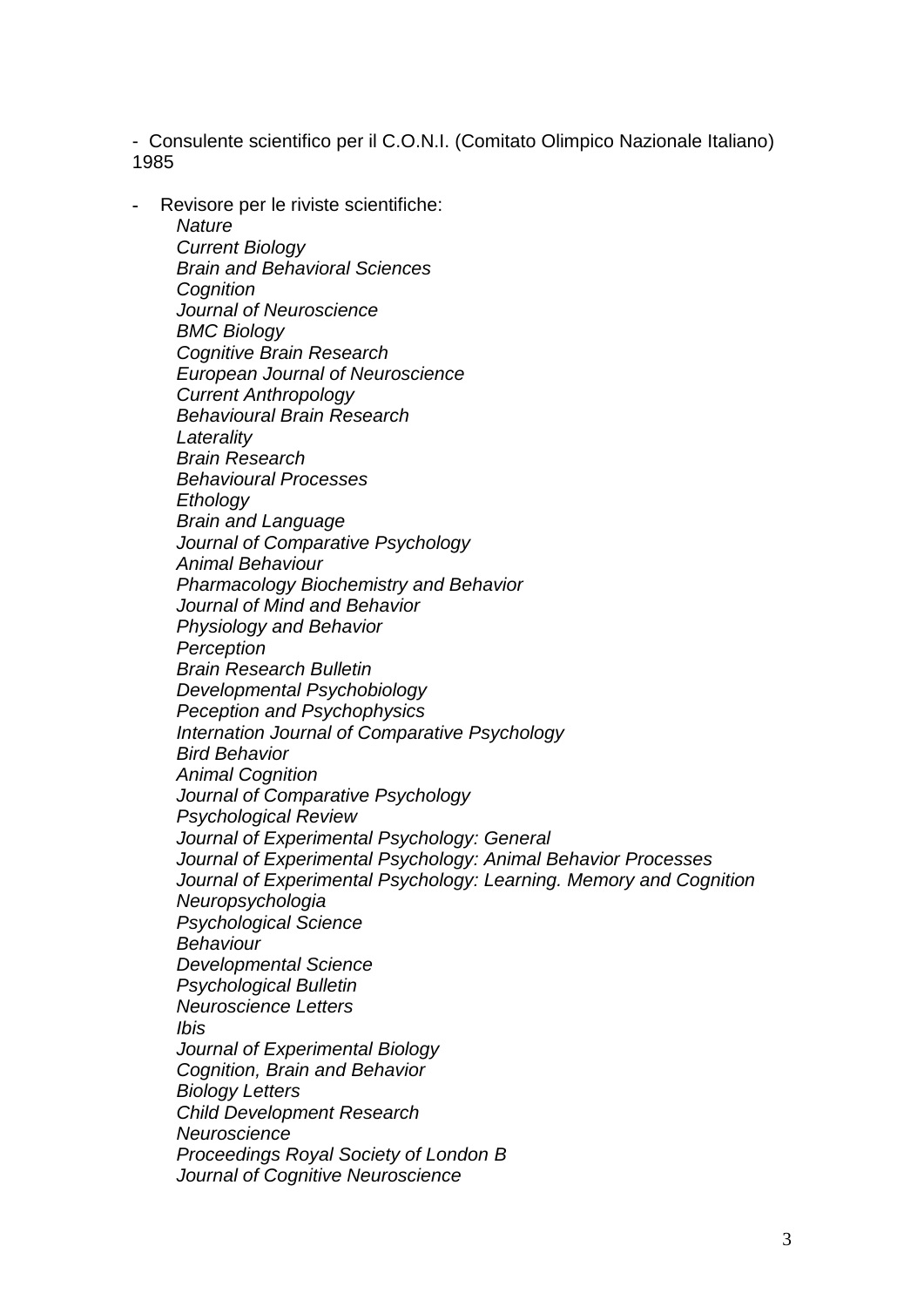*Cell Biochemistry and Function Journal of the Optical Society of America Cerebral Cortex Hippocampus PLoS Biology* Annals of the New York Academy of Sciences *e-Life Nature Ecology & Evolution PLoS Computational Biology Philosophical Transactions of the Royal Society of London Nature Human Behaviour Nature Ecology & Evolution Proceedings of the National Academy of Sciences USA*

*-* Consulente e/o revisore per: *Rockefeller Foundation, National Science Foundation USA, British Biological and Biotechnology Research Council, Wellcome Trust, Leakey Foundation, Italian MIUR, European Community ERC Starting Grant Program and Consolidator Grant Program; Panel ERC Advanced Grant (2015-2018).*

- **-** Membro dello *Scientific Advisory Board* del MUSE (Museo Tridentino di Scienze Naturali)
- Membro del Consiglio Direttivo del Museo Civico di Rovereto (2011-2012)
- **-** Membro del Consiglio di Amministrazione della Fondazione Museo Civico di Rovereto (2013 - )
- **-** Membro dell' Editorial Board delle riviste scientifiche "*Animal Cognition*", "*Journal of Comparative Psychology",* "*International Journal of Comparative Psychology*"*, "Frontiers in Behavioural Neuroscience", "Frontiers in Emotion Science", "Frontiers in Comparative Psychology", PsyCh Journal, "PeerJ"* e *"Giornale Italiano di Psicologia"*. *Associate* della rivista "*Behavioral Brain Sciences"*.
- **-** Consulting Editor del *"Journal of Comparative Psychology"*
- Membro del Comitato Scientifico della rivista "*Le Scienze*" (edizione italiana di *Scientific American*)
- **-** Membro del Comitato Direttivo della rivista "*Sistemi Intelligenti*"
- **-** Membro del Comitato Direttivo della rivista *"Reti, Saperi e Linguaggi - Italian Journal of Cognitive Sciences"*
- Associate Editor della rivista scientifica internazionale "*Frontiers in Comparative Psychology*"
- **-** *Editor* della rivista scientifica internazionale "*Laterality: Asymmetries of Body, Brain and Cognition*".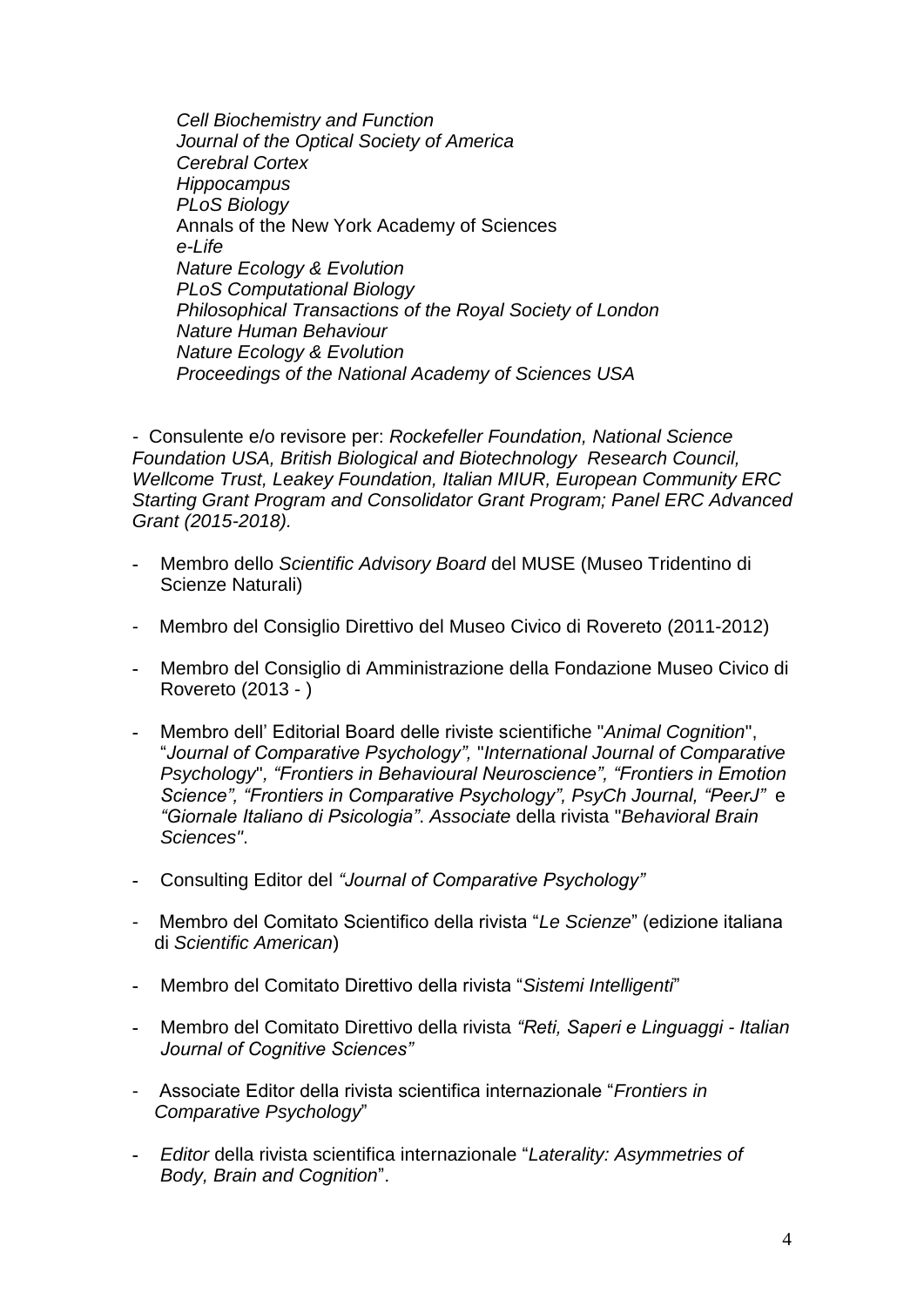### **Interessi di ricerca**

Cognizione animale, lateralizzazione e memoria nel cervello dei vertebrati, evoluzione delle asimmetrie cerebrali, cognizione spaziale, neurobiologia della memoria spaziale, percezione visiva.

### **Attività didattica**

Ha insegnato cognizione animale, psicologia comparata ed evoluzionistica e neuroscienze comportamentali ed ha svolto attività di supervisione e di revisione di tesi di dottorato in queste discipline sia in università italiane che straniere.

### **Seminari e conferenze (selezione relativa agli ultimi due anni)**

- Centre for Neuroscience, Sussex University;
- Dipartimento di Psicologia Generale, Università di Padova;
- Dipartimento di Biologia, Università di Padova;
- Laboratory of Experimental Psychology, Sussex University;
- Brain Research Group, Open University, Milton Keynes;
- FBK- Trento
- Centre for Developmental Biology, King College,
- London University
- Dept. of Physiology, Univ. of Verona
- Dept. Psychol., Université du Quebec, Montreal
- Dip. Sci. Zootecniche, Univ. Sassari
- Dip. Psicol. Univ. di Firenze
- Psychobiologie, Ruhr-Universität, Bochum, Germany
- Dept. of Biology and Preclinical Medicine, Univ. St. Andrews, U.K.
- Konrad Lorenz Institute for Evolution and Cognition, Altenberg, Austria
- SISSA, Cognitive Neuroscience Sector, Trieste, Italy
- Dept. of Biology, Univ. of Groningen, The Netherlands
- Dept. Psychologie, Univ. de Paris V
- CNRS Neurosciences Functionelles, Marseille, France
- Accademia dei Lincei, Roma
- School of Biological, Biomedical and Molecular Sciences, Univ. New England, Australia
- School of Biological Sciences, National Australian University
- Australian Academy of Sciences, Canberra, Australia
- BioZentrum, Vienna University, Austria
- Konrad Lorenz Institute of the Academy of Sciences, Wien
- **•** Istituto Italiano di Tecnologia, Genova
- Universitè Paris Descartes, Paris
- College de France, Paris
- Central European University, Budapest
- Ecole Polythecnic Federale de Lausanne, Human Brain Project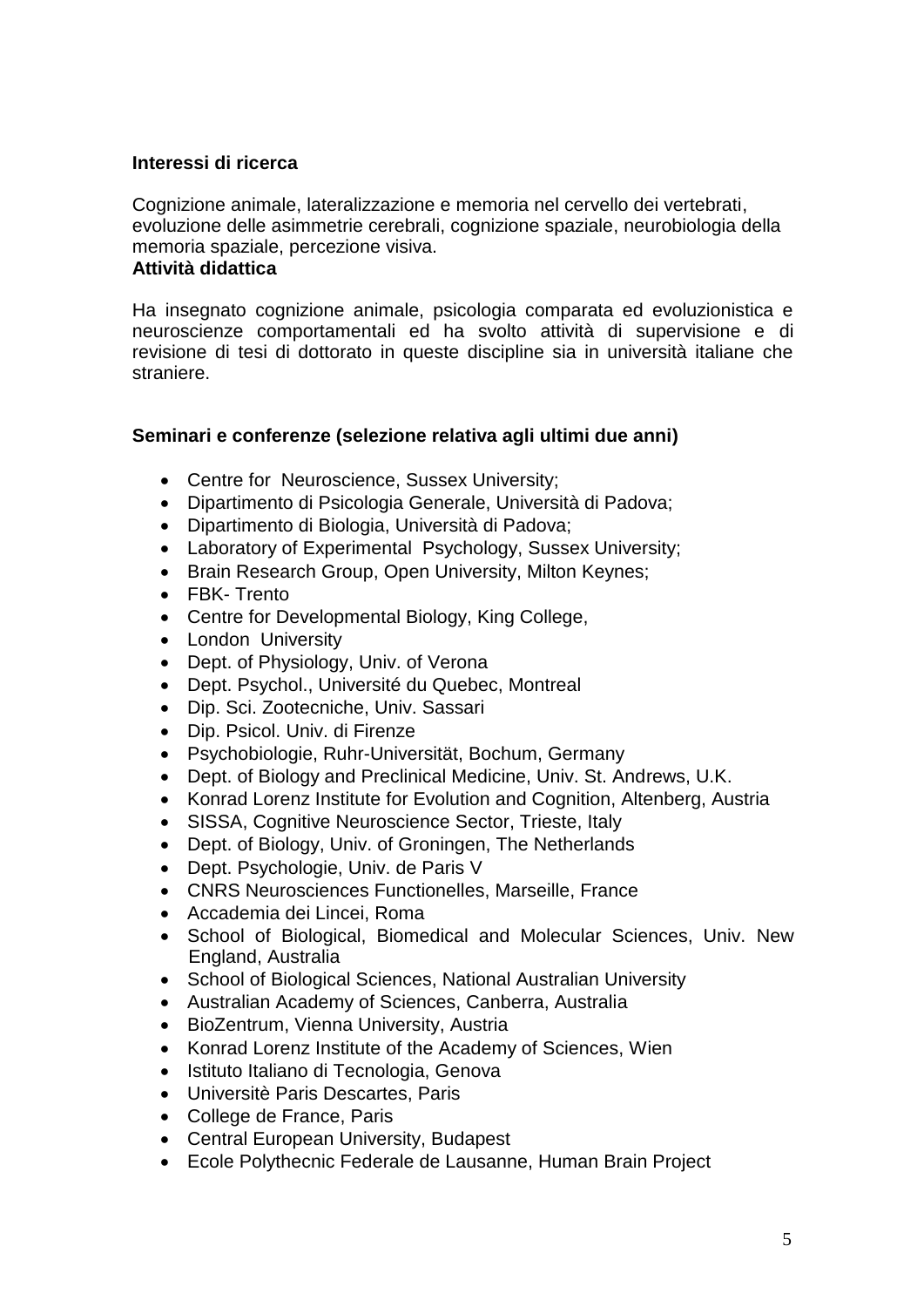#### **Premi e onorificenze**

- 1996 Award of the *Applied Vision Association* for the best research presented at the *Annual Meeting AVA: From Sensation to Visual Perception* (1-3 April 1996, University of Reading, U.K.).
- **-** 2000 Research Grant Award of the Association for the Study of Animal Behaviour.
- **-** 2001 Research Grant Award of the Universities Federation for Animal Welfare.
- **-** 2004 Research Grant Award of the Waltham Foundation (U.K.)
- **-** 2005 Premio "*Giovanni Maria Pace*" per la divulgazione scientifica.
- **-** 2007 "*Conferenza Lincea Croce*", e Medaglia dell'Accademia Italiana dei Lincei.
- **-** 2007 Premio *"Enrico Fermi Città di Cecina"* per la divulgazione scientifica.
- **-** Recipient of the *"Faculty of Science Distinguished Visitor Award 2007"*, University of New England, Australia.
- **-** 2007 Appointed *"Adjunct Professor"*, School of Biomedical and Molecular Sciences, University of New England, Australia.
- **-** 2010 Research Grant Award Waltham Foundation
- **-** 2011 Elected Fellow of the Royal Society of Biology, FRSB
- **-** 2011 Elected Member of the Attention & Performance Advisory Council
- **-** 2012 Awarded an *ERC Advanced Research Grant*
- **-** 2012 Eletto Socio dell'Accademia degli Agiati
- **-** 2013 Eletto Socio ordinario della Società Museo Civico di Rovereto
- **-** 2013 Selezione Giuria Scientifica del Premio letterario Galileo per la divulgazione scientifica - anno 2013
- **-** 2013 Premio Ferrari Soave per la Biologia animale dell'Accademia delle Scienze di Torino
- **-** 2016 Member of the American Association for the Advancement of Science (AAAS)
- **-** 2016 Premio Geoffroy Saint Hilaire per l'Etologia, della Società Francese per l'Etologia e lo Studio del Comportamento Animale (SFECA).
- **-** 2016 *Doctor Rerum Naturalium Honoris Causa*, for outstanding achievements in the field of psychobiology, University of Bochum, Germany
- **-** 2017 Nominato Socio corrispondente della Classe di Scienze Fisiche, Matematiche e Naturali dell'Istituto Veneto di Scienze, Lettere ed Arti.

## **Affiliazione a società scientifiche**

- American Association for the Advancement of Science (AAAS)
- Association for the Study of Animal Behaviour (ASAB)
- Association for Psychological Science (APS)
- Psychonomic Society
- New York Academy of Sciences
- European Neuroscience Association
- European Brain and Behaviour Society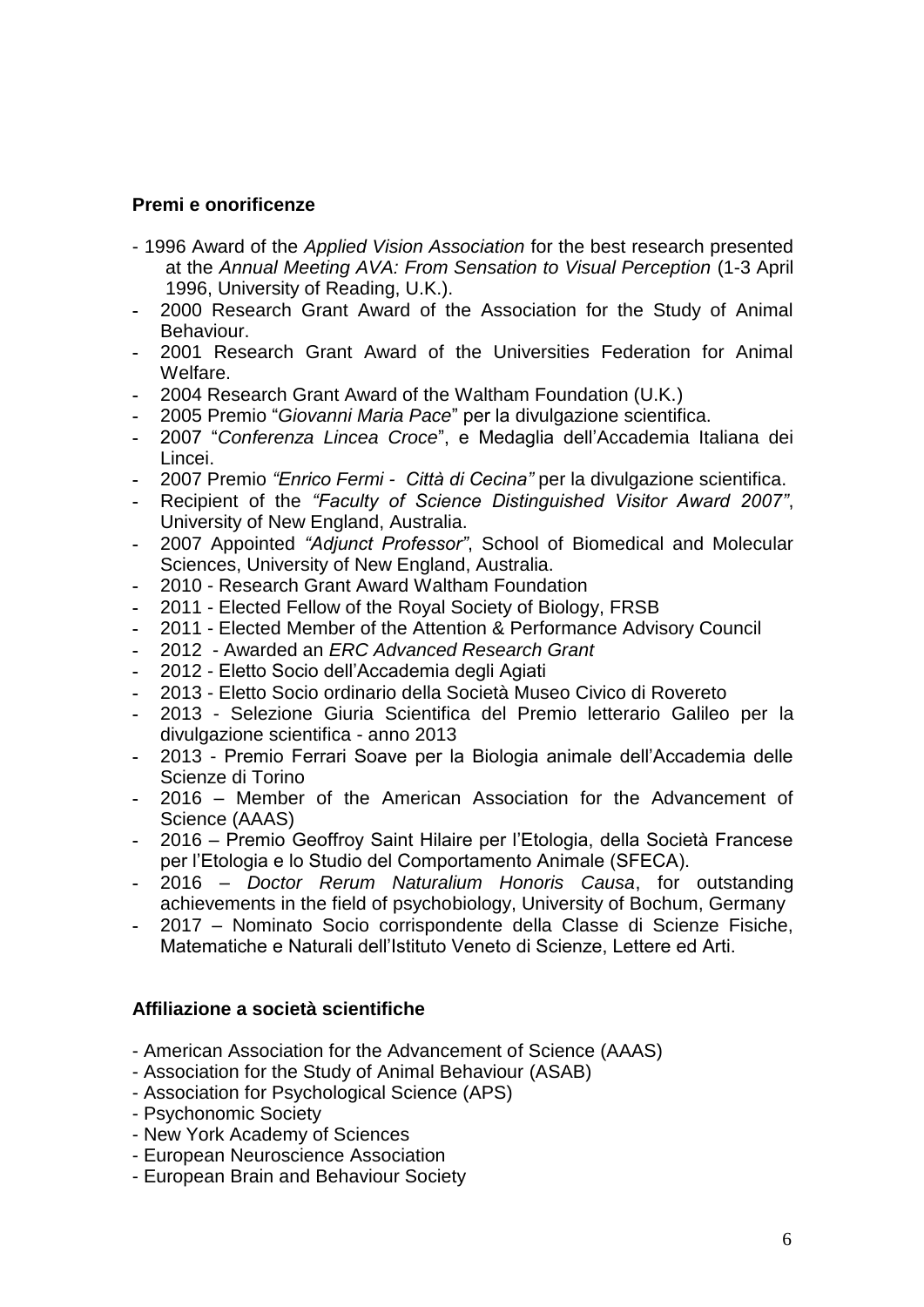- International Society for Comparative Psychology
- International Brain Research Organization, IBRO

#### **Principali conseguimenti nell'attività di ricerca**

Ha ottenuto le prime evidenze relative ad asimmetrie cerebrali nelle funzioni superiori in specie non umane, in particolare relativamente ai processi di riconoscimento individuale negli uccelli; inoltre ha riportato per primo fenomeni di lateralità nei cosiddetti vertebrati inferiori (pesci e anfibi)); su questi argomenti ha pubblicato diversi lavori scientifici su riviste quali *Nature, Current Biology e Proceedings Royal Society.* Ha sviluppato una nuova ipotesi sull'evoluzione delle asimmetrie del cervello e del comportamento, basata su concetti di biologia evoluzionista e di teoria matematica dei giochi; ipotesi che è stata ben ricevuta nella comunità scientifica internazionale (con un "target article" su *Behavioral Brain Sciences* e resoconti giornalistici su riviste quali *Scientific American* e *Nature On-Line*). Si è occupato anche di cognizione animale, in particolare del riconoscimento di oggetti parzialmente occlusi, della percezione del movimento biologico e della codifica della geometria nei processi di orientamento spaziale. Su tutti questi argomenti il suo lavoro è ben noto a livello internazionale e molto citato. Complessivamente ha pubblicato più di 200 articoli su riviste internazionali peer-review, che hanno avuto a tutt'oggi un totale di più di 14000 citazioni con un *h-index* di 55 (source Scopus; mentre su Google Scholar l'h-index è pari a 66). Il suo lavoro è stato inoltre riportato in varie occasioni su *Faculty of 1000 Biology* e in numerosi volumi, sia specialistici sia di divulgazione scientifica (per es. in J. Vauclair (1996). *Animal Cognition.* Harvard: Harvard University Press; Pearce, J.M. (1997). *Animal Learning and Cognition*. Psychology Press, Hove, U.K.; S. Rose (1992). *The Making of Memory. From Molecules to Mind*, London: Bantam Press; L.J. Rogers (1997). *Minds of Their Own*, St.Leonards: Allen & Unwin; P.J. Kellman & M.E. Arterberry (1998). *The Cradle of Knowledge*, MIT Press; J. Hochberg (1998). *Perception and Cognition at Century's End,* Academic Press, San Diego; P. Bloom (2004). *Descartes' Baby: How the Science of Child Development Explains What Makes Us Human*. Basic Books, US.); G. Marcus (2004). *The Birth of the Mind*. Basic Books, New York); Shermer M. (2007). *The Mind of the Market. Compassionate Apes, Competitve Humans and Other Tales from Evolutionary Economics*. Times Books- Henry Holt and Co., N.Y.

#### **Media**

Le ricerche condotte sono state descritte in numerosi articoli pubblicati su vari testate internazionali e nazionali, tra i quali *New York Times, Daily Telegraph, Science Now, Nature News, Conocer Ciencia, Biology News, Scientific American, ABC News, BBC News, National Geographic, The Guardian, Focus, Wired, Corriere della Sera, La Repubblica, La Stampa, Il Sole 24 Ore, Panorama, Le Scienze, L'Espresso, Mente & Cervello*.

#### **GIORGIO VALLORTIGARA – ELENCO DELLE PUBBLICAZIONI**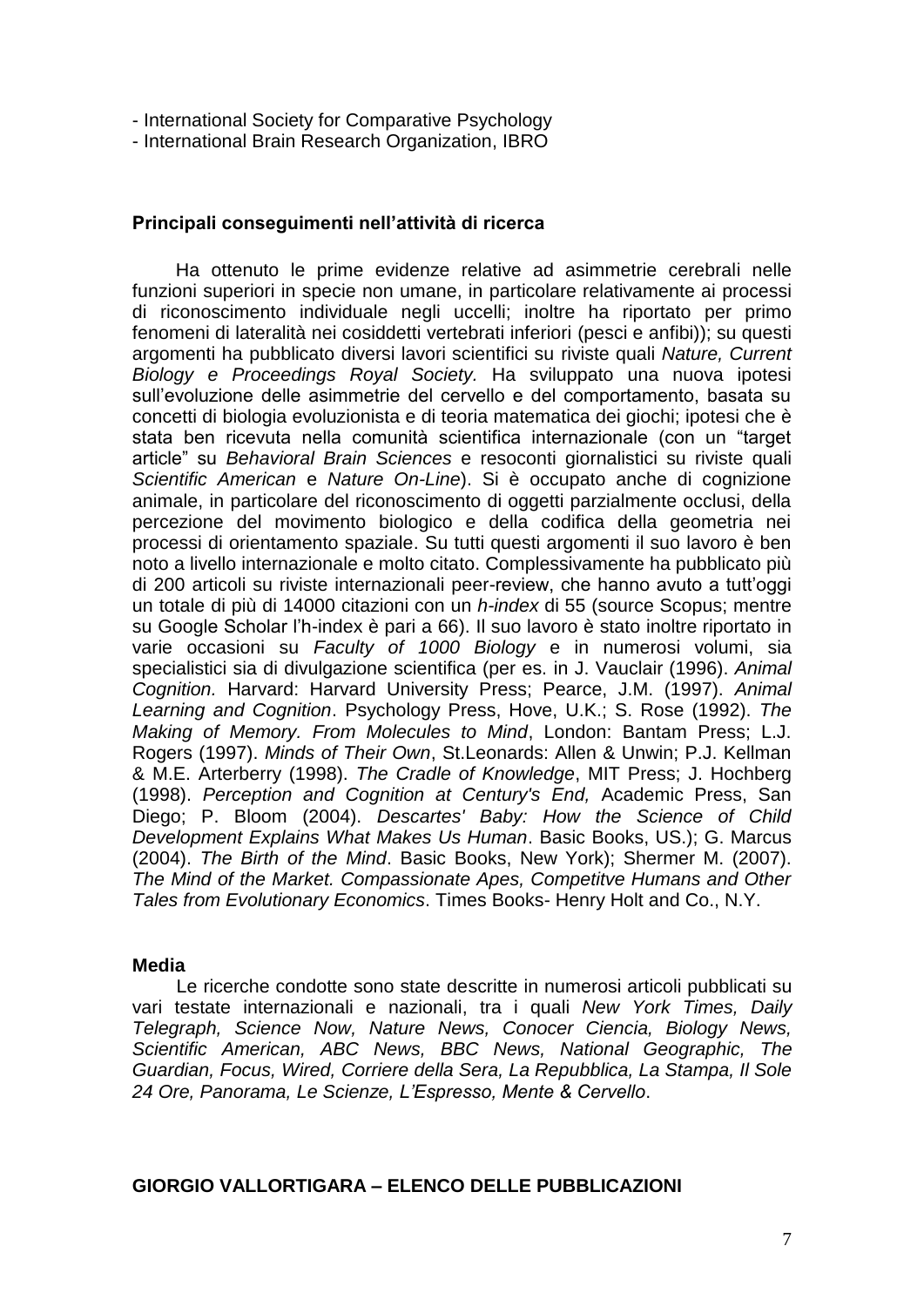### **Peer-reviewed full-lenght papers**

# **2019**

**(315)** Rogers, L.J., Vallortigara, G. (2019). [Complementary specialisations of](http://www.frontiersin.org/Journal/Abstract.aspx?d=0&name=Comparative_Psychology&ART_DOI=10.3389/fpsyg.2019.00280)  [the left and right sides of the honeybee brain.](http://www.frontiersin.org/Journal/Abstract.aspx?d=0&name=Comparative_Psychology&ART_DOI=10.3389/fpsyg.2019.00280) *Frontiers in Psychology*, in press.

**(314)** Buiatti, M., Di Giorgio, E., Piazza, M., Polloni, C., Menna, G., Taddei, F., Baldo, E., Vallortigara, G. (2019). A cortical route for face-like pattern processing in human newborns. *Proceedings of the National Academy of Sciences USA*, in press.

**(313)** Balestrieri, A., Gazzola, A., Pellitteri-Rosa, D., Vallortigara, G. (2019). Discrimination of group numerousness under predation risk in anuran tadpoles, *Animal Cognition*, in press.

**(312)** Di Giorgio, E., Lunghi, M., Rugani R., Regolin L., Dalla Barba, B., Vallortigara G., Simion., F. (2019). A mental number line in human newborns. *Developmental Science*, in press.

**(311)** Lorenzi, E., Pross, A., Rosa-Salva, O., Versace, E., Sgadò, P., Vallortigara, G. (2019). Embryonic exposure to valproic acid affects social predispositions for dynamic cues of animate motion in newly-hatched chicks. *Frontiers in Physiology*, in press.

**(310)** Mayer, U., Rosa-Salva, O., Loveland, J.L., Vallortigara, G. (2019). Selective response of the nucleus taeniae of the amygdala to a naturalistic social stimulus in visually naive domestic chicks (*Gallus gallus*). *Frontiers in Physiology*, in press.

**(309)** Gazzola, A., Vallortigara, G., Pellitteri-Rosa, D. (2018**).** Continuous and discrete quantity discrimination in tortoises, *Biology Letters,* in press.

## **2018**

**(308)** Frasnelli, E., Vallortigara, G. (2018). Individual-level and population-level lateralization: Two sides of the same coin. *Symmetry*, *10*, 739.

**(307)** Rosa-Salva, O., Fiser, J., Versace, E., Dolci, C., Chehaimi, S., Santolin, C., Vallortigara, G. (2018). Spontaneous learning of visual structures in domestic chicks. *Animals*, 8, 135; doi:10.3390/ani8080135.

**(306)** Schnell, A.K., Bellanger, C., Vallortigara, G., Jozet-Alves, C. (2018). Visual asymmetries in cuttlefish during brightness matching for camouflage. *Current Biology*, 28: 925-926.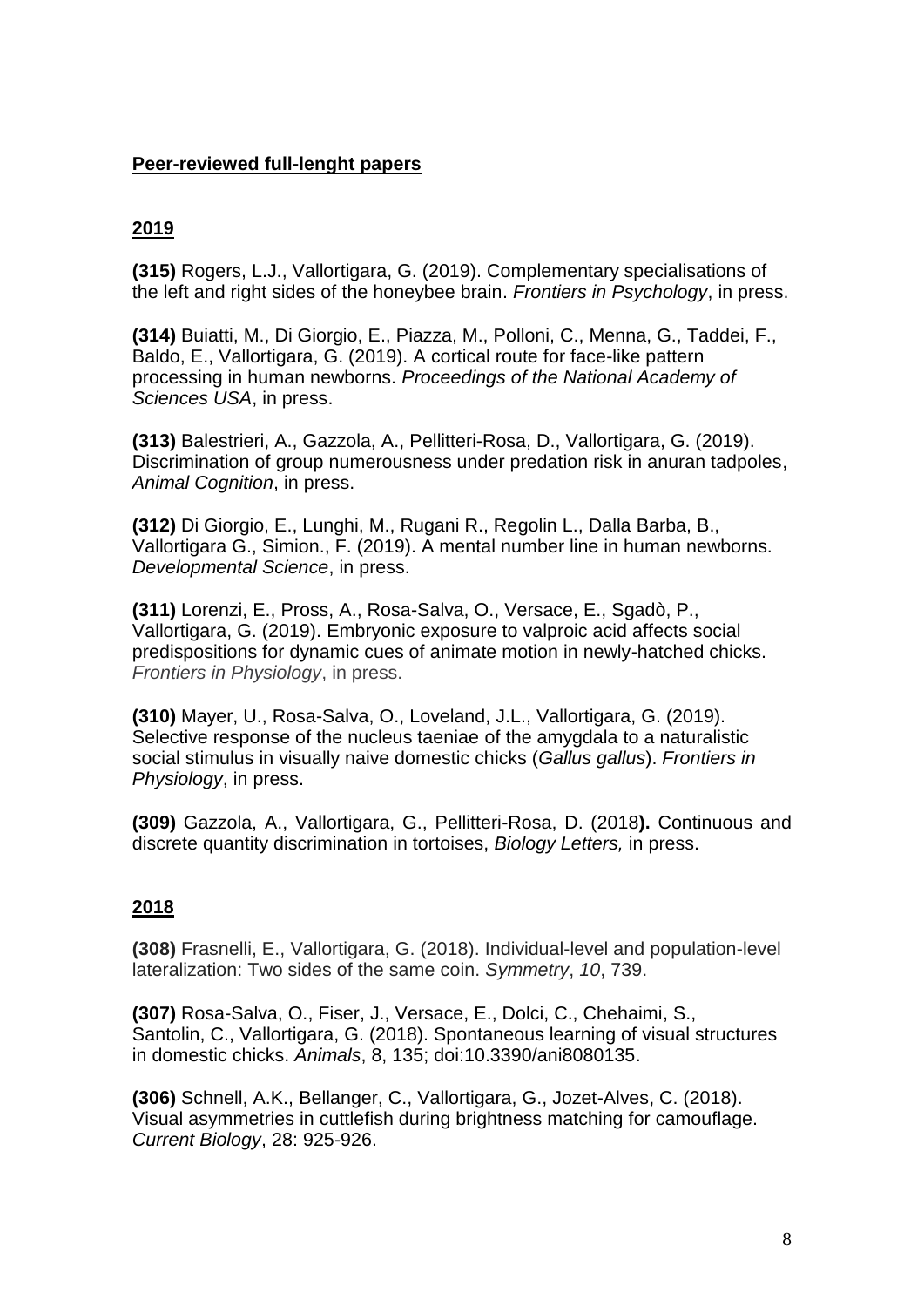**(305)** Versace, E., Martinho-Truswel, A., Kacelnik, A., Vallortigara, G. (2018). Priors in animal and artificial intelligence: Where does learning begin? *Trends in Cognitive Sciences*, 22: 963-965.

**(304)** De Tommaso, M., Kaplan, G., Chiandetti, C., Vallortigara, G. (2018). Naïve 3-day-old domestic chicks (*Gallus gallus*) are attracted to discrete acoustic patterns characterizing natural vocalizations. *Journal of Comparative Psychology,*

**(303)** Stancher, G., Sovrano, V.A., Vallortigara, G. (2018). Motor asymmetries in fishes, amphibians and reptiles, in 'Cerebral Lateralization and Cognition: Evolutionary and Developmental Investigations of Behavioral Biases'. *Progress in Brain Research*, Vol. 238, pp. 35-56.

**(302)** Chiandetti, C., Vallortigara, G. (2018). Chicken – Cognition in the Poultry Yard. In *Field and Laboratory Methods in Animal Cognition. A Comparative Guide*. (N. Bueno-Guerra, F. Amici, Eds.), pp. 97-106, Cambridge University Press, Cambridge, U.K. DOI: 10.1017/9781108333191

**(301)** Sgadò, P., Rosa-Salva, O., Versace, E., Vallortigara, G. (2018). Embryonic exposure to valproic acid disrupts social predispositions of newlyhatched chicks. *Scientific Reports,* 8:5919 | DOI:10.1038/s41598-018-24202-8

**(300)** Bertamini, M., Guest, M., Vallortigara, G. Rugani, R., Regolin, L. (2018). The effect of clustering on perceived quantity in humans (*Homo sapiens*) and in chicks (*Gallus gallus*). *Journal of Comparative Psychology*,*132*: 280-293.

**(299)** Vallortigara, G., Versace, E. (2018). Filial Imprinting. In: Vonk J., Shackelford T. (eds) *Encyclopedia of Animal Cognition and Behavior*. Springer, Cham. DOI**:** https://doi.org/10.1007/978-3-319-47829-6\_1989-1

**(298)** Vallortigara, G. (2018). Comparative cognition of number and space: The case of geometry and of the mental number line. *Philosophical Transactions of the Royal Society B*, DOI: 10.1098/rstb.2015.0615.

**(297)** Butterworth, B., Gallistel, C.R., Vallortigara, G. (2018). Introduction to the theme issue on the origins of numerical abilities. *Philosophical Transactions of the Royal Society, B* 373: 201605020160507 <http://dx.doi.org/10.1098/rstb.2016.0507>

**(296)** Rosa-Salva, O., Hernik, M., Broseghini, A., Vallortigara, G. (2018). [Visually-naïve chicks prefer agents that move as if constrained by a bilateral](javascript:void(0))  [body-plan.](javascript:void(0)) *Cognition*, 173: 106-114.

# **2017**

**(295)** [Vallortigara](http://r.unitn.it/filesresearch/images/cimec-abc/Publications/2017/vallortigara_animal_sentience_2017.pdf) G. (2017). Sentience does not require "higher" cognition. [Commentary on Marino on](http://r.unitn.it/filesresearch/images/cimec-abc/Publications/2017/vallortigara_animal_sentience_2017.pdf) *Thinking Chickens. Animal Sentience,* 2017.030 (6).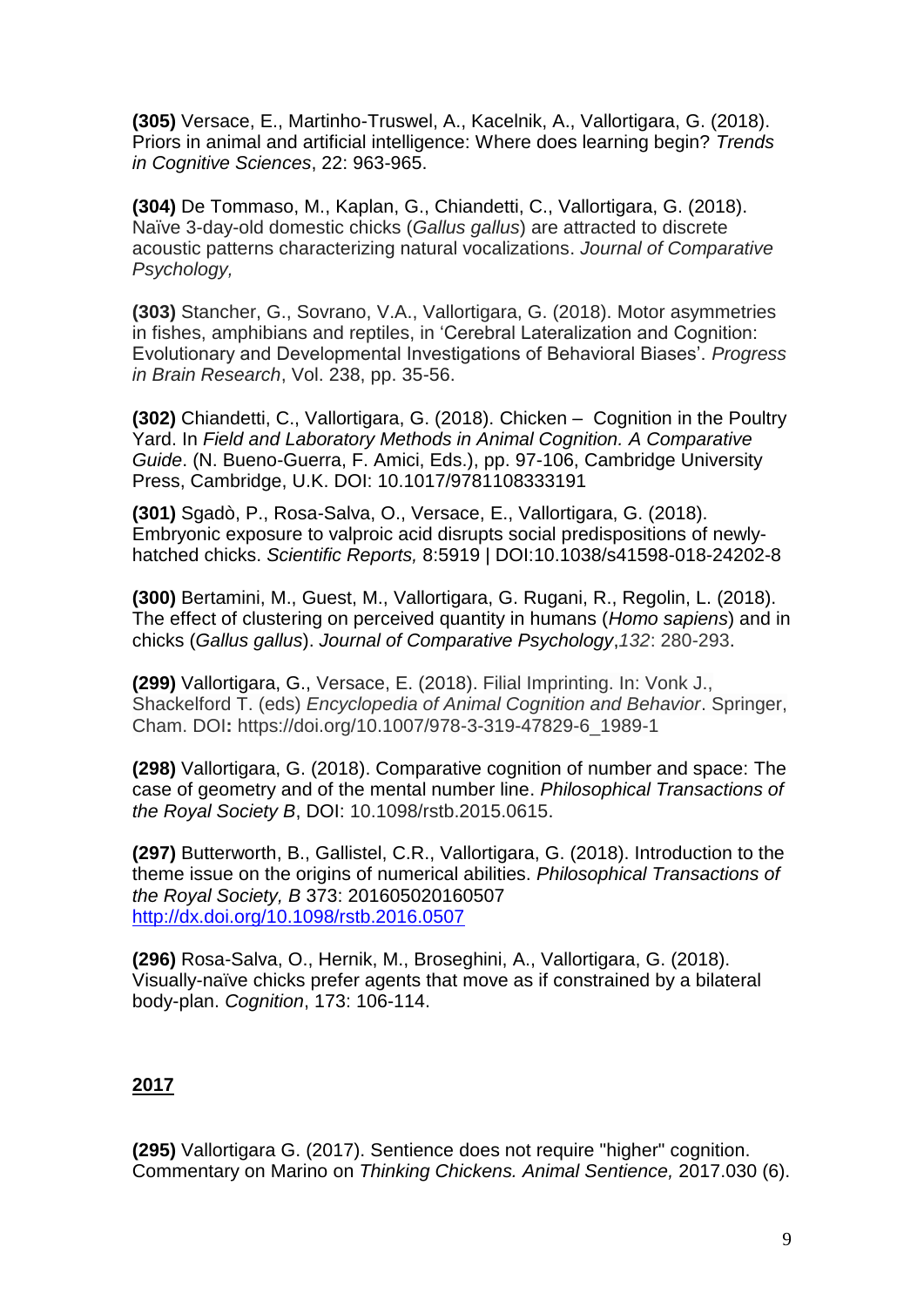**(294)** Mayer, U., Bhushan, R., Vallortigara, G., Lee, S.A. (2017). Representation of environmental shape in the hippocampus of domestic chicks (*Gallus gallus*). *Brain Structure and Function*, in press.

**(293)** Andrione, M., Timberlake, B.F., Vallortigara, G., Antolini, R., Haase, A. (2017). Morpho-functional experience-dependent plasticity in the honeybee brain. *Learning & Memory*, in press.

**(292)** Frasnelli, E., Vallortigara, G. (2017). Distribution of antennal olfactory and non-olfactory sensilla in different species of bees. *Symmetry*, *9*(8), 135; doi[:10.3390/sym9080135](http://dx.doi.org/10.3390/sym9080135)

**(291)** Rugani, R., Vallortigara, G., Priftis, K., Regolin, L. (2017). Experimental evidence from new-born chicks enriches our knowledge on human spatialnumerical associations. *Cognitive Science*, 41: 2275–2279. DOI: 10.1111/cogs.12523

**(290)** Vallortigara, G., Chiandetti, C. (2017). Object and space in an avian brain. In "*Avian Cognition*" (C. ten Cate, S. D. Healy, eds.), pp. 141-162, Cambridge University Press. N.Y.

**(289)** Vallortigara, G. (2017). An animal's sense of number. In "*The nature and Development of Mathematics. Cross Disciplinary Perspective on Cognition, Learning and Culture*" (Adams, J.W., Barmby P., Mesoudi, A., eds.), pp. 43-65, Routledge, New York.

**(288)** Chiandetti, C., Lemaire, B.S., Versace, E., Vallortigara, G. (2017). Earlyand late-light embryonic stimulation modulates similarly chicks' ability to filter out distractors. *Symmetry*, *9*, 84.

**(287)** Lorenzi, E., Mayer, U., Rosa-Salva, O., Vallortigara, G. (2017). Dynamic features of animate motion activate septal and preoptic areas in visually naïve chicks (*Gallus gallus*). *Neuroscience*, 354: 54-68.

**(286)** Lee, S.A., Tucci, V., Vallortigara, G. (2017). Spatial impairment and memory in genetic disorders: Insights from mouse models. *Brain Sciences*, 7, 17; doi:10.3390/brainsci7020017

**(285)** Versace, E., Spierings, M.J., Caffini, M., ten Cate, C., Vallortigara, G. (2017). Spontaneous generalization of abstract multimodal patterns in young domestic chicks. *Animal Cognition*, 20: 521-529. doi: 10.1007/s10071-017- 1079-5.

**(284)** Versace, E., Fracasso, I., Baldan, G., Dalle Zotte, A., Vallortigara, G. (2017). Newborn chicks show inherited variability in early social predispositions for hen-like stimuli. *Scientific Reports*, 7, 40296; doi: 10.1038/srep40296.

**(283)** Mayer, U., Rosa-Salva, O., Morbioli, F., Vallortigara, G. (2017). The motion of a living conspecific activates septal and preoptic areas in naive domestic chicks *(Gallus gallus). European Journal of Neuroscience*, 45: 423– 432. doi:10.1111/ejn.13484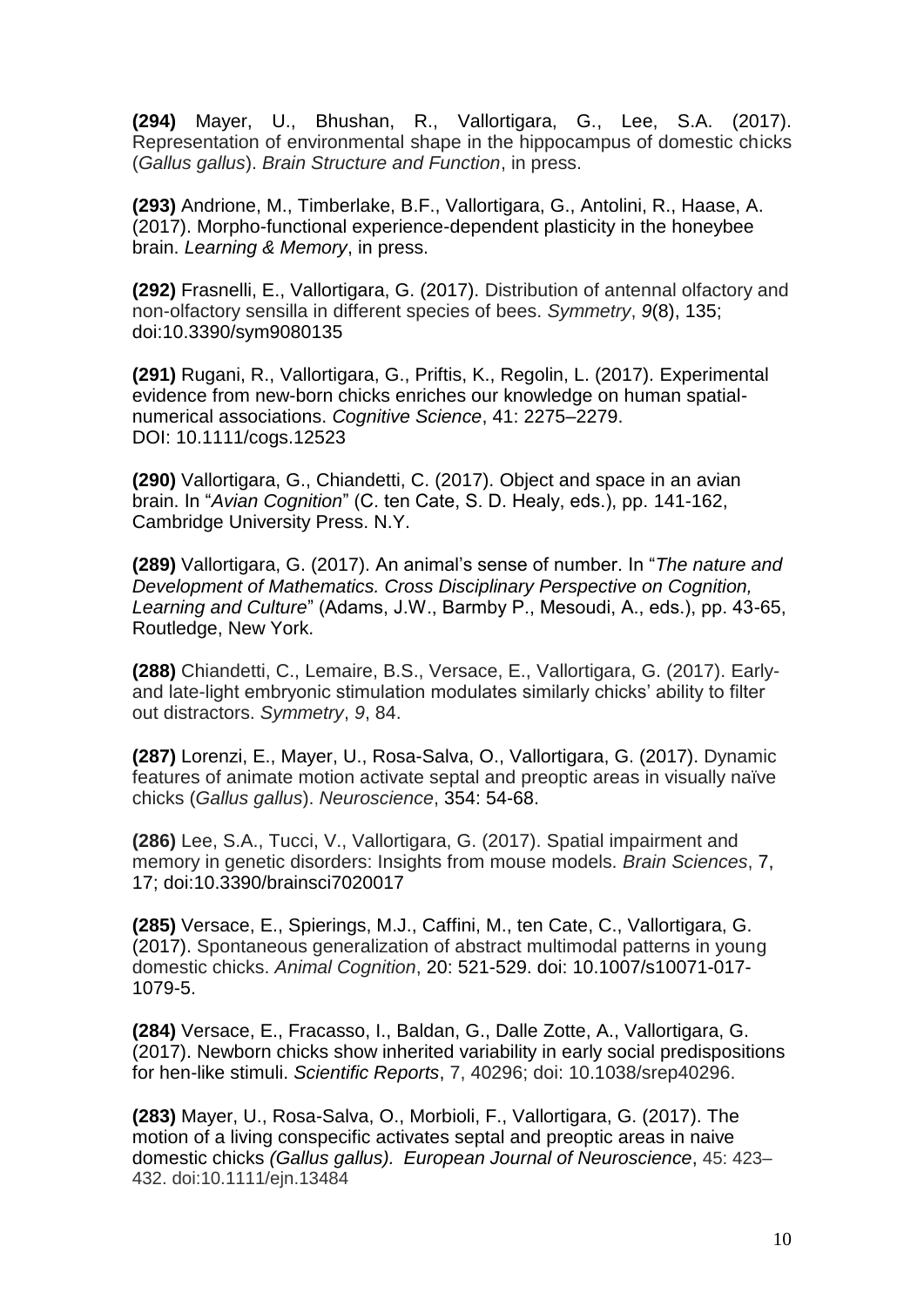**(282)** Vallortigara, G., Versace, E. (2017). Laterality at the Neural, Cognitive, and Behavioral Levels. In "*APA Handbook of Comparative Psychology: Vol. 1. Basic Concepts, Methods, Neural Substrate, and Behavior*", J. Call (Editor-in-Chief), pp. 557-577, American Psychological Association, Washington DC.

**(281)** Vallortigara G, Rosa Salva O (2017). Toolkits for cognition: From coreknowledge to genes. In Tucci, V. (Ed.) *Neurophenome: Cutting-edge Approaches and Technologies in Neurobehavioral Genetics, 229-245,* New York, Wiley-Blackwell. ISBN: 978-1-118-54071-8

**280)** Di Giorgio, E., Loveland, J.L., Mayer, U., Rosa-Salva, O., Versace, E., Vallortigara, G. (2017). Filial responses as predisposed and learned preferences: Early attachment in chicks and babies. *Behavioural Brain Research,* 325, 90-104.

**(279)** Mayer U, Rosa-Salva O, Vallortigara G. (2017). First exposure to an alive conspecific activates septal and amygdaloid nuclei in visually-naïve domestic chicks (Gallus gallus). *Behav Brain Res.* 317: 71-81. doi: 10.1016/j.bbr.2016.09.031.

#### **2016**

**(278)** Versace E, Schill J, Nencini AM, Vallortigara G (2016) Naïve Chicks Prefer Hollow Objects. *PLoS ONE* 11(11): e0166425. doi:10.1371/journal.pone.0166425

**(277)** Santolin, C., Rosa-Salva, O., Vallortigara, G., Regolin, L. (2016). Unsupervised statistical learning in newly-hatched chicks. *Current Biology*, 26: 1218-1220.

**(276)** Andrione, M., Vallortigara, G., Antolini, R., Haase, A. (2016). Neonicotinoid-induced impairment of odour coding in the honeybee. *Scientific Reports*, 6, 38110; doi: 10.1038/srep38110.

**(275)** Rosa-Salva, O., Grassi, M., Lorenzi, E., Regolin, L. Vallortigara, G. (2016). Spontaneous preference for visual cues of animacy in naïve domestic chicks: the case of speed changes. *Cognition*, Dec;157:49-60. doi: 10.1016/j.cognition.2016.08.014. Epub 2016 Sep 2.

**(274)** Santolin, C., Rosa-Salva, O., Regolin, L., Vallortigara, G. (2016). Generalization of visual regularities in newly-hatched chicks (*Gallus gallus*). *Animal Cognition*, Sep;19(5):1007-17. doi: 10.1007/s10071-016-1005-2. Epub 2016 Jun 10.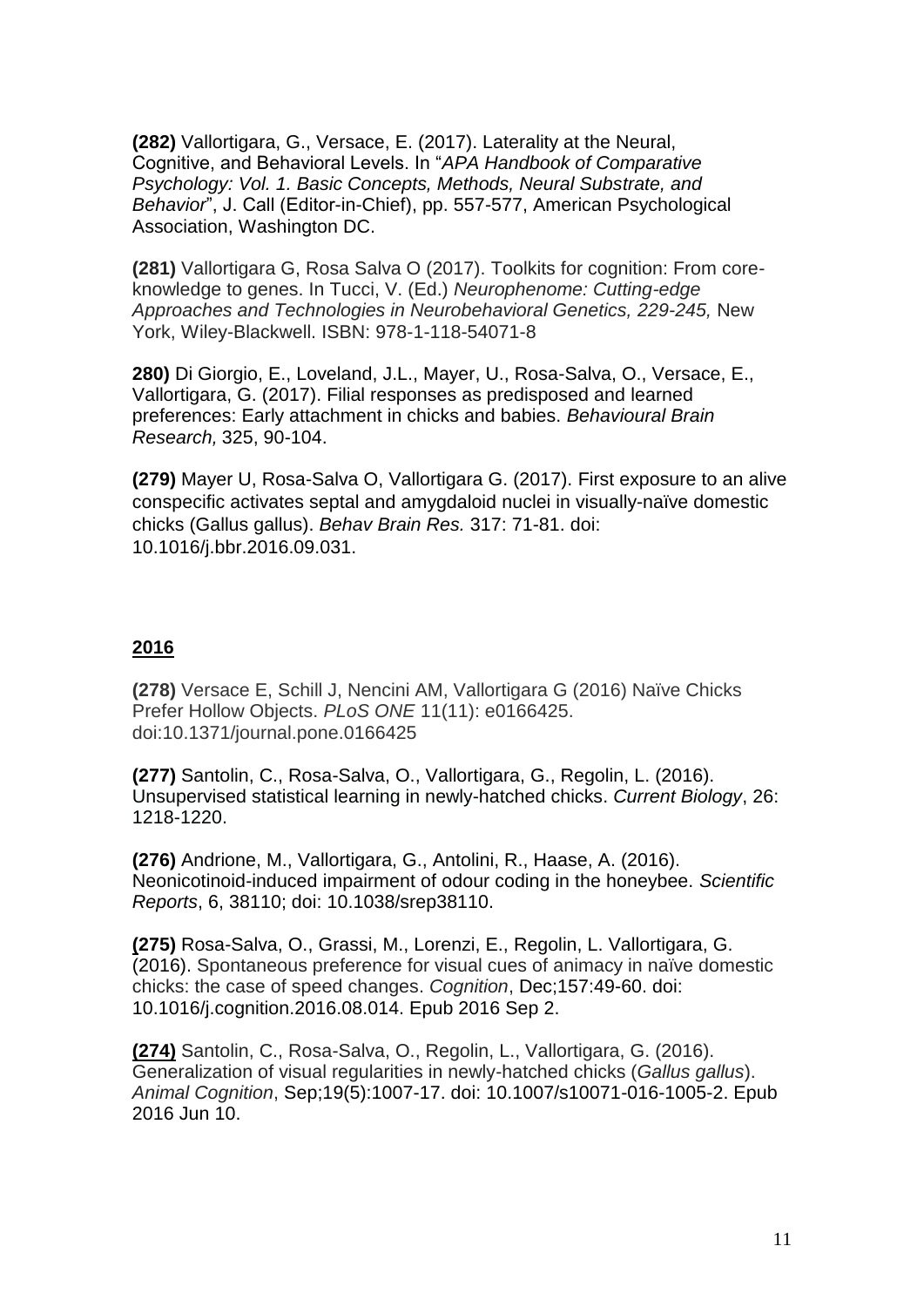**(273)** Rugani, R., McCrink, K., de Hevia, M-D., Vallortigara, G., Regolin, L. (2016). Ratio abstraction over discrete magnitudes by newly hatched domestic chicks (*Gallus gallus*). *Scientific Reports,* 6, 30114; doi: 10.1038/srep30114

**(272)** Mayer, U., Rosa-Salva, O., Lorenzi, E., Vallortigara, G. (2016). Social predisposition dependent neuronal activity in the intermediate medial mesopallium of domestic chicks (*Gallus gallus domesticus*). *Behavioural Brain Research*, 310: 93-102.

**(271)** Spiezio, C., Regaiolli, B., Vallortigara, G. (2016). Motor and postural asymmetries in marsupials: Forelimb preferences in the red-necked wallaby (*Macropus rufogriseus*). *Behavioural Processes*, 128: 119–125.

**(270)** Di Giorgio, E., Frasnelli, E., Rosa Salva, O., Scattoni, M.L., Puopolo, M., Tosoni, D., Simion, F., Vallortigara, G. (2016). Difference in Visual Social Predispositions Between Newborns at Low- and High-risk for Autism. *Scientific Reports*, 6, 26395; doi: 10.1038/srep26395.

**(269)** Rugani, R., Vallortigara, G., Priftis, K., Regolin, L. (2016). Piece of Evidence. Commentary: Ancestral Mental Number Lines: What Is the Evidence? Frontiers in Psychology, 22 April 2016 <http://dx.doi.org/10.3389/fpsyg.2016.00553>

**(268)** Rugani, R., Vallortigara, G., Regolin, L. (2016). Mapping number to space in the two hemispheres of the avian brain. *Neurobiology of Learning and Memory*, 133: 13-18.

**(267)** Girotto, V., Fontanari, L. Gonzalez, M., Vallortigara, G., Blaye, A. (2016). Young children do not succeed in choice tasks that imply evaluating chances. *Cognition*, 152: 32-39.

**(266)** Paoli, M., Anesi, A., Antolini, R., Guella, G., Vallortigara, G., Haase, A. (2016). Differential odour coding of isotopomers in the honeybee brain. *Scientific Reports*, 21893; doi: 10.1038/srep21893.

**(265)** Di Giorgio, E., Lunghi, M., Simion, F., Vallortigara, G. (2016). Visual cues of motion that trigger animacy perception at birth: the case of self-propulsion. *Developmental Science*, online: 21 Feb. 2016 | DOI: 10.1111/desc.12394

**(264)** Mayer, U., Pecchia, T., Bingman, V. Vallortigara, G. (2016). Hippocampus and medial striatum dissociation during goal navigation by geometry or features in the domestic chick: An Immediate early gene study. *Hippocampus*, 26: 27–40.

# **2015**

**(263)** Versace, E., Vallortigara, G. (2015). Origins of knowledge: Insights from precocial species. *Frontiers in Behavioral Neuroscience*, 9: 338. doi: 10.3389/fnbeh.2015.00338.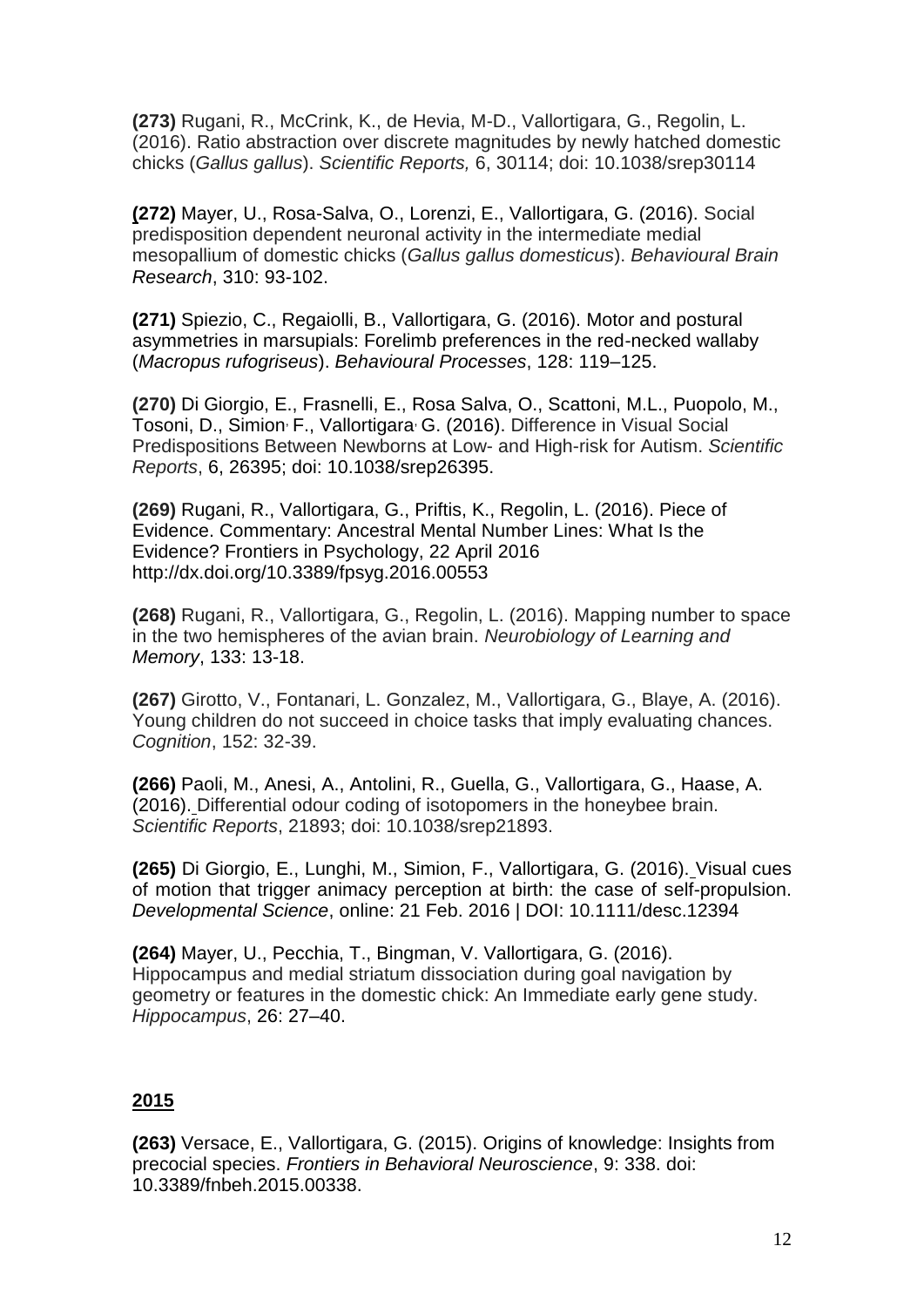**(262)** Rogers, L.J.; Vallortigara, G. (2015). When and Why Did Brains Break Symmetry? *Symmetry*, *7*: 2181-2194.

**(261)** Vallortigara, G. (2015). Handedness: What Kangaroos tell us about our lopsided brains. *Current Biology*, 25: R654–R676 (Dispatch).

**(260)** Lee, S.A., Ferrari, A., Vallortigara, G., Sovrano, V.A. (2015). Boundary primacy in spatial mapping: Evidence from zebrafish (*Danio rerio*). *Behavioural Processes*, 119: 116-122.

**(259)** Potrich, D., Sovrano, V.A., Stancher, G., Vallortigara, G. (2015). Quantity discrimination by zebrafish (*Danio rerio*). *Journal of Comparative Psychology*, 29: 388-393.

**(258)** Regaiolli, B., Spiezio, C., Vallortigara, G. (2015). Understanding primate lateralization: Handedness, target laterality and task complexity. *Laterality*, in press.

**(257)** Rugani, R., Rosa Salva, O., Regolin, L., Vallortigara, G. (2015). Brain asymmetry modulates perception of biological motion in newborn chicks (*Gallus gallus*). *Behavioural Brain Research*, 290: 1-7.

**(256)** Versace, E., Vallortigara, G. (2015). Forelimb preferences in human beings and other species: multiple models for testing hypotheses on lateralization. *Frontiers in Psychology*, 6: 233. doi: 10.3389/fpsyg.2015.00233

**(255)** Lee, S.A., Tucci, V., Sovrano, V.A., Vallortigara, G. (2015). Workingmemory *vs.* reference-memory tests of spatial navigation in mice (*Mus musculus*). *Journal of Comparative Psychology*, in press.

**(254)** Rigosi, E., Haase, A., Rath, L., Anfora, G., Vallortigara, G., Szyszka, P. (2015). Asymmetric neural coding revealed by *in vivo* calcium imaging in the honey bee brain. *Proceedings of the Royal Society of London B*, 282: 20142571. http://dx.doi.org/10.1098/rspb.2014.2571

**(253)** Rugani, R., Vallortigara, G., Priftis, K., Regolin, L. (2015). Number-space mapping in the newborn chick resembles humans' mental number line. *Science*, 347: 534-536.

**(252)** Rosa Salva, O., Mayer, U., Vallortigara, G. (2015). Roots of a social brain: Developmental models of emerging animacy-detection mechanisms. *Neuroscience and Biobehavioral Reviews*, 50: 150–168.

**(251)** Chiandetti, C., Spelke, E.S., Vallortigara, G. (2015). Inexperienced newborn chicks use geometry to spontaneously reorient to an artificial social partner. *Developmental Science*, 18: 972-978. DOI: 10.1111/desc.12277

**(250)** Rugani, R., Vallortigara, G., Regolin, L. (2015). The use of proportion by young domestic chicks (*Gallus gallus*). *Animal Cognition*, 18: 605-616.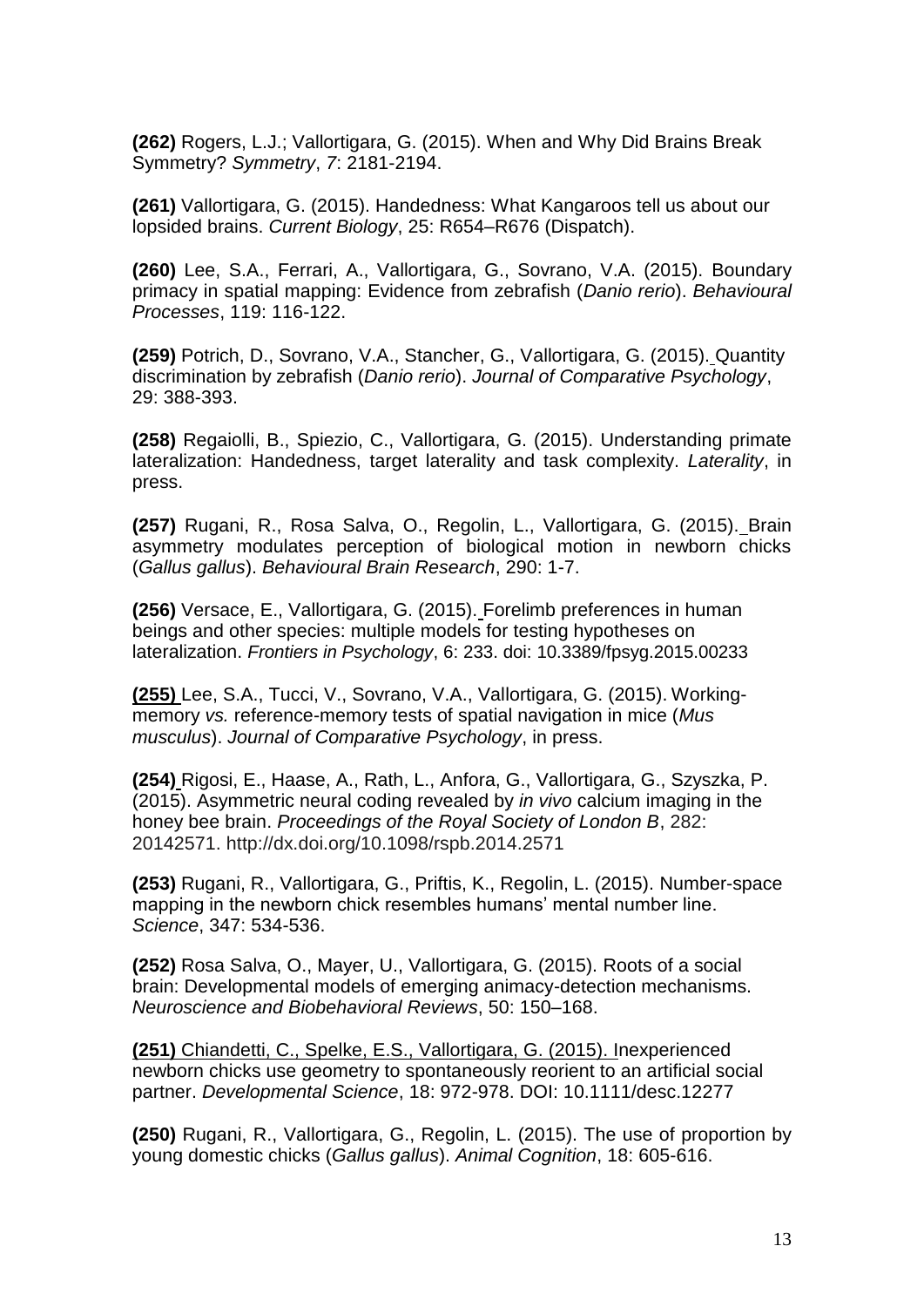**(249)** Lee, S.A., Vallortigara, G. (2015). Bumblebees spontaneously map location of conspecific using geometry and features. *Learning and Motivation*, 50: 32-38.

# **2014**

**(248)** Vallortigara, G. (2014). Foundations of Number and Space Representations in Non-Human Species. In "*Evolutionary Origins and Early Development of Number Processing*", pp. 35-66 (Eds., D.C. Geary, D.B. Bearch, K. Mann Koepke), Elsevier, New York.

**(247)** Fontanari, L., Gonzalez, M., Vallortigara, G., Girotto, V. (2014). Probabilistic cognition in two Maya indigenous groups. *Proceedings of the National Academy of Sciences USA*, 111: 17075-17080.

**(246)** Stancher G., R., Regolin L., Vallortigara G. (2015). Numerical discrimination by frogs (Bombina orientalis). *Animal Cognition*, 18: 219-229.

**(245)** Rugani, R., Vallortigara, G., Regolin, L. (2014). At the root of the left–right asymmetries in spatial–numerical processing: From domestic chicks to human subjects. *Journal of Cognitive Psychology*, 27: 388-399.

**(244)** Rosa Salva, O., Sovrano, V.A., Vallortigara, G. (2014). What can fish brains tell us about visual perception? *Frontiers in Neural Circuits,* 8: 119. doi:10.3389/fncir.2014.00119

**(243)** Quaresmini, C., Forrester, G.S., Spiezio, C., Vallortigara, G. (2014). Social environment elicits lateralized behaviors in gorillas and chimpanzees. *Journal of Comparative Psychology*, 128: 276-284.

**(242)** Fontanari, L., Rugani, R., Regolin, L., Vallortigara, G. (2014). Use of kind information for object individuation in young domestic chicks. *Animal Cognition*, 17: 925-935.

**(241)** Girotto, V., Pievani, T., Vallortigara, G. (2014). Supernatural beliefs: Adaptations for social life or by-products of cognitive adaptations? *Behaviour*, 151: 385-402.

**(240)** Rugani, R., Vallortigara, G., Regolin, G. (2014). From small to large: numerical discrimination by young domestic chicks (*Gallus gallus*). *Journal of Comparative Psychology*, 128: 163-171.

**(239)** Frasnelli, E., Haase, A., Rigosi, E., Anfora, G., Rogers, L.J., Vallortigara, G. (2014). The bee as a model to investigate brain and behavioural asymmetries. *Insects*, *5,* 120-138. doi:10.3390/insects5010120

## **2013**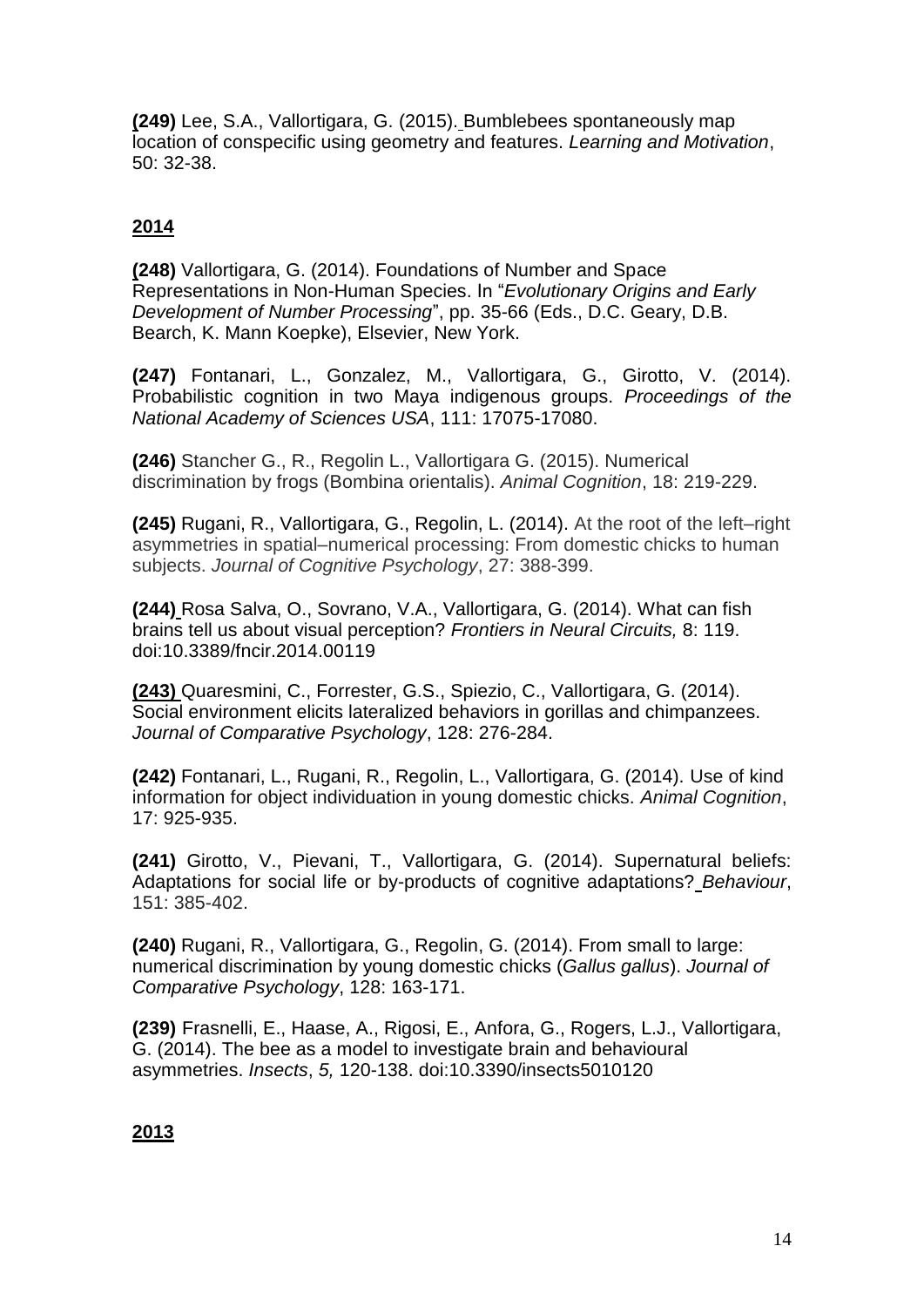**(238)** Lee, S.A., Vallortigara, G., Fiore, M., Sovrano, V.A. (2013). Navigation by environmental geometry: the use of zebrafish as a model. *Journal of Experimental Biology*, 216: 3693-3699.

**(237)** Rogers, L.J.; Rigosi, E.; Frasnelli, E.; Vallortigara, G. (2013). A right antenna for social behaviour in honeybees. *Scientific Reports***,** 3*,* 2045.

**(236)** Siniscalchi, M., Lusito, R., Vallortigara, G., Quaranta, A. (2013). Seeing left- or right-asymmetric tail wagging produces different emotional responses in dogs. *Current Biology*, 23: 2279-2282.

**(235)** Rugani, R., Cavazzana, A., Vallortigara, G., Regolin, L. (2013). [One, two,](http://scholar.google.it/scholar?oi=bibs&hl=it&cluster=5338068869129424377&btnI=Lucky)  [three, four, or is there something more? Numerical discrimination in day-old](http://scholar.google.it/scholar?oi=bibs&hl=it&cluster=5338068869129424377&btnI=Lucky)  [domestic chicks.](http://scholar.google.it/scholar?oi=bibs&hl=it&cluster=5338068869129424377&btnI=Lucky) *Animal Cognition*, 16: 557-564.

**(234)** Sovrano, V.A., Potrich, D., Vallortigara, G. (2013). [Learning of geometry](http://apps.webofknowledge.com.ezp.biblio.unitn.it/full_record.do?product=WOS&search_mode=GeneralSearch&qid=1&SID=R1Fc88oZ73qtIWjY5AQ&page=1&doc=5)  [and features in bumblebees \(](http://apps.webofknowledge.com.ezp.biblio.unitn.it/full_record.do?product=WOS&search_mode=GeneralSearch&qid=1&SID=R1Fc88oZ73qtIWjY5AQ&page=1&doc=5)*Bombus terrestris*). *Journal of Comparative Psychology*, 127: 312-318.

**(233**) Rugani, R., Vallortigara, G., Regolin, L. (2013). Numerical abstraction in young domestic chicks (*Gallus gallus*). *PLoS One*, 8(6): e65262. Doi: 10.1371/journal.pone.0065262

**(232)** Rosa Salva O., Rugani, R., Regolin, L., Vallortigara, G. (2013). Perception of the Ebbinghaus illusion in four-day-old domestic chicks (*Gallus gallus*). *Animal Cognition*, 16: 895-906.

**(231)** Stancher G, Sovrano V.A., Potrich, D., Vallortigara, G. (2013). [Discrimination of small quantities by fish \(redtail splitfin,](http://www.medworm.com/index.php?rid=6995622&cid=s_37504_98_m&fid=37504&url=http%3A%2F%2Fwww.ncbi.nlm.nih.gov%2FPubMed%2F23288253%3Fdopt%3DAbstract) *Xenotoca eiseni*). *Animal Cognition***,** 16: 307 – 312.

**(230)** Chiandetti, C., Vallortigara, G. (2013). The origins of physics, number and space cognition: Insights from a chick's brain. *Human Evolution*, 28: 1-12.

**(229)** Mascalzoni, E., Regolin, L., Vallortigara, G., Simion, F. (2013). The cradle of causal reasoning: newborns' preference for physical causality. *Developmental Science*, 16: 327-335.

**(228)** Chiandetti, C., Galliussi, J., Andrew, R.J.,Vallortigara, G. (2013). Earlylight embryonic stimulation suggests a second route, via gene activation, to cerebral lateralization in vertebrates. *Scientific Reports*, 3, 2701; DOI:10.1038/srep02701.

## **2012**

**(227)** Rosa Salva, O., Regolin, L., Mascalzoni, E., Vallortigara, G., 2012. Cerebral and behavioural asymmetry in animal social recognition. *Comparative*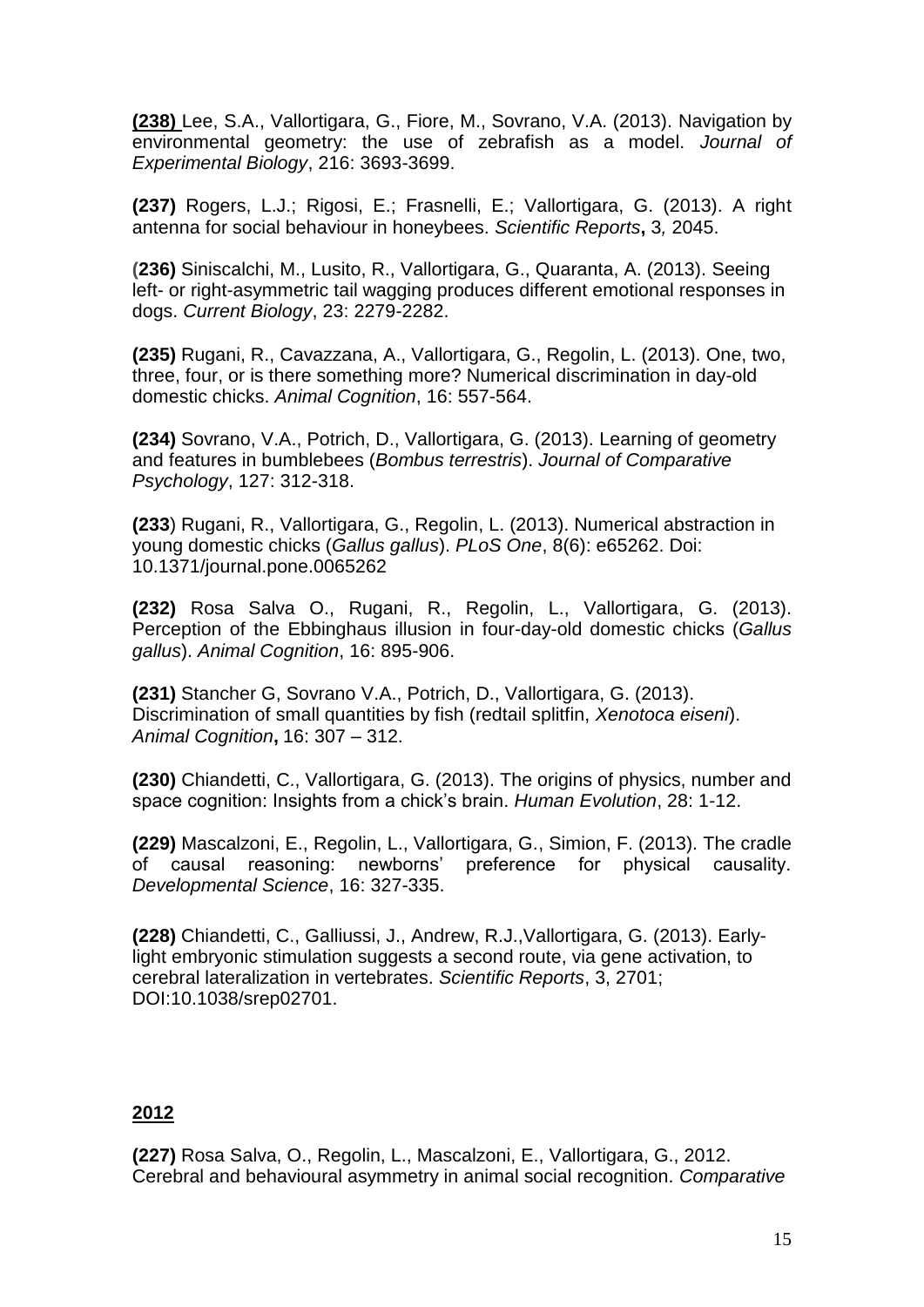*Cognition & Behavior Reviews*, 7: 110–138. doi:10.3819/ccbr.2012.70006

**(226)** Vallortigara, G. (2012). Aristotle and the chicken: Animacy and the origins of beliefs. In "*The Theory of Evolution and its Impact*" (A. Fasolo, ed.), pp. 189- 200, Springer, New York.

**(225)** Forrester, G.S., Quaresmini, C., Leavens, D.A., Spiezio, C. Vallortigara, G. (2012). Target animacy influences chimpanzee handedness. *Animal Cognition*, 15: 1121-1127.

**(224)** Regolin, L., Daisley, J.N., Rosa-Salva, O., Vallortigara, G. (2012). Advantages of a lateralised brain for reasoning about the social world in chicks. In "*Behavioral Lateralization in Vertebrates*" (D. Csermely and L. Regolin, eds.), PP. 39-54, Springer Verlag, Berlin.

**(223)** Pecchia, T., Gagliardo, A., Filaninno, C., Ioalè, P., Vallortigara, G. (2012). Navigating Through an Asymmetrical Brain: Lateralisation and Homing in Pigeon. In "*Behavioral Lateralization in Vertebrates*" (D. Csermely and L. Regolin, eds.), PP. 107-124, Springer Verlag, Berlin.

**(222)** Rosa Salva, O., Regolin, L., Vallortigara, G. (2012). Lateralised social learning in chicks. In "*Behavioral Lateralization in Vertebrates*" (D. Csermely and L. Regolin, eds.), PP. 71-86, Springer Verlag, Berlin.

**(221)** Frasnelli, E., Vallortigara, G., Rogers, L.J. (2012). [Left-right asymmetries](http://www.ncbi.nlm.nih.gov/pubmed/22353424)  [of behaviour and nervous system in invertebrates.](http://www.ncbi.nlm.nih.gov/pubmed/22353424) *Neuroscience and Biobehavioral Reviews*, 36: 1273-1291.

**(220)** Vallortigara, G. (2012). [Core knowledge of object, number, and geometry:](http://www.medworm.com/index.php?rid=5665403&cid=s_38072_36_m&fid=38072&url=http%3A%2F%2Fwww.ncbi.nlm.nih.gov%2Fentrez%2Fquery.fcgi%3Ftmpl%3DNoSidebarfile%26db%3DPubMed%26cmd%3DRetrieve%26list_uids%3D22292801%26dopt%3DAbstract)  [A comparative and neural approach.](http://www.medworm.com/index.php?rid=5665403&cid=s_38072_36_m&fid=38072&url=http%3A%2F%2Fwww.ncbi.nlm.nih.gov%2Fentrez%2Fquery.fcgi%3Ftmpl%3DNoSidebarfile%26db%3DPubMed%26cmd%3DRetrieve%26list_uids%3D22292801%26dopt%3DAbstract) *Cognitive Neuropsychology*, 29: 213-236.

**(219)** SOVRANO, V.A., RIGOSI, E., VALLORTIGARA, g. (2012). Spatial reorientation by geometry in bumblebees. *PLoS ONE*, 7 (5): e37449.

**(218)** LEE, S.A., SPELKE ES, VALLORTIGARA G. (2012). [Chicks, like](http://www.ncbi.nlm.nih.gov/pubmed/22417791)  [children, spontaneously reorient by three-dimensional environmental geometry,](http://www.ncbi.nlm.nih.gov/pubmed/22417791)  [not by image matching.](http://www.ncbi.nlm.nih.gov/pubmed/22417791) **Biology Letters,** 8: 492-494.

**(217)** LEE, S.A. SOVRANO, V.A., VALLORTIGARA, G. (2012). Independent Effects of Geometry and Landmark in a Spontaneous Reorientation Task: A Study of Two Species of Fish. *Animal Cognition*, 15: 861-870.

**(216)** PECCHIA, T., VALLORTIGARA, G. (2012). Spatial reorientation by geometry with freestanding objects and extended surfaces: A unifying view. **Proceedings of the Royal Society of London B**, 279: 2228-2236.

**(215)** ROSA SALVA O.., REGOLIN, L., VALLORTIGARA, G. (2012). Inversion of contrast polarity abolishes spontaneous preferences for face-like stimuli in newborn chicks. **Behavioural Brain Research**, 228: 133-143.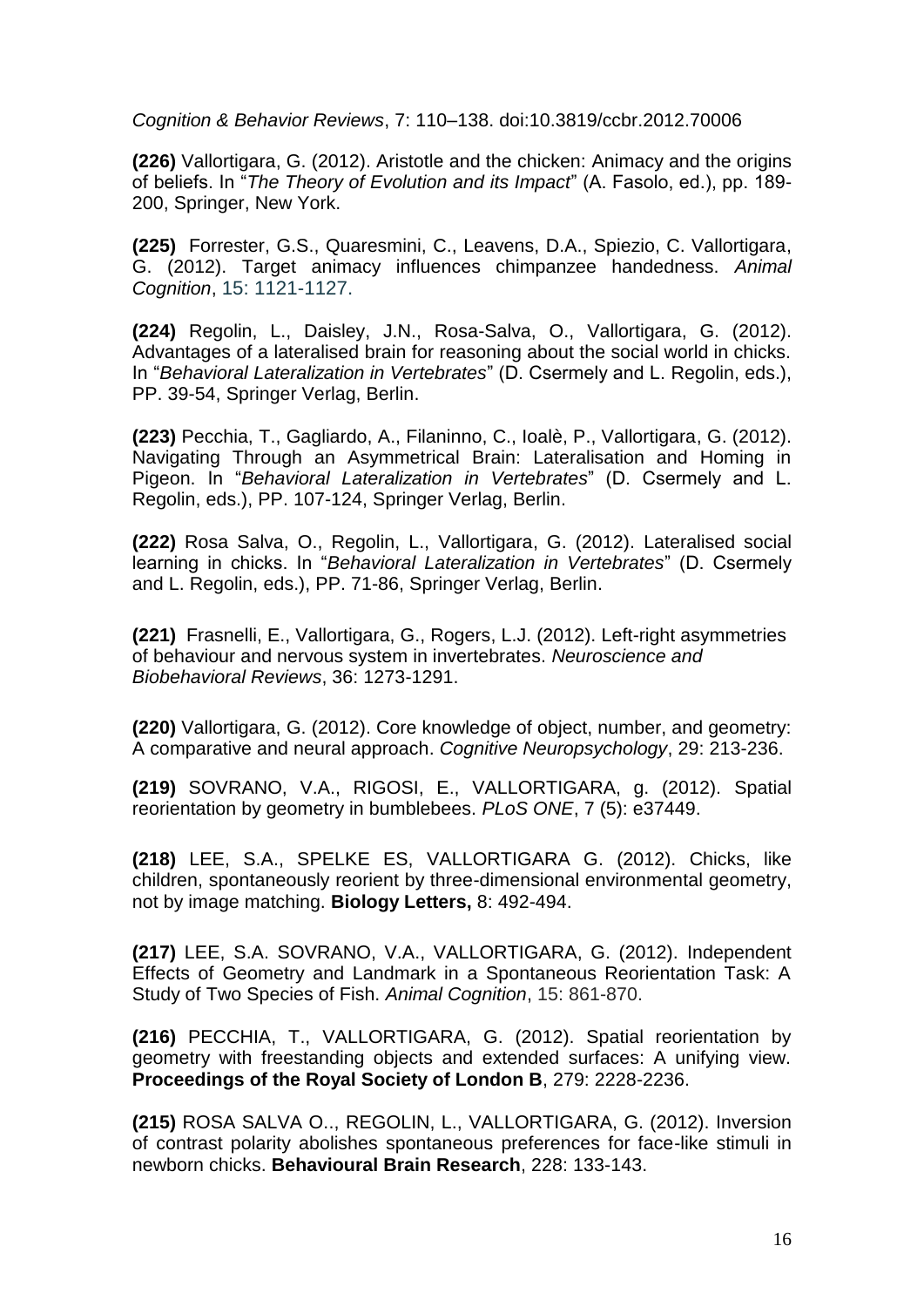**(214)** TOMMASI, L,. CHIANDETTI, C., PECCHIA, T., SOVRANO, V.A., VALLORTIGARA, G. (2012). [From natural geometry to spatial cognition.](http://www.ncbi.nlm.nih.gov/pubmed/22206900) **Neuroscience and Biobehavioral Reviews**, 36: 799-824.

### **2011**

**(213)** FORRESTER, G.S., LEAVENS, D.A., QUARESMINI, C., VALLORTIGARA, G. (2011). Target animacy influences gorilla handedness. **Animal Cognition**, 14: 903-907.

**(212)** MASCALZONI, E., OSORIO, D., REGOLIN, L., VALLORTIGARA, G. (2011). Symmetry perception by poultry chicks and its implications for 3-D object recognition. **Proceedings of the Royal Society of London B**, 279: 841- 846.

**(211)** CHIANDETTI, C., VALLORTIGARA, G. (2011). Chicks like consonant music. **Psychological Science**, 22: 1270-1273.

**(210**) [HAASE, A R](http://apps.webofknowledge.com.ezp.biblio.unitn.it/OneClickSearch.do?product=WOS&search_mode=OneClickSearch&colName=WOS&SID=2C4bP75N9EhBJ8@@fcA&field=AU&value=Haase,%20A)IGOSI, E., FRASNELLI, E., TRONA, F., [TESSAROLO, F ,](http://apps.webofknowledge.com.ezp.biblio.unitn.it/OneClickSearch.do?product=WOS&search_mode=OneClickSearch&colName=WOS&SID=2C4bP75N9EhBJ8@@fcA&field=AU&value=Tessarolo,%20F) [VINEGONI, C A](http://apps.webofknowledge.com.ezp.biblio.unitn.it/OneClickSearch.do?product=WOS&search_mode=OneClickSearch&colName=WOS&SID=2C4bP75N9EhBJ8@@fcA&field=AU&value=Vinegoni,%20C)NFORA, G , VALLORTIGARA, G., [ANTOLINI, R \(](http://apps.webofknowledge.com.ezp.biblio.unitn.it/OneClickSearch.do?product=WOS&search_mode=OneClickSearch&colName=WOS&SID=2C4bP75N9EhBJ8@@fcA&field=AU&value=Antolini,%20R)2011). A multimodal approach for tracing lateralisation along the olfactory pathway in the honeybee through electrophysiological recordings, morpho-functional imaging, and behavioural studies. **European Biophysics Journal with Biophysics Letters**, 40: 1247-1258.

**(209)** RUGANI, R., REGOLIN, L., VALLORTIGARA, G. (2011). Summation of large numerousness by newborn chicks. **Frontiers in Psychology**, 2:179. doi:10.3389/fpsyg.2011.00179

**(208)** FONTANARI, L., RUGANI, R., REGOLIN, L., VALLORTIGARA G. (2011). Object individuation in 3-day-old chicks: use of property and spatiotemporal information**. Developmental Science**, 14: 1235-1244.

**(207)** KELLY, D.M., DUROCHER, S., CHIANDETTI, C., VALLORTIGARA, G. (2011). A Misunderstanding of Principal and Medial Axes? Reply to Sturz and Bodily (2011). **Biology Letters**, 7: 649-650.

**(206)** PECCHIA, T., GAGLIARDO, A., VALLORTIGARA G. (2011). [Stable](http://apps.webofknowledge.com.ezp.biblio.unitn.it/full_record.do?product=UA&search_mode=GeneralSearch&qid=1&SID=U2nAKD2pM8amidGBFpj&page=1&doc=5)  [Panoramic Views Facilitate Snap-Shot Like Memories for Spatial Reorientation](http://apps.webofknowledge.com.ezp.biblio.unitn.it/full_record.do?product=UA&search_mode=GeneralSearch&qid=1&SID=U2nAKD2pM8amidGBFpj&page=1&doc=5)  [in Homing Pigeons](http://apps.webofknowledge.com.ezp.biblio.unitn.it/full_record.do?product=UA&search_mode=GeneralSearch&qid=1&SID=U2nAKD2pM8amidGBFpj&page=1&doc=5) **PLoS ONE**, 6(7): e22657 DOI: 10.1371/journal.pone.0022657

**(205)** FRASNELLI, E., VALLORTIGARA, G. ROGERS, L.J. (2011). Origins of brain asymmetry: Lateralization of odour memory recall in primitive Australian stingless bees. **Behavioural Brain Research**, 224: 121-127.

**(204)** SINISCALCHI M. SASSO, R., PEPE, A.M., DIMATTEO, S., VALLORTIGARA, G., QUARANTA, A. (2011). Sniffing with the right nostril: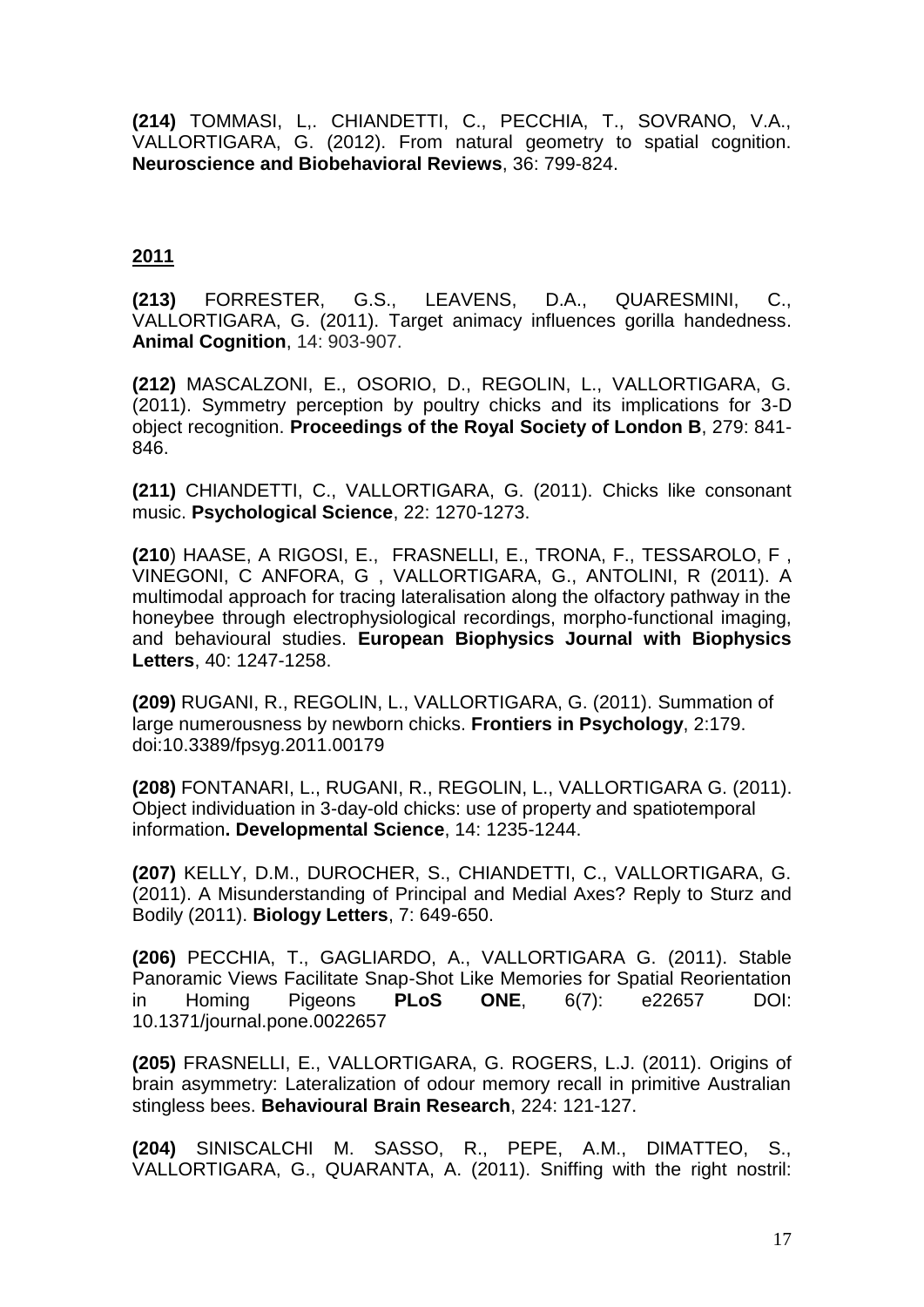Lateralization of response to odour stimuli by dogs. **Animal Behaviour**, 82: 399-404.

**(203)** DAISLEY, J.N., ROSA SALVA, O., REGOLIN, L., VALLORTIGARA, G. (2011). Social cognition and learning mechanisms: Experimental evidence in domestic chicks. **Interaction Studies**, 12(2): 208-232.

**(202)** SINISCALCHI, M., FRANCHINI, D., PEPE, A.M., SASSO, R., DIMATTEO, S., VALLORTIGARA, G., QUARANTA, A. (2011). Volumetric assessment of cerebral asymmetries in dogs. **Laterality**, 16(5): 528-536.

**(201)** ANFORA G, RIGOSI E, FRASNELLI E, RUGA, V., TRONA, F., VALLORTIGARA, G. (2011). [Lateralization in the Invertebrate Brain: Left-Right](http://apps.isiknowledge.com.ezp.biblio.unitn.it/full_record.do?product=WOS&search_mode=GeneralSearch&qid=1&SID=Z2JH@A91ljhDkg7c@ob&page=1&doc=1)  [Asymmetry of Olfaction in Bumble Bee,](http://apps.isiknowledge.com.ezp.biblio.unitn.it/full_record.do?product=WOS&search_mode=GeneralSearch&qid=1&SID=Z2JH@A91ljhDkg7c@ob&page=1&doc=1) *Bombus terrestri*s. **PLoS ONE**, 6(4): e18903.

**(200)** ROSA SALVA O, FARRONI T, REGOLIN L, VALLORTIGARA G, JOHNSON M.H. (2011). [The Evolution of Social Orienting: Evidence from](http://www.ncbi.nlm.nih.gov/pubmed/21533093)  Chicks (*Gallus gallus*[\) and Human Newborns.](http://www.ncbi.nlm.nih.gov/pubmed/21533093) **PLoS ONE**, 6(4): e18802.

**(199)** REGOLIN L, RUGANI R, STANCHER G, VALLORTIGARA G. (2011). [Spontaneous discrimination of possible and impossible objects by newly](http://www.ncbi.nlm.nih.gov/pubmed/21429912)  [hatched chicks.](http://www.ncbi.nlm.nih.gov/pubmed/21429912) **Biology Letters,** 7: 654-657.

**(198)** RIGOSI E, FRASNELLI E, VINEGONI C, ANTOLINI R, ANFORA G, VALLORTIGARA G, HAASE A. (2011). Sea[rching for anatomical correlates of](http://www.ncbi.nlm.nih.gov/pubmed/21402106)  [olfactory lateralization in the honeybee antennal lobes: A morphological and](http://www.ncbi.nlm.nih.gov/pubmed/21402106)  [behavioural study.](http://www.ncbi.nlm.nih.gov/pubmed/21402106) **Behavioural Brain Research**, 221: 290-294.

**(197)** CHIANDETTI C, VALLORTIGARA G. (2011). [Intuitive physical reasoning](http://www.ncbi.nlm.nih.gov/pubmed/21270036)  [about occluded objects by inexperienced chicks.](http://www.ncbi.nlm.nih.gov/pubmed/21270036) **Proceedings of the Royal Society of London, B**, 278: 2621-2627.

**(196)** RUGANI, R., VALLORTIGARA, G., VALLINI, B., REGOLIN, L. (2011). Asymmetrical number-space mapping in the avian brain. **Neurobiology of Learning and Memory**, 95: 231-238.

**(195)** HAASE, A. RIGOSI, E., TRONA, F., ANFORA, G., VALLORTIGARA, G., ANTOLINI,R., VINEGONI, C. (2011). In-vivo two-photon imaging of the honey bee antennal lobe. **Biomedical Optics Express**, 2::131-138.

**(194)** KELLY, D.M., CHIANDETTI, C., VALLORTIGARA, G. (2011). Reorienting in space: Do animals use global or local geometry strategies? **Biology Letters**, 7: 372-375.

.

**(193)** GAGLIARDO, A., FILANNINO, C., IOALÈ,P., PECCHIA, T., WIKELSKI, M., VALLORTIGARA, G. (2011). Olfactory lateralization in homing pigeons: a GPS study on birds released with unilateral olfactory inputs. **Journal of Experimental Biology**, 214: 593-598.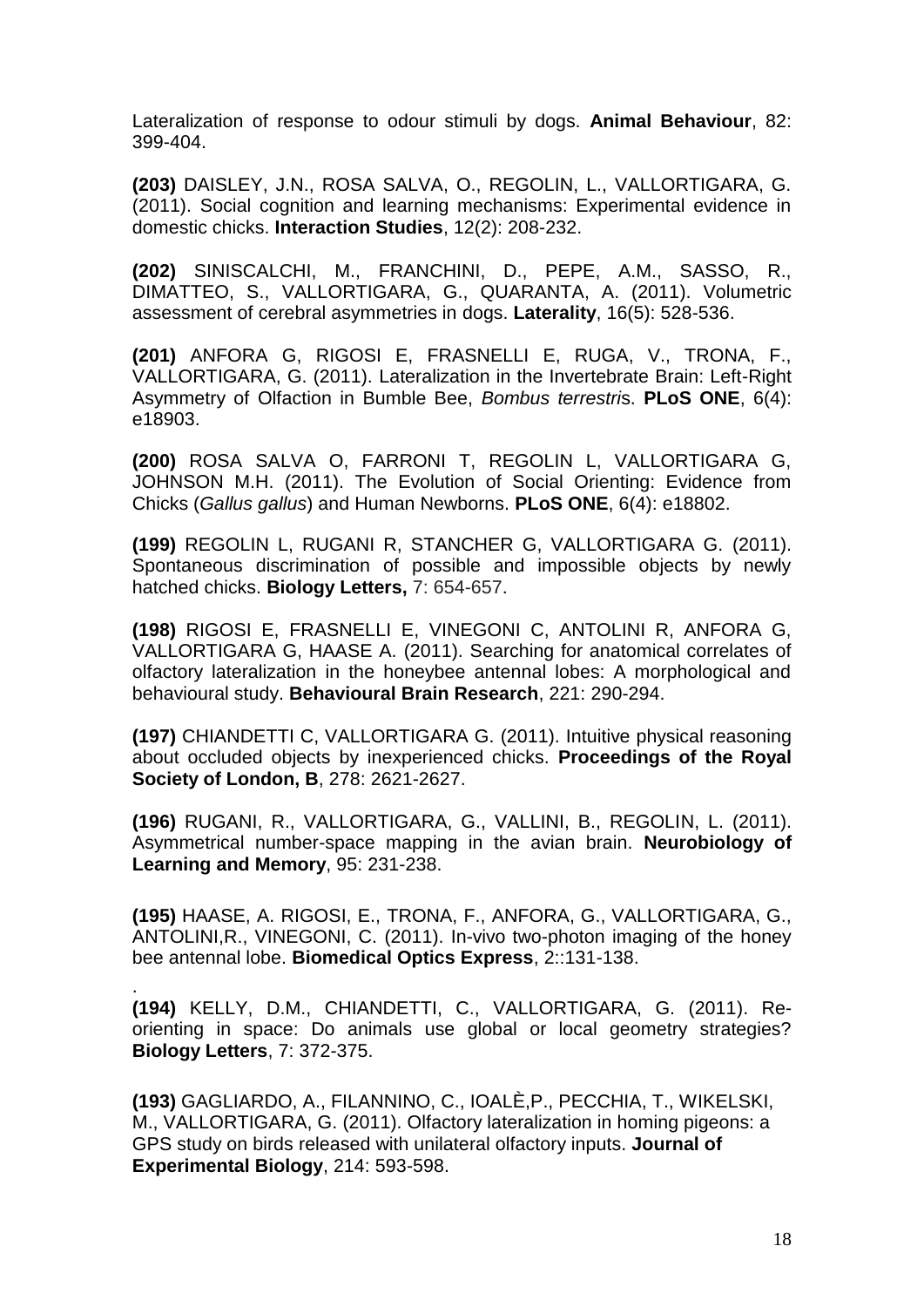**(192)** VALLORTIGARA, G., CHIANDETTI, C., SOVRANO, V.A. (2011). Brain asymmetry (animal). **Wiley Interdisciplinary Reviews: Cognitive Science**, 2: 146–157 DOI: 10.1002/wcs.100

### **2010**

**(191)** HAUN, D. B. M., JORDAN, F., VALLORTIGARA, G., & CLAYTON, N. (2010). Origins of spatial, temporal and numerical cognition: Insights from animal models. **Trends in Cognitive Sciences**, 14: 477-481. doi:10.1016/j.tics.2010.09.006.

**(190)** RUGANI, R., REGOLIN,L., VALLORTIGARA,G. 2010. Imprinted numbers: Newborn chicks' sensitivity to number vs. continuous extent of objects they have been reared with. **Developmental Science**, 13: 790-797.

**(189)** PECCHIA, T., VALLORTIGARA, G. (2010). View-based strategy for reorientation by geometry. **Journal of Experimental Biology**, 213: 2987-2996.

**(188)** VALLORTIGARA, G., REGOLIN, L., CHIANDETTI, C., RUGANI, R. (2010). Rudiments of mind: Insights through the chick model on number and space cognition in animals. **Comparative Cognition and Behavior Reviews**, 5: 78-99.

**(187)** SINISCALCHI, M., SASSO, R., PEPE, A.M., DIMATTEO, S., VALLORTIGARA, G., QUARANTA, A. (2010). Catecholamine plasma levels following immune-stimulation with rabies vaccine in dogs selected for their paw preferences. **Neuroscience Letters**, 476: 142-145.

**(186)** ROSA SALVA, O., DAISLEY, J.N., REGOLIN, L. VALLORTIGARA, G. (2010). Time dependent lateralization of social learning in the domestic chick (*Gallus gallus domesticus*): effects of retention delays in the observed lateralization pattern. **Behavioural Brain Research**, 212: 152-158.

**(185)** VALLORTIGARA, G., CHIANDETTI, C., RUGANI, R., SOVRANO, V.A., REGOLIN, L. (2010). Animal Cognition. **Wiley Interdisciplinary Reviews: Cognitive Science**, 1: 882–893 .

**(184)** FRASNELLI, E., ANFORA, G., TRONA, F., TESSAROLO, F., VALLORTIGARA, G. (2010). Morpho-functional asymmetry of the olfactory receptors of the honeybee (Apis mellifera). **Behavioural Brain Research**, 209: 221-225.

**(183)** FRASNELLI, E., VALLORTIGARA, G., ROGERS, L.J. (2010). Response competition associated with right-left antennal asymmetries of new and old olfactory memory traces in honeybees. **Behavioural Brain Research**, 209: 36- 41.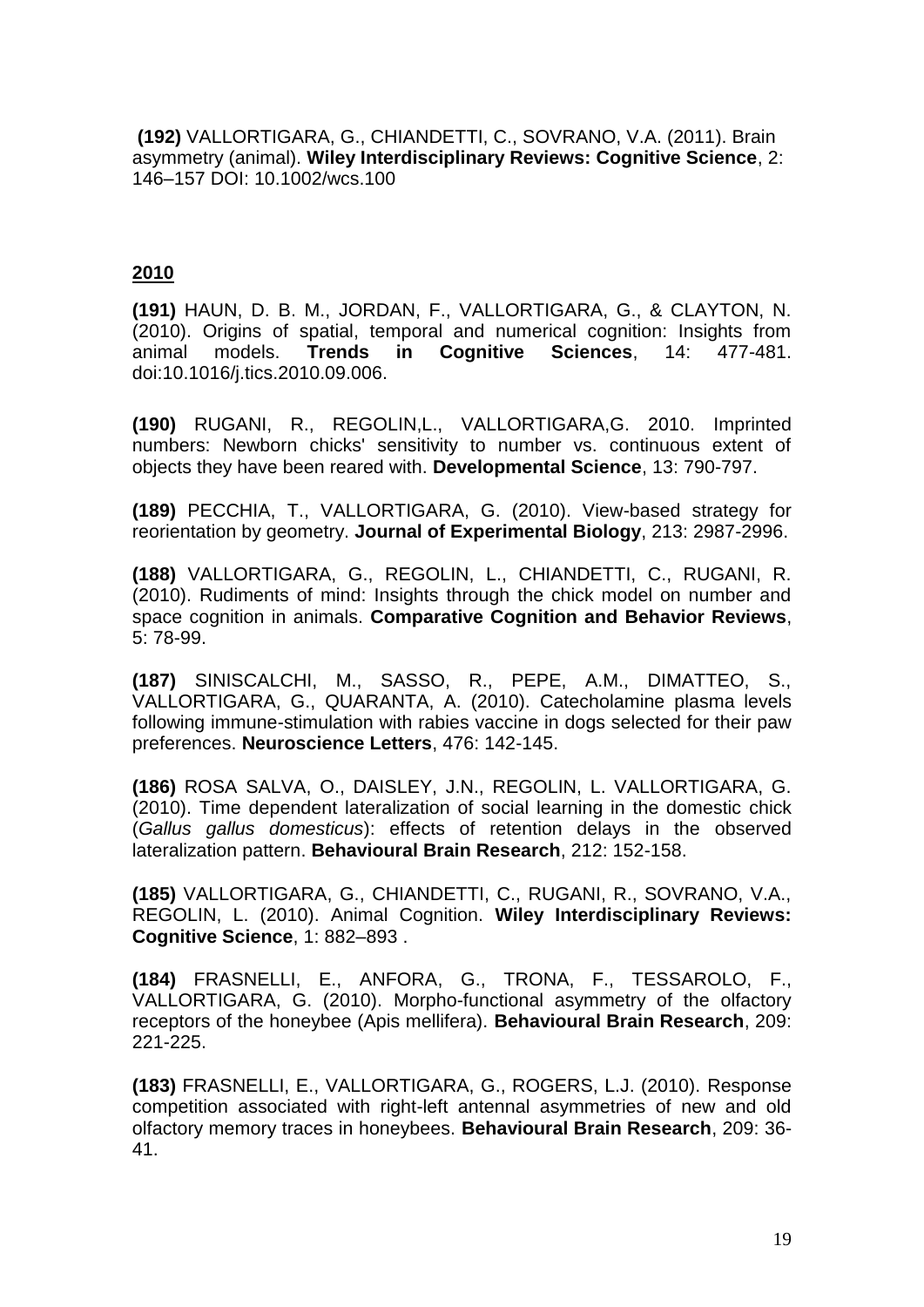**(182)** SINISCALCHI, M., SASSO, R., PEPE, A.M., VALLORTIGARA, G., QUARANTA, A. (2010). Dogs turn left to emotional stimuli. **Behavioural Brain Research**, 208: 516-521.

**(181)** PECCHIA, T., VALLORTIGARA, G. (2010). Re-orienting strategies in a rectangular array of landmarks by domestic chicks (*Gallus gallus*). **Journal of Comparative Psychology**, 124: 147-158.

**(180)** BROWN, J., KAPLAN, G. , ROGERS, L.J. , VALLORTIGARA, G. (2010). Perception of biological motion in common marmosets (*Callithrix jacchus*): by females only. **Animal Cognition**, 13: 555-564.

**(179)** CHIANDETTI, C., VALLORTIGARA, G. (2010). Animals' representation of enclosed spaces: Evidence for use of a similar frame of reference following different disorientation procedures in the domestic chick (*Gallus gallus*). **Journal of Comparative Psychology**, 124: 139-146.

**(178)** RUGANI, R., KELLY, D.M., SZELEST, I., REGOLIN, L., VALLORTIGARA, G. (2010). Is it only humans that count from left to right? **Biology Letters**, 6: 290-292.

**(177)** Chiandetti, C, Vallortigara, G. (2010). Experience and geometry: Controlled-rearing studies with chicks. *Animal Cognition*, 13: 463-470.

**(176)** Mascalzoni, E., Regolin, L., Vallortigara, G. (2010). Innate sensitivity for self-propelled causal agency in newly hatched chicks. *Proceedings of the National Academy of Sciences* USA, 107: 4483-4485.

**(175)** DAISLEY, J.N., VALLORTIGARA, G., REGOLIN, L. (2010). Logic in an asymmetrical (social) brain: Transitive inference in the young domestic chick. **Social Neuroscience**, 5: 309-319.

**(174)** ANFORA, G., FRASNELLI, E., MACCAGNANI, B., ROGERS, L.J., VALLORTIGARA, G. (2010). Behavioural and electrophysiological lateralization in a social *(Apis mellifera)* and in a non-social *(Osmia cornuta)* species of bee. **Behavioural Brain Research**, 206: 236-239.

**(173)** SALVA, O.R., REGOLIN, L., VALLORTIGARA G. (2010). Faces are special for chicks: Evidence for inborn domain-specific mechanisms underlying spontaneous preferences for face-like stimuli. **Developmental Science**, 13: 565-577.

## **2009**

**(172)** MORGANTE, M., VALLORTIGARA, G. (2009). Animal welfare: Neurocognitive approaches. **Italian Journal of Animal Sciences**, 8: 255-264.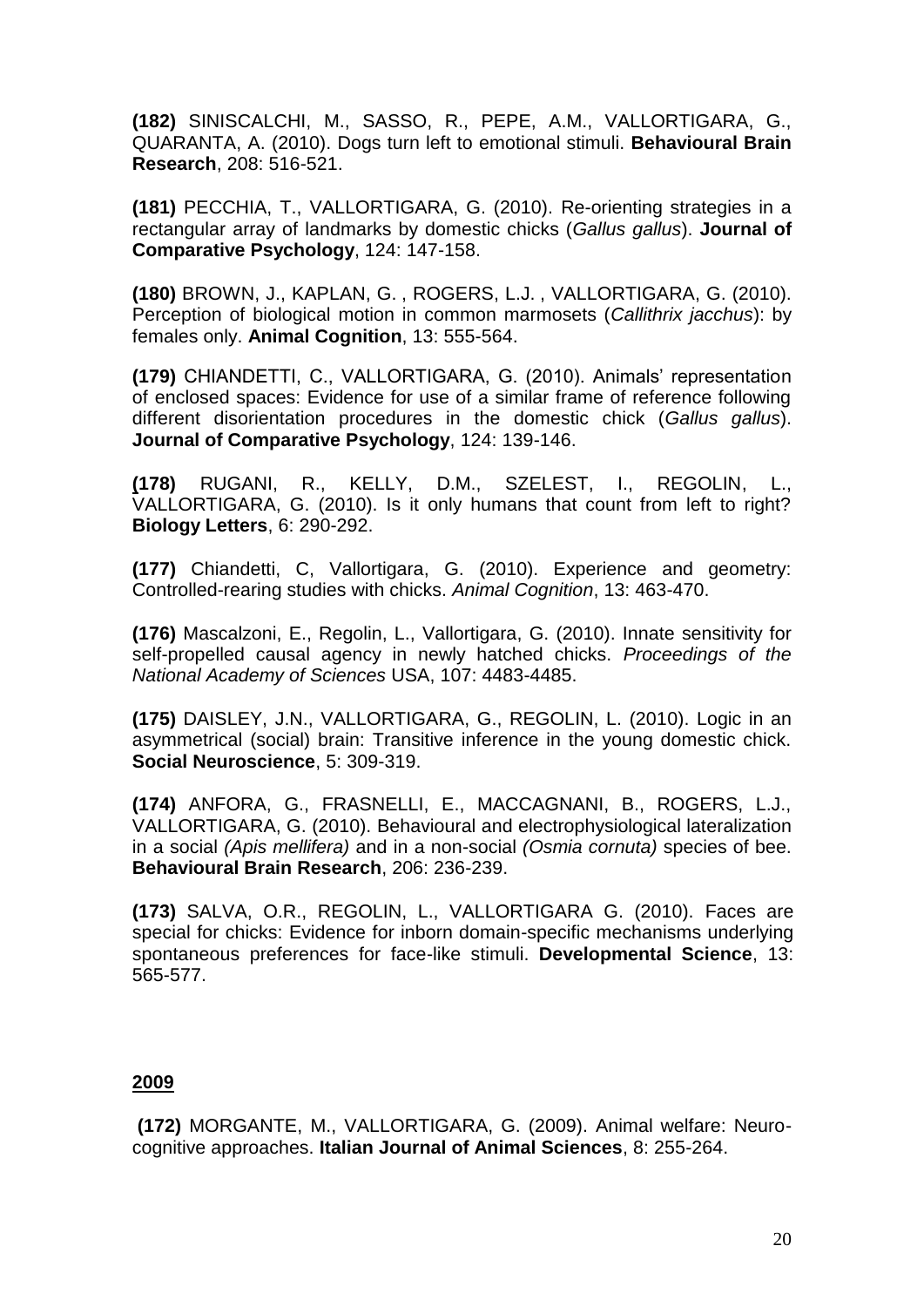**(171)** VALLORTIGARA, G. (2009). Original Knowledge and the Two Cultures. In: **The Two Cultures: Shared Problems.** Edited by Carafoli E, Danieli GA, Longo G.O., pp. 125-145, Springer Verlag.

**(170)** ROSA SALVA, O., DAISLEY, J.N., REGOLIN, L., VALLORTIGARA, G. (2009). Lateralization of social learning in the domestic chick (*Gallus gallus domesticus*): Learning to avoid. **Animal Behaviour**, 78: 847-856.

**(169)** CLARA, E., REGOLIN, L., VALLORTIGARA, G., ROGERS, L.J. (2009). Chicks prefer to peck at insect-like elongated stimuli moving in a direction orthogonal to their longer axis. **Animal Cognition**, 12: 755-765.

**(168)** MACNEILAGE, P.F., ROGERS, L.J., VALLORTIGARA, G. (2009). Origins of the left and right brain. **Scientific American**, 301: 60-67.

**(167)** RUGANI, R., FONTANARI, L., SIMONI, E., REGOLIN, L., VALLORTIGARA, G. (2009). Arithmetic in newborn chicks. **Proceedings of the Royal Society of London B**, 276: 2451-2460.

**(166)** VALLORTIGARA, G., SOVRANO, V.A., CHIANDETTI, C. (2009). Doing Socrates Experiment Right: Controlled-rearing Studies of Geometrical Knowledge in Animals **Current opinion in Neurobiology**, 19: 20-26.

**(165)** GHIRLANDA, S., FRASNELLI, E., VALLORTIGARA, G. (2009). Intraspecific competition and coordination in the evolution of lateralization. **Philosophical Transactions of the Royal Society of London B**, 364: 861- 866.

**(164**) MASCALZONI, E., REGOLIN, L., VALLORTIGARA G. (2009). Mom's shadow: structure-from-motion in newly-hatched chicks as revealed by an imprinting procedure. **Animal Cognition**, 12: 389-400.

**(163)** CHIANDETTI, C., VALLORTIGARA, G. (2009). Effects of embryonic light stimulation on the ability to discriminate left from right in the domestic chick. **Behavioural Brain Research**, 198: 240-246.

**(162)** Vallortigara, G. (2009). Animals as natural geometers. In "**Cognitive Biology: Evolutionary and Developmental Perspectives on Mind, Brain and Behavior***" (L. Tommasi, L. Nadel, M. Peterson, eds), MIT Press,* pp. 83- 104, *Cambridge, Ma.*

#### **2008**

**(161)** ROGERS, L.J., VALLORTIGARA, G. (2008). From antenna to antenna: lateral shift of olfactory memory in honeybees. **PLoS One**, 3(6): e2340. doi:10.1371/journal.pone.0002340.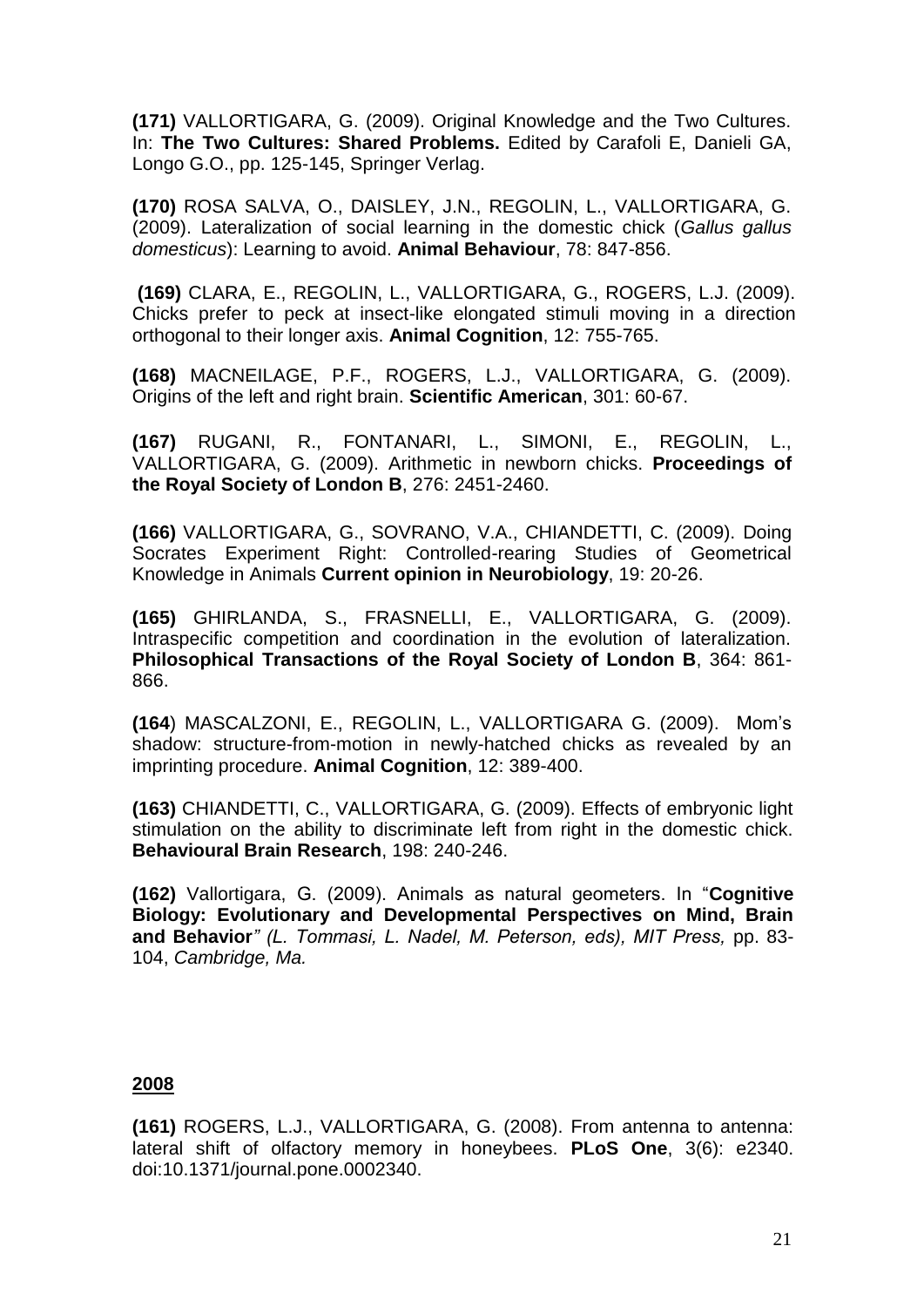**(160)** VALLORTIGARA, G., SNYDER, A., KAPLAN, G., BATESON, P.P.G., CLAYTON, N.S., ROGERS, L.J. (2008). Are animals autistic savants? **PLoS Biology**, , 6: 208-214.

**(159)** CHIANDETTI C., VALLORTIGARA, G. (2008). Spatial reorientation in large and small enclosures: Comparative and developmental perspectives. **Cognitive Processing**, 1612-4782 (Print) 1612-4790 (Online).

**(158)** RUGANI, R. REGOLIN, L. VALLORTIGARA, G. (2008). Discrimination of small numerosities in young chicks**. Journal of Experimental Psychology: Animal Behavior Processes**, 34: 388-399.

**(157)** CHIANDETTI C., VALLORTIGARA, G. (2008). Is there an innate geometric module? Effects of experience with angular geometric cues on spatial reorientation based on the shape of the environment. **Animal Cognition**, 11: 139-146.

#### **2007**

**(156)** QUARANTA, A., SINISCALCHI, M., ALBRIZIO, M., VOLPE, S., BUONAVOGLIA, C., VALLORTIGARA, G. (2008). Influence of behavioural lateralization on interleukin-2 and interleukin-6 gene expression in dogs before and after immunization with rabies vaccine. **Behavioural Brain Research**, 186: 256-260.

**(155)** VERSACE, E., MORGANTE, M., PULINA, G., VALLORTIGARA, G. (2007). Behavioural lateralization in sheep (*Ovis aries*). **Behavioural Brain Research**, 184: 72-80.

**(154)** QUARANTA, A., SINISCALCHI, M., VALLORTIGARA, G. (2007). Asymmetric tail-wagging responses by dogs to different emotive stimuli. **Current Biology**, 17: 199-201.

**(153)** CHIANDETTI, C., CLARA, E., REGOLIN, L., TOMMASI, L., VALLORTIGARA, G. (2007). Plasticity in the avian brain: From molecular to behavioral neurobiology. In "**Evolutionary Molecular Strategies and**  Plasticity" (Canonaco, M:, Facciolo, M., eds.), pp. 187-214, Research Signpost, Fort. P.O. Trivandrum, Kerala, India, ISBN: 81-308-0135-3.

**(152)** MASCETTI, G.G., RUGGER, M., VALLORTIGARA, G., BOBBO, D. (2007). Monocular-unihemispheric sleep and visual discrimination learning in the domestic chick. **Experimental Brain Research**, 176: 70-84.

**(151)** CHIANDETTI, C., REGOLIN, L., SOVRANO, V.A., VALLORTIGARA, G. (2007). Spatial reorientation: The effects of space size on the encoding of landmark and geometry information. **Animal Cognition**, 10: 159-168.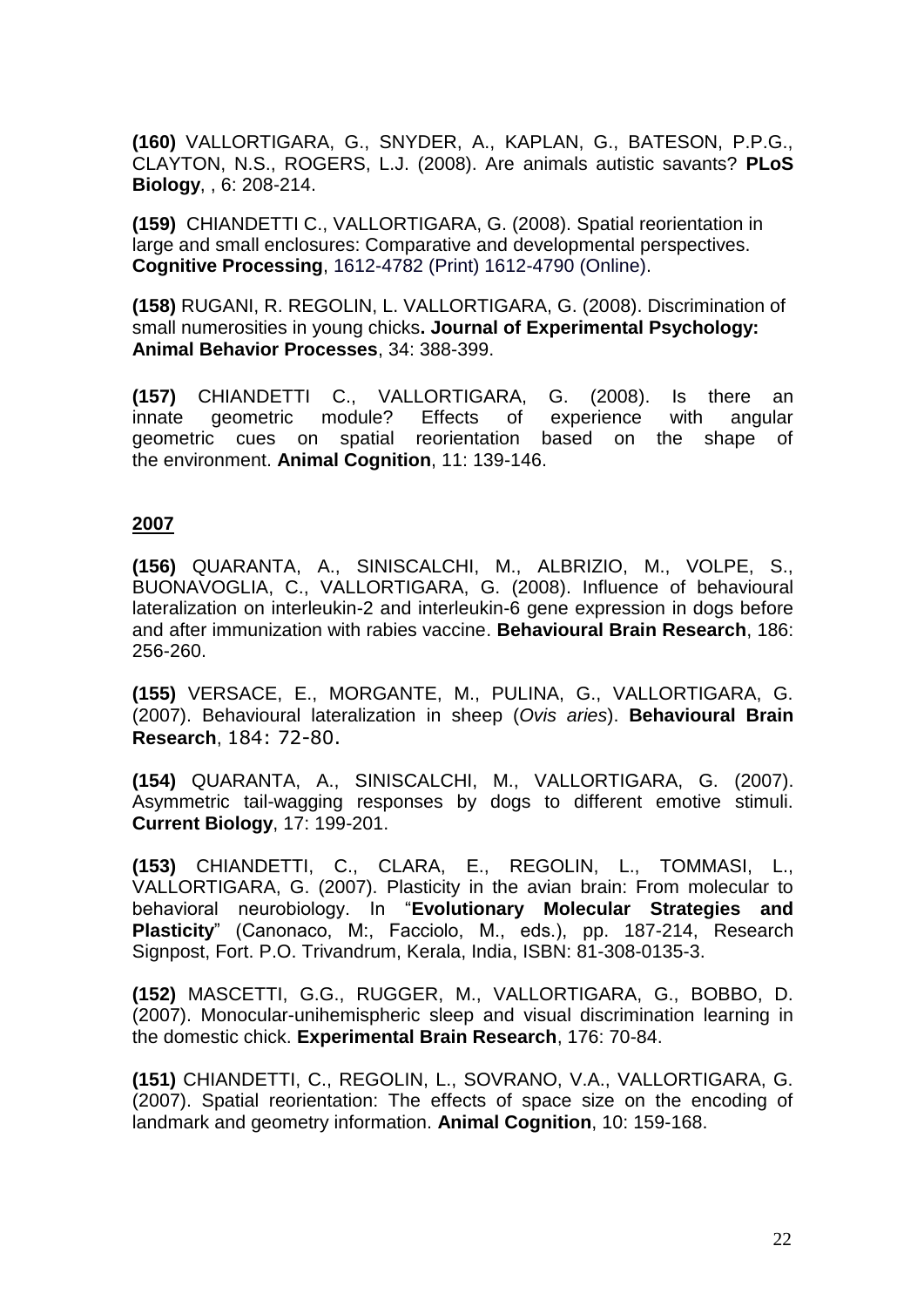**(150)** BOBBO, D., MASCETTI, G.G., FONDA, F., VALLORTIGARA G. (2007) Monocular sleep following passive avoidance learning in chicks. **Behavioural Brain Research**, 178: 305-312.

**(149)** ZUCCA, P., MILOS, N. VALLORTIGARA, G. (2007). Piagetian object permanence and its development in Eurasian Jays (*Garrulus glandarius*). **Animal Cognition**, 10: 243-258.

**(148)** GAGLIARDO, A., PECCHIA, T., SAVINI, M., ODETTI, F. IOALE', P., VALLORTIGARA, G. (2007). Olfactory lateralization in homing pigeons: Initial orientation of birds receiving a unilateral olfactory input. **European Journal of Neuroscience**, 25: 1511-1516.

**(147)** RUGANI, R., REGOLIN, L., VALLORTIGARA, G. (2007). Rudimental numerical competence in 5-day-old domestic chicks: Identification of ordinal position. **Journal of Experimental Psychology: Animal Behavior Processes**, 33: 21-31.

**(146)** CLARA, E., REGOLIN, L., VALLORTIGARA, G. (2007). Preference for symmetry is experience-dependent in newborn chicks. **Journal of Experimental Psychology: Animal Behavior Processes**, 33:12-20.

**(145)** SOVRANO, V.A., BISAZZA, A., VALLORTIGARA,G. (2007). How fish do geometry in large and in small spaces. **Animal Cognition**, 10: 47-54.

**(144)** SALVA, O.R., REGOLIN, L., VALLORTIGARA, G. (2007). Chicks discriminate human gaze with their right hemisphere. **Behavioural Brain Research**, 177:15-21.

**(143)** CLARA, E., REGOLIN, L. VALLORTIGARA, G. ROGERS, L.J. (2007). Perception of the stereokinetic illusion by the common marmoset (*Callithrix jacchus)*. **Animal Cognition**, 10: 135-140.

#### **2006**

**(142)** DELLA CHIESA, A., SPERANZA, M., TOMMASI, L., VALLORTIGARA, G. (2006). Spatial cognition based on geometry and landmarks in the domestic chick (Gallus gallus). **Behavioural Brain Research**, 175: 119-127.

**(141)** DELLA CHIESA, A., PECCHIA, T., TOMMASI, L., VALLORTIGARA, G. (2006). Multiple landmarks, the encoding of environmental geometry and the spatial logics of a dual brain. **Animal Cognition**, 9: 281-293.

**(140)** BOBBO, D., VALLORTIGARA, G., MASCETTI, G.G. (2006). The effects of early post-hatching changes of imprinting object on the pattern of monocular/unihemispheric sleep of domestic chick **Behavioural Brain Research**, 170: 23-28.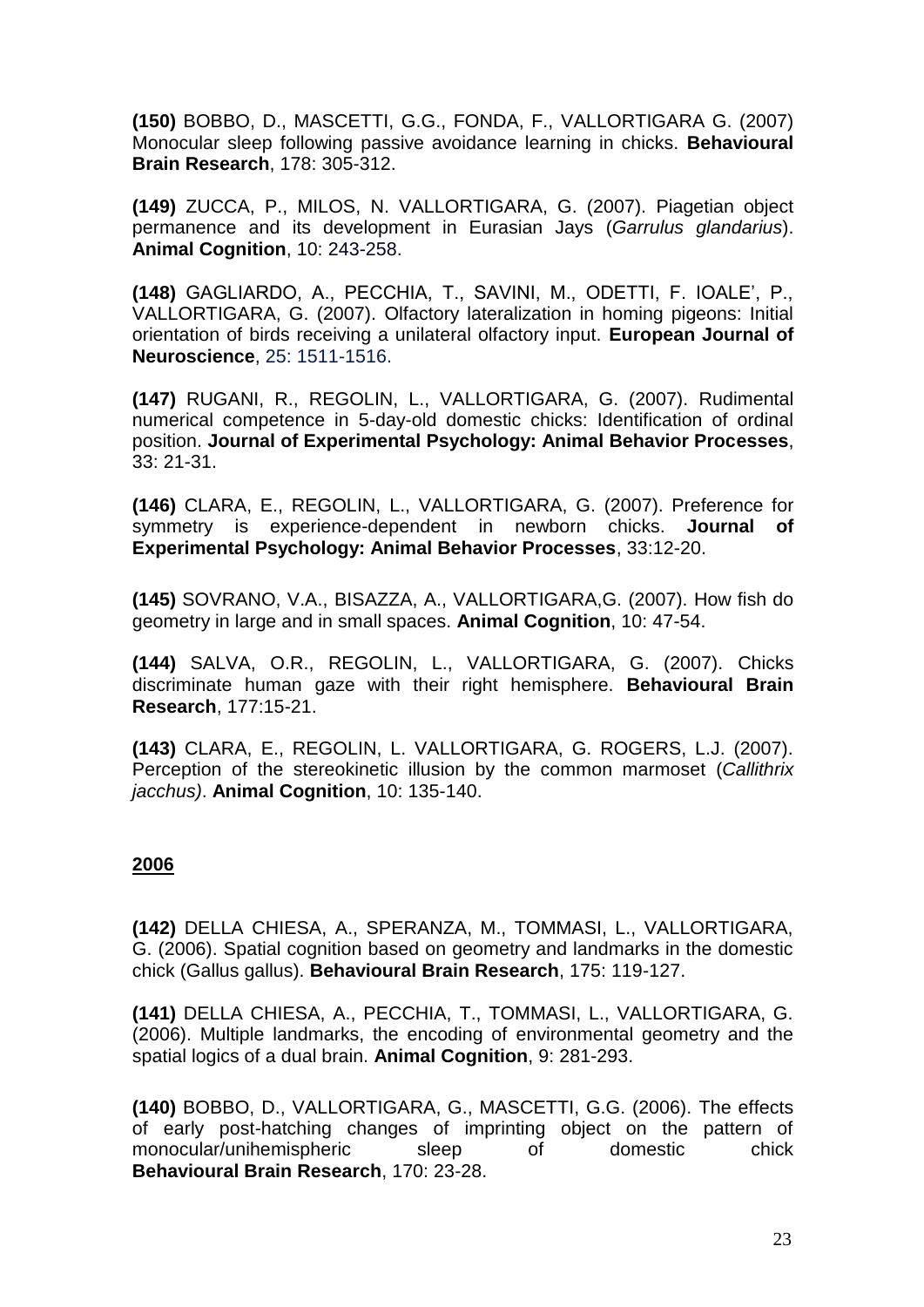**(139)** STANCHER, G., CLARA, E., REGOLIN, L., VALLORTIGARA, G. (2006). Lateralised righting behavior in the tortoise (*Testudo hermanni*). **Behavioural Brain Research**, 173: 315–319.

**(138)** BOBBO, D., VALLORTIGARA, G., MASCETTI, G.G. (2006). Effects of social interaction on monocular/unihemispheric sleep in male and female domestic chicks. **Biological Psychology**, 73: 213-219.

**(137)** VALLORTIGARA, G. (2006). The evolutionary psychology of left and right: Costs and benefits of lateralization. **Developmental Psychobiology**, 48: 418-427.

**(136)** SOVRANO, V.A., VALLORTIGARA, G. (2006). Dissecting the geometric module: A sense-linkage for metric and landmark information in animals' spatial reorientation. **Psychological Science,** 17: 616-621.

**(135)** VALLORTIGARA, G., REGOLIN, L. (2006). Animal brain lateralization. Cognitive, ontogenetic and phylogenetic aspects. **Cognition, Brain and Behaviour**, 10: 187-210.

**(134)** CLARA, E., REGOLIN. L., VALLORTIGARA, G., ZANFORLIN, M. (2006). Domestic chicks perceive stereokinetic illusions. **Perception**, 35: 983-992.

**(133)** VALLORTIGARA, G., REGOLIN, L. (2006). Gravity bias in the interpretation of biological motion by inexperienced chicks. **Current Biology**, 16: 279-280.

**(132)** VALLORTIGARA, G. (2006). The Cognitive Chicken: Visual and Spatial Cognition in a Non-Mammalian Brain. In: **Comparative Cognition: Experimental Explorations of Animal Intelligence** (E.A. Wasserman & T.R. Zentall, eds.), pp. 41-58, Oxford University Press, Oxford, U.K.

**(131)** QUARANTA, A, SINISCALCHI, M., FRATE, A., IACOVIELLO, R., BUONAVOGLIA, VALLORTIGARA, C. (2006). Lateralised behaviour and immune response in dogs: Relations between paw preference and Interferon- $\gamma$ , Interleukin-10 and IgG antibodies production. **Behavioural Brain Research**, 166: 236-240.

**(130)** VALLORTIGARA, G. (2006). The Evolution of Behavioural and Brain Asymmetries: Bridging together Neuropsychology and Evolutionary Biology. In: "**Behavioral and Morphological Asymmetries in Vertebrates**", edited by Yegor Malashichev and Wallace Deckel, pp. 1-20, Landes Bioscience, Austin TX, USA.

**2005**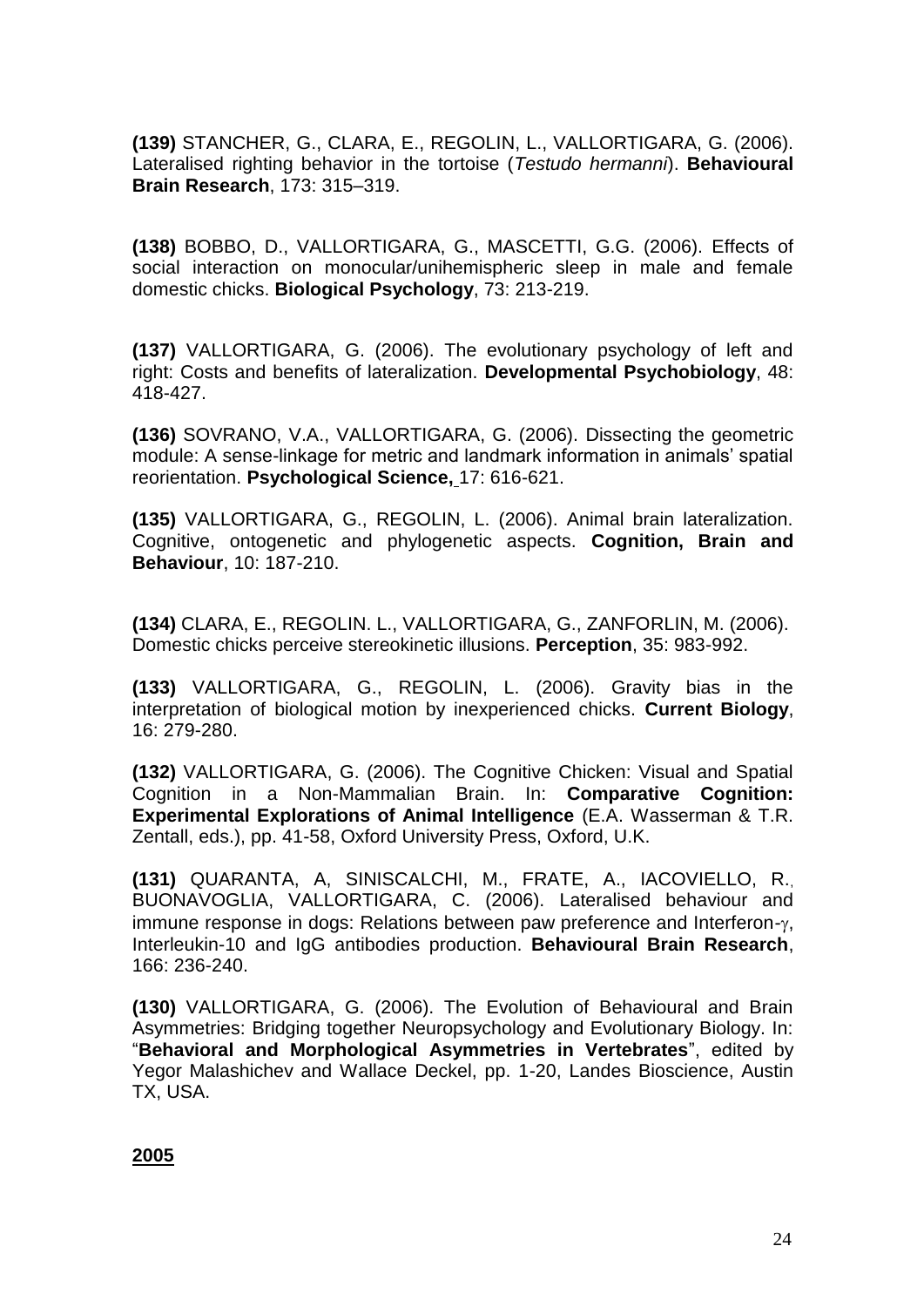**(129)** VALLORTIGARA, G., REGOLIN, L., MARCONATO, F. (2005). Visually inexperienced chicks exhibit a spontaneous preference for biological motion patterns. **PLoS Biology**, 3(7): 1312-1316 (e208).

**(128)** DIEKAMP, B., REGOLIN, L., GUNTURKUN, O., VALLORTIGARA, G. (2005). A left-sided visuospatial bias in birds. **Current Biology**, 15: R372– R373.

**(127)** GAGLIARDO, A., VALLORTIGARA, G., NARDI, D., BINGMAN, V.P. (2005). A lateralized avian hippocampus: Preferential role of the left hippocampal formation in homing pigeon sun-compass based spatial learning. **European Journal of Neuroscience**, 22: 2549-2559.

**(126)** REGOLIN, L., GARZOTTO, B., RUGANI, R., PAGNI, P., VALLORTIGARA, G. (2005). Working memory in the chick: Parallel and lateralized mechanisms for encoding of object- and position-specific information. **Behavioural Brain Research**, 157: 1-9. IF=2.817

**(125)** ZUCCA, P., ANTONELLI, F., VALLORTIGARA, G. (2004). A comparative analysis of detour behaviour in three species of birds, herring gulls (*Larus cachinnans*), canaries (*Serinus canaria*) and quails (*Coturnix* sp.). **Animal Cognition**, 8: 122-128. IF=2.017.

**(124)** GAGLIARDO, A., ODETTI, F., IOALE' P., PECCHIA, T., VALLORTIGARA, G. (2005). Functional asymmetry of left and right avian piriform cortex in homing pigeons' navigation. **European Journal of Neuroscience**, 22: 189-194.

**(123)** GEORTCHEV, V., STOIANOV, I, KRASTEVA, R., BONEVA, A., BATCHVAROV, D., STANISHEV, K., ZAHARIEV,R., VALLORTIGARA, G. (2005). Digital communication for telemetric multi-neuron recordings, **Academic Open Internet Journal** Vol.16 <http://www.acadjournal.com/2005/v16/part6/p3/>

**(122)** REGOLIN, L. RUGANI, R. PAGNI, P., VALLORTIGARA, G. (2005). Delayed search for a social and a non-social goal object by the young domestic chick (*Gallus gallus*). **Animal Behaviour**, 70: 855-864.

**(121)** VALLORTIGARA, G. FERUGLIO, M., SOVRANO, V.A., (2004). Reorientation by geometric and landmark information in environments of different spatial size. **Developmental Science**, 8: 393-401.

**(120)** SOVRANO, V.A., BISAZZA, A., VALLORTIGARA, G. (2005). Animals' use of landmarks and metric information to reorient: Effects of the size of the experimental space. **Cognition**, 97: 121–133**.**

**(119)** VENTOLINI, N., FERRERO, E., SPONZA, S., DELLA CHIESA, A., ZUCCA, P., VALLORTIGARA, G. (2005). Laterality in the wild: preferential hemifield use during predatory and sexual behaviour in the Black winged stilt (*Himantopus himantopus*). **Animal Behaviour**, 69: 1077-1084.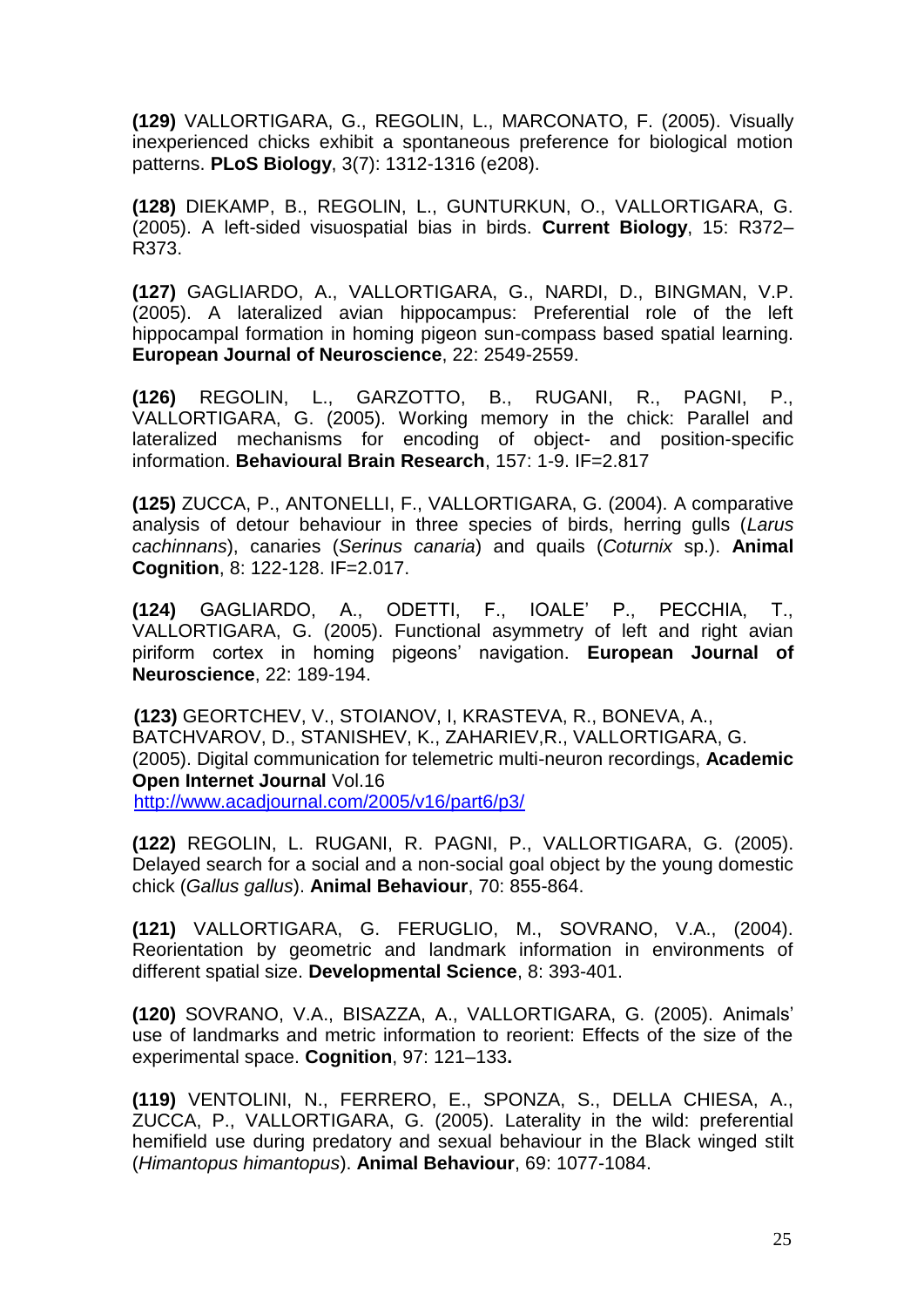**(118)** VALLORTIGARA, G., ROGERS, L.J. (2005). Survival with an asymmetrical brain: Advantages and disadvantages of cerebral lateralization. **Behavioral and Brain Sciences**, 28: 575-589.

**(117)** CLARA, E., REGOLIN, L., VALLORTIGARA, G. (2005). Visual lateralization, form preferences and secondary imprinting in the domestic chick. **Laterality,** 10: 487-502.

**(116)** VALLORTIGARA, G., ROGERS, L.J. (2005). Forming an asymmetrical brain: Genes, environment and evolutionary stable strategies (Response to commentary). **Behavioral and Brain Sciences**, 28: 615-623.

**(115)** CHIANDETTI, C., REGOLIN, L., ROGERS, L.J., VALLORTIGARA, G. (2005). Effects of light stimulation in embryo on the use of position-specific and object-specific cues in binocular and monocular chicks*.* **Behavioural Brain Research**, 163: 10-17.

## **2004**

**(114)** VALLORTIGARA, G., PAGNI, P., SOVRANO, V.A. (2004). Separate geometric and non-geometric modules for spatial reorientation: Evidence from a lopsided animal brain. **Journal of Cognitive Neuroscience**, 16: 390-400.

**(113)** VALLORTIGARA, G. (2004). Visual cognition and representation in birds and primates. In "**Vertebrate Comparative Cognition: Are Primates Superior to Non-Primates**?" (L.J. Rogers, G. Kaplan, eds.), pp.57-94, New York, Kluwer Academic/Plenum Publishers.

**(112)** MASCETTI, G.G., BOBBO, D. RUGGER, M., VALLORTIGARA, G. (2004). Monocular sleep in male domestic chicks. **Behavioural Brain Research**, 153: 447-452.

**(111)** GHIRLANDA, S., VALLORTIGARA, G. (2004). The evolution of brain lateralization: A game theoretical analysis of population structure. **Proceedings of the Royal Society B,** 271: 853-857.

**(110)** REGOLIN, L., MARCONATO, F., VALLORTIGARA, G. (2004). Hemispheric differences in the recognition of partly occluded objects by newlyhatched domestic chicks (*Gallus gallus*). **Animal Cognition**, 7: 162-170.

**(109)** QUARANTA, A, SINISCALCHI, M., FRATE, A., VALLORTIGARA, G. (2004) Paw preference in dogs: relations between lateralised behaviour and immunity. **Behavioural Brain Research**, 153: 521-525.

**(108)** ROGERS, L.J., ZUCCA, P., VALLORTIGARA, G. (2004). Advantages of having a lateralized brain. **Proceedings of the Royal Society B, Biology Letters,** 271: 420- 422.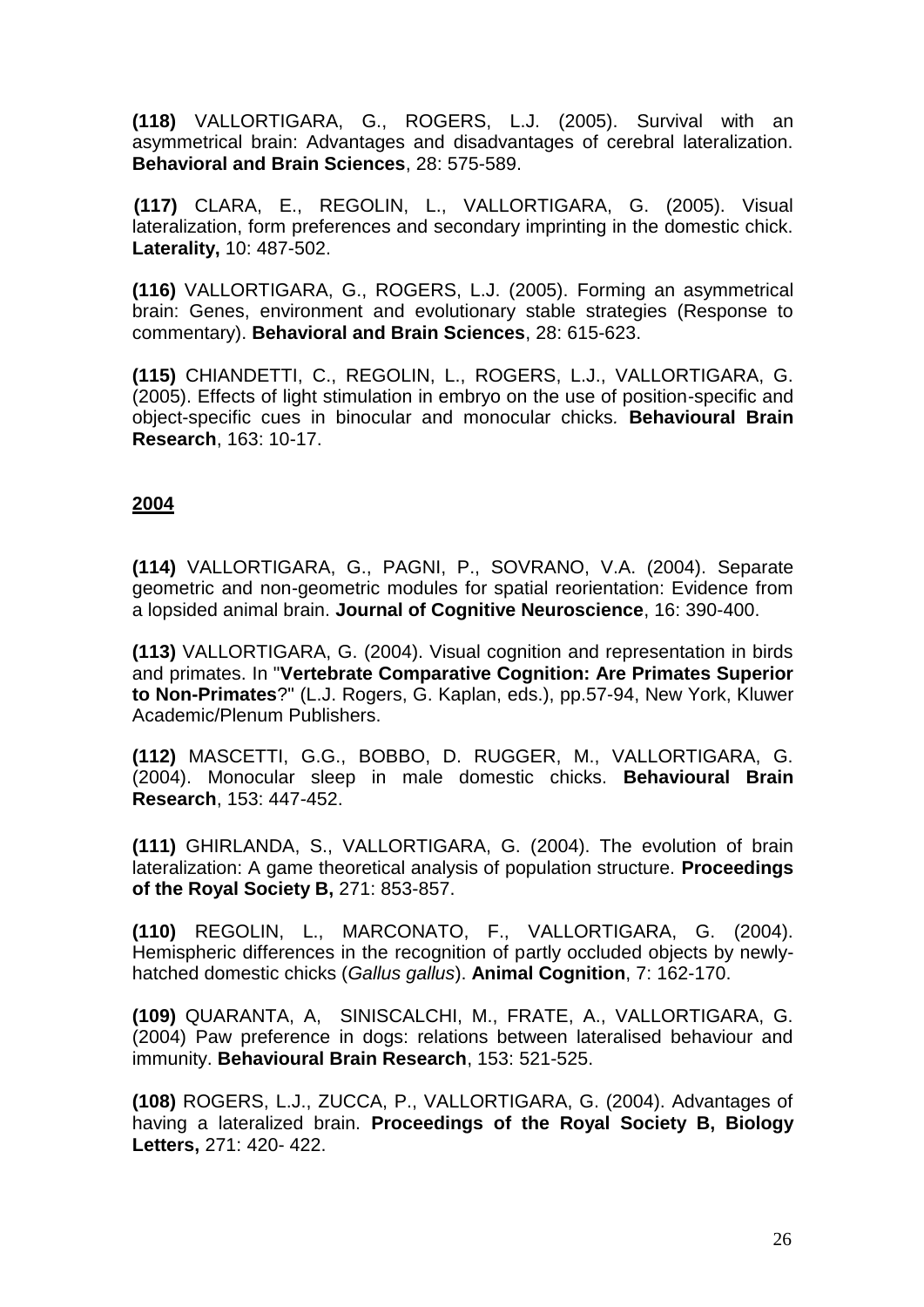**(107)** TOMMASI, L., VALLORTIGARA, G. (2004). Hemispheric processing of landmark and geometric information in male and female domestic chicks (Gallus gallus). **Behavioural Brain Research**, 155: 85-96.

**(106)** REGOLIN, L., GARZOTTO, B., RUGANI, R., PAGNI, P., VALLORTIGARA, G. (2004). Working memory in the chick: Parallel and lateralized mechanisms for encoding of object- and position-specific information. **Behavioural Brain Research**, 157: 1-9.

# **2003**

**(105)** TOMMASI, L., GAGLIARDO, A., ANDREW, R.J., VALLORTIGARA, G. (2003). Separate processing mechanisms for encoding geometric and landmark information in the avian hippocampus. **European Journal of Neuroscience**, 17: 1695-1702.

**(104)** VALENTI, A., SOVRANO, V.A., ZUCCA, P., VALLORTIGARA, G. (2003). Visual lateralization in quails. **Laterality**, 8: 67-78.

**(103)** SOVRANO, V.A., BISAZZA, A., VALLORTIGARA, G. (2003). Modularity as a fish views it: Conjoining geometric and nongeometric information for spatial reorientation. **Journal of Experimental Psychology: Animal Behavior Processes**, 29: 199-210.

## **2002**

**(102)** VALLORTIGARA, G., REGOLIN, L. (2002). Facing an obstacle: Lateralization of object and spatial cognition. In: **Comparative Vertebrate Lateralization** (R.J. Andrew and L.J. Rogers, eds.), pp. 383-444, Cambridge: Cambridge University Press*.*

**(101)** VALLORTIGARA, G., BISAZZA, A. (2002). How ancient is brain lateralization? In: **Comparative Vertebrate Lateralization** (R.J. Andrew and L.J. Rogers, eds.), pp. 9-69, Cambridge: Cambridge University Press.

**(100)** LIPPOLIS, G., BISAZZA, A., ROGERS, L.J., VALLORTIGARA, G. (2002). Lateralization of predator avoidance responses in three species of toads. **Laterality**, 7: 163-183.

**(99)** DE SANTI, A., BISAZZA, A., VALLORTIGARA, G. (2002). Complementary left and right eye use during predator inspection and shoal-mate scrutiny in minnows. **Journal of Fish Biology**, 60: 1116-1125.

**(98)** BOBBO, D., GALVANI, F., MASCETTI, G.G., VALLORTIGARA, G. (2002). Light exposure of the chick embryo influences monocular sleep. **Behavioural Brain Research**, 134: 447-466.

**(97)** GAGLIARDO, A., ODETTI, F., IOALE', P., BINGMAN, V.P., TUTTLE, S., VALLORTIGARA, G. (2002). Bilateral participation of the hippocampus in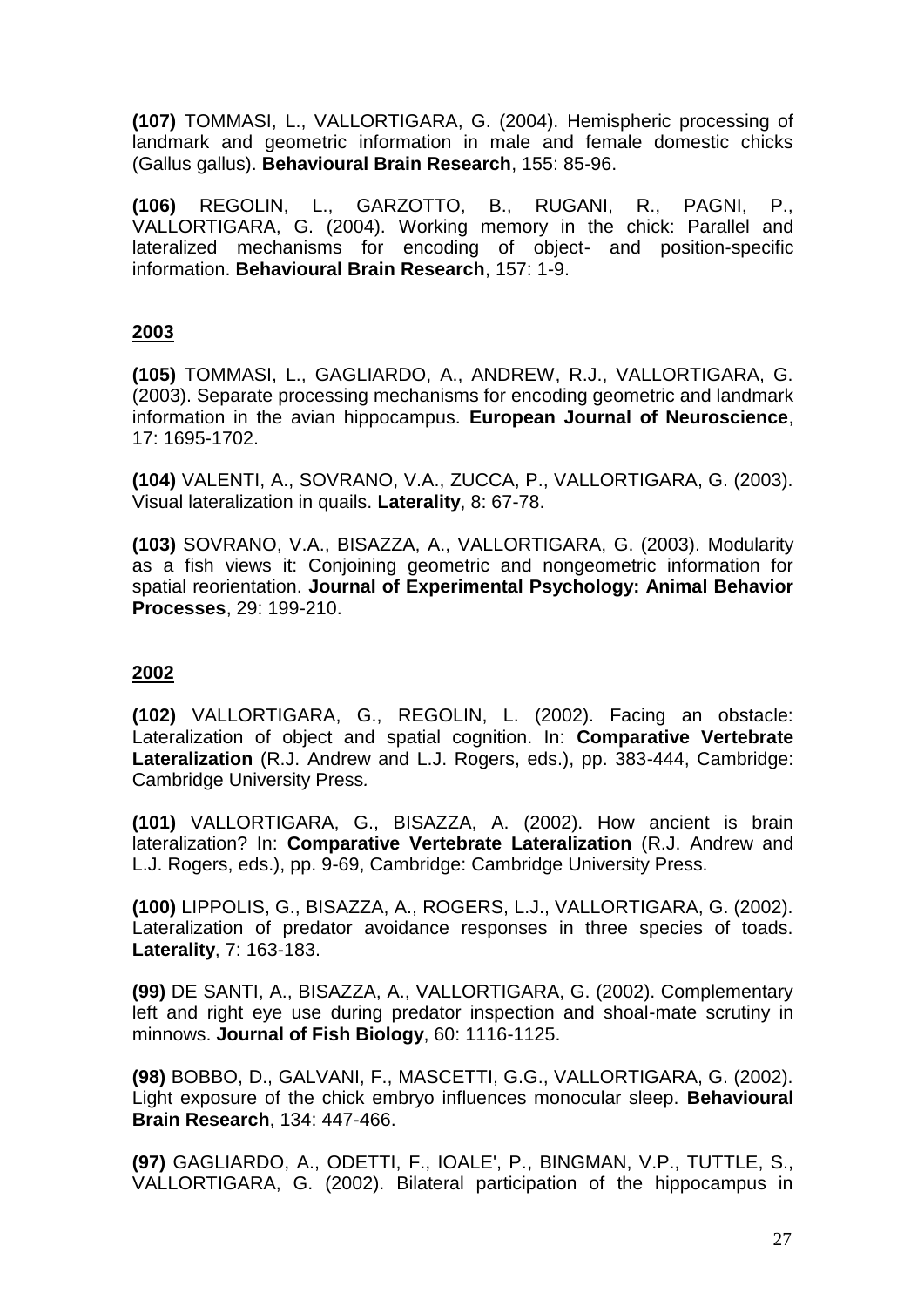familiar landmark navigation by homing pigeons. **Behavioural Brain Research**, 136: 201-209.

**(96)** SOVRANO, V.A., BISAZZA, A., VALLORTIGARA, G. (2002). Modularity and spatial reorientation in a simple mind: Encoding of geometric and nongeometric properties of a spatial environment by fish. **Cognition**, 85: 51-59.

**(95)** VALLORTIGARA, G., SOVRANO, V.A. (2002). Conjoining information from different modules: A comparative perspective. **Behavioral Brain Sciences**, 25: 701-702.

## **2001**

**(94)** DE SANTI, A., SOVRANO, V.A., BISAZZA, A., VALLORTIGARA, G. (2001). Mosquitofish display differential left- and right-eye use during mirrorimage scrutiny and predator-inspection responses. **Animal Behaviour**, 61: 305-310.

**(93)** BISAZZA, A., SOVRANO, V.A., VALLORTIGARA, G. (2001). Consistency among different tasks of left-right asymmetries in lines of fish originally selected for opposite direction of lateralization in a detour task. **Neuropsychologia**, 39: 1077-1085.

**(92)** BISAZZA, A., LIPPOLIS, G., VALLORTIGARA, G. (2001). Lateralization of ventral fins use during object exploration in the blue gourami *(Trichogaster trichopterus).* **Physiology and Behavior**, 72**:** 575-578

**(91)** VALLORTIGARA, G. COZZUTTI, C., TOMMASI, L., ROGERS, L.J. (2001). How birds use their eyes: Opposite left-right specialisation for the lateral and frontal visual hemifield in the domestic chick. **Current Biology**, 11: 29-33.

**(90)** COZZUTTI, C., VALLORTIGARA, G. (2001). Hemispheric memories for the content and position of food caches in the domestic chick. **Behavioral Neuroscience**, 115: 305-313.

**(89)** GAGLIARDO, A., IOALE', P., ODETTI, F., BINGMAN, V.P., VALLORTIGARA, G. (2001). Homing in pigeons: differential role of left and right hippocampal formation in the acquisition of the navigational map. **European Journal of Neuroscience,** 13: 1617-1624*.*

**(88)** TOMMASI, L., VALLORTIGARA, G. (2001). Encoding of geometric and landmark information in the left and right hemispheres of the avian brain. **Behavioral Neuroscience**, 115: 602-613.

**(87)** SOVRANO, V.A., BISAZZA, A., VALLORTIGARA, G. (2001). Lateralization of response to social stimuli in fishes: A comparison between different methods and species. **Physiology and Behavior**, 74: 237-244.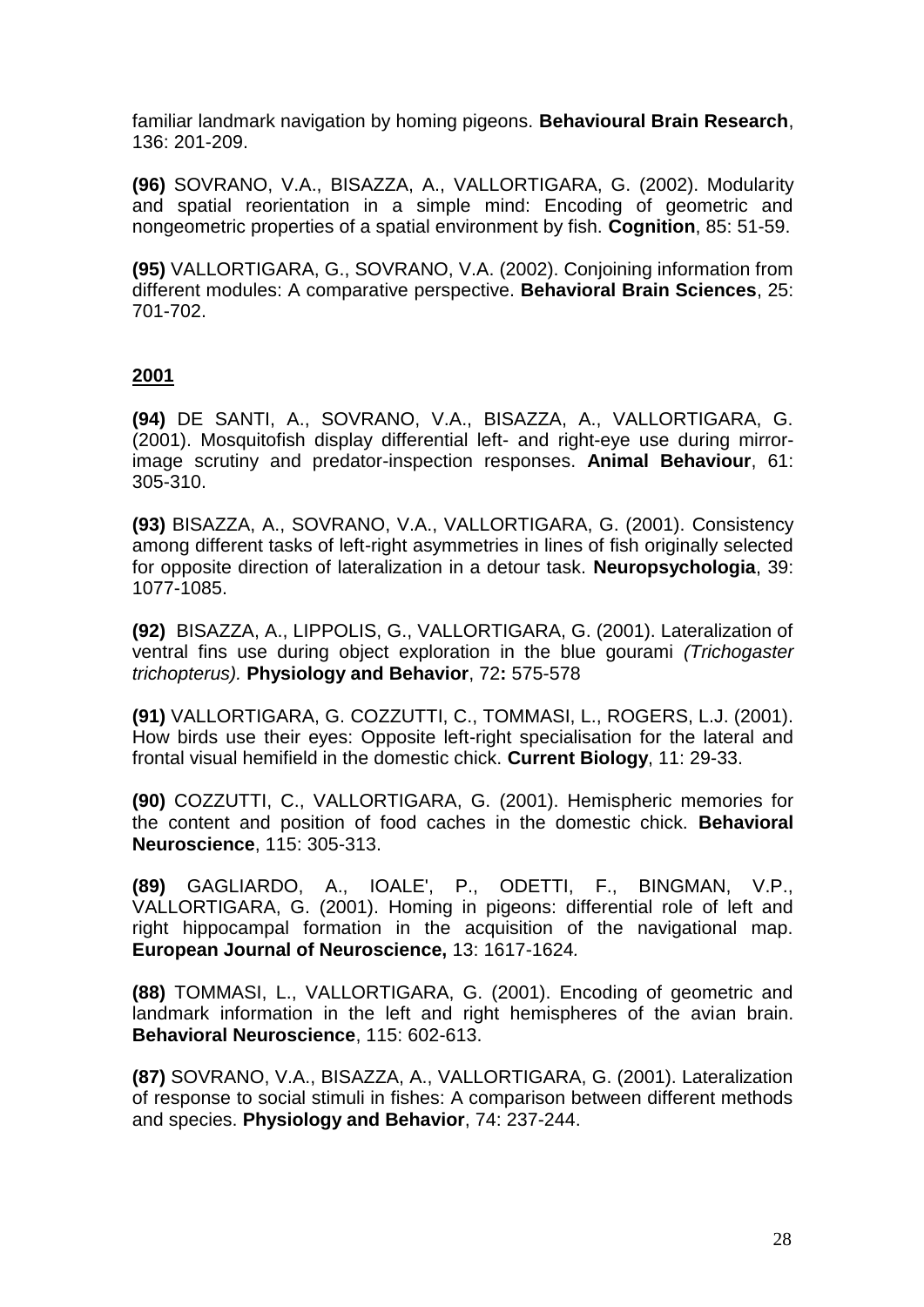**(86)** VALLORTIGARA, G., TOMMASI, L. (2001). Minimization of modal contours: an instance of an evolutionary internalized geometric regularity? **Brain and Behavioral Sciences**, 24: 706-707.

**(85)** MASCETTI, G.G., VALLORTIGARA, G. (2001). Why do birds sleep with one eye open? Light exposure of chick embryo as a determinant of monocular sleep. **Current Biology**, 11: 971-974.

**(84)** TOMMASI, L., ZAVAGNO, D., VALLORTIGARA, G. (2001). Illusory smoke and dazzling fog. **Psychological Research**, 65: 46-49.

**(83)** VALLORTIGARA, G. (2001). Other Minds, other Brains. Comparative Cognition and Consciousness. In *"Exploring Consciousness. Humanities, Natural Science and Religion"***,** Proceedings of the International Symposium, pp. 61-79, Fondazione Carlo Erba, Milan.

### **2000**

**(82)** VALLORTIGARA, G. (2000). Comparative neuropsychology of the dual brain: A stroll through left and right animals' perceptual worlds. **Brain and Language**, 73: 189-219.

**(81)** BISAZZA A., CANTALUPO, C., CAPOCCHIANO, M., VALLORTIGARA, G. (2000). Population lateralization and social behaviour: A study with sixteen species of fish. **Laterality**, 3: 269-284.

**(80)** DE SANTI, A., BISAZZA, A., CAPPELLETTI, M., VALLORTIGARA, G. (2000). Prior exposure to a predator influences lateralization of cooperative predator inspection in the guppy, *Poecilia reticulata*. **Italian Journal of Zoology**, 67: 175-178.

**(79)** TOMMASI, L., ANDREW, R.J., VALLORTIGARA, G. (2000). Eye use in search is determined by the nature of the task in the domestic chick. **Behavioural Brain Research**, 112: 119-126.

**(78)** TOMMASI, L., VALLORTIGARA, G. (2000). Searching for the centre: Spatial cognition in the domestic chick. **Journal of Experimental Psychology: Animal Behavior Processes**, 26: 477-486.

**(77)** REGOLIN, L., TOMMASI, L., VALLORTIGARA, G. (2000). Visual perception of biological motion in newly hatched chicks as revealed by an imprinting procedure. **Animal Cognition**, 3: 53-60.

**(76)** VALLORTIGARA, G., REGOLIN, L., ZUCCA, P. (2000). Secondary imprinting in the domestic chick: Binocular and lateralized monocular performance. **International Journal of Comparative Psychology**, 13: 119- 136.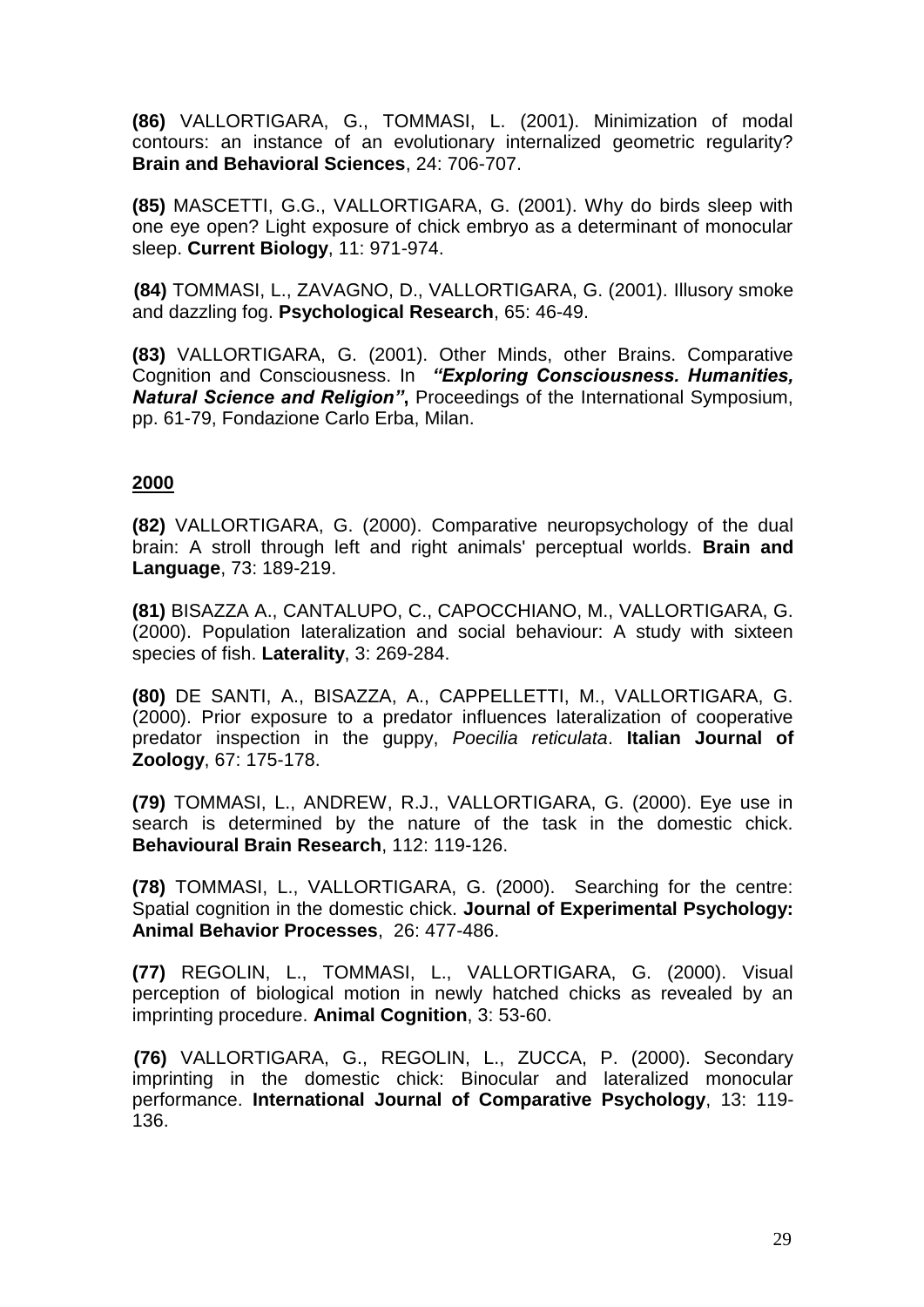**(75)** BISAZZA, A., FACCHIN, L., VALLORTIGARA, G. (2000). Heritability of lateralization in fish: Concordance of right-left asymmetry between parents and offspring. **Neuropsychologia**, 38: 907-912.

# **1999**

**(74)** TOMMASI, L., VALLORTIGARA, G. (1999). Figure-ground segregation modulates perceived direction of ambiguous moving gratings and plaids.**Vision Research**, 39: 777-787.

**(73)** VALLORTIGARA, G., REGOLIN, L., PAGNI, P. (1999). Detour behaviour, imprinting, and visual lateralization in the domestic chick. **Cognitive Brain Research**, 7: 307-320.

**(72)** TOMMASI, L., VALLORTIGARA, G. (1999). Footedness in binocular and monocular chicks. **Laterality**, 4: 89-95.

**(71)** MASCETTI, G.G., RUGGER, M., VALLORTIGARA, G. (1999). Visual lateralization and monocular sleep in the domestic chick. **Cognitive Brain Research**, 4: 451-463.

**(70)** BISAZZA, A., DE SANTI, A., VALLORTIGARA, G. (1999). Laterality and cooperation: Mosquitofish move closer to a predator when the companion is on their left side. **Animal Behaviour**, 57: 1145-1149.

**(69)** VALLORTIGARA, G. (1999). Segregation and integration of information among visual modules. **Behavioral and Brain Sciences**, 22: 398-399.

**(68)** FACCHIN, L., BISAZZA, A., VALLORTIGARA, G. (1999). What causes lateralization of detour behaviour in fish? evidence for asymmetries in eye use. **Behavioural Brain Research**, 103: 229-234.

**(67)** VALLORTIGARA, G., ROGERS, L.J., BISAZZA, A. (1999). Possible evolutionary origins of cognitive brain lateralization. **Brain Research Reviews**, 30: 164-175.

**(66)** SOVRANO, V., RAINOLDI, C., BISAZZA, A., VALLORTIGARA, G. (1999). Roots of brain specializations: Preferential left-eye use during mirror-image inspection in six species of teleost fish. **Behavioural Brain Research**, 106: 175-180.

**(65)** FORKMAN, B., VALLORTIGARA, G. (1999). Minimization of modal contours: An essential cross species strategy in disambiguating relative depth. **Animal Cognition**, 4: 181-185.

**1998**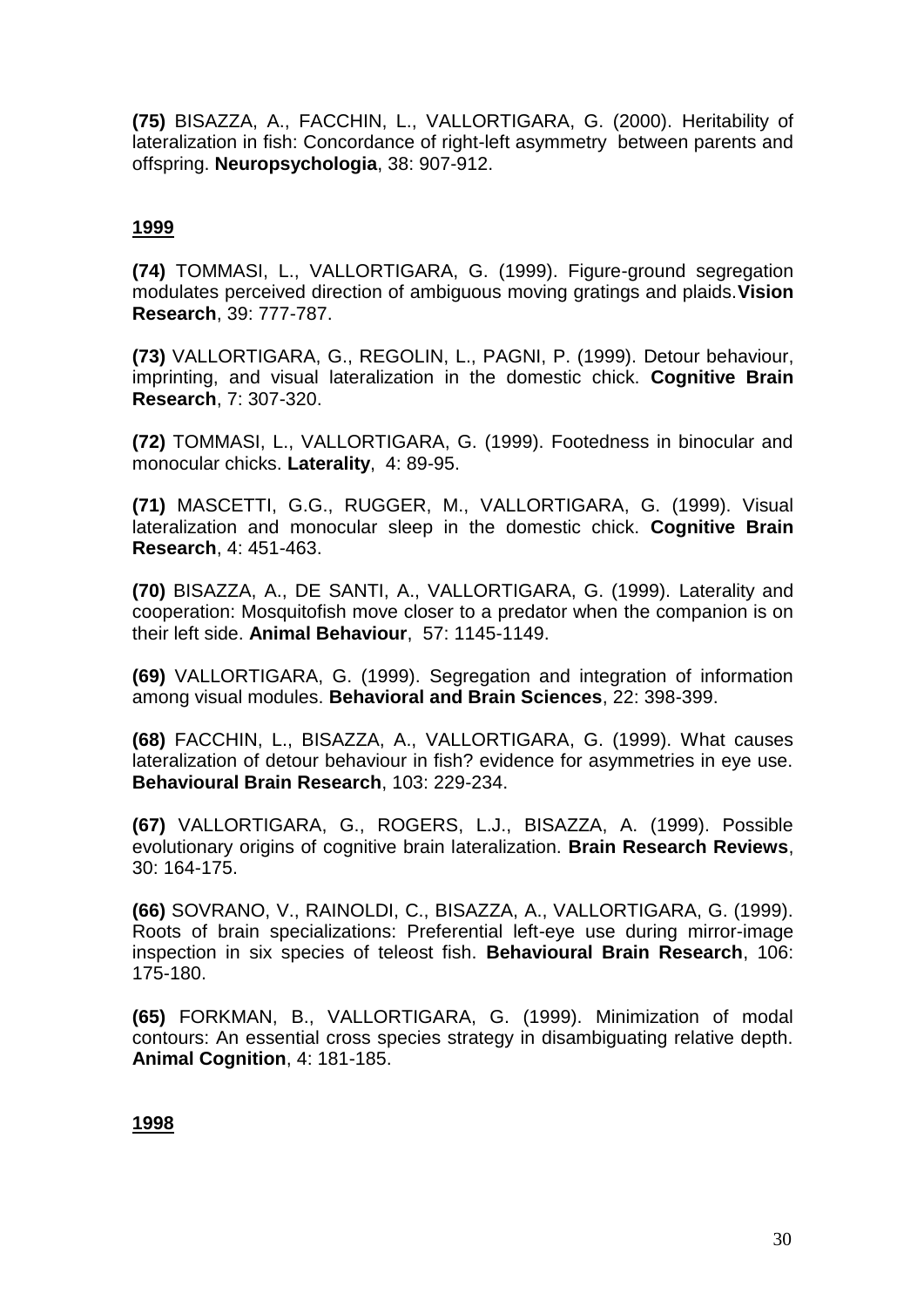**(64)** BISAZZA A., FACCHIN L., PIGNATTI R., VALLORTIGARA G. (1998). Lateralization of Detour Behaviour in Poeciliid Fishes: The Effect of Species, Gender and Sexual Motivation. **Behavioural Brain Research**, 91: 157-164.

**(63)** BISAZZA, A., ROGERS, L.J., VALLORTIGARA, G. (1998). The origins of cerebral asymmetry: A review of evidence of behavioural and brain lateralization in fishes, amphibians, and reptiles. **Neuroscience and Biobehavioral Review***,* 22: 411-426.

**(62)** ROBINS, A., LIPPOLIS, G., BISAZZA, A., VALLORTIGARA, G., ROGERS, L.J., (1998). Lateralized aggressive responses and hind-limb use in toads. **Animal Behaviour**, 56: 875-881.

**(61)** VALLORTIGARA, G., REGOLIN, L., RIGONI, M., ZANFORLIN, M. (1998). Delayed search for a concealed imprinted object in the domestic chick. **Animal Cognition**, 1: 17-24.

**(60)** VALLORTIGARA, G., ROGERS, L.J., BISAZZA, A., LIPPOLIS, G., ROBINS, A. (1998). Complementary right and left hemifield use for predatory and agonistic behaviour in toads. **NeuroReport**, 9: 3341-3344.

### **1997**

**(59)** BISAZZA, A., CANTALUPO, C., VALLORTIGARA, G. (1997). Lateral asymmetries during escape behavior in a species of teleost fish (*Jenynsia lineata*). **Physiology and Behavior**, 61: 31-35.

**(58)** BISAZZA, A., CANTALUPO, C., ROBINS, A., ROGERS, L.J., VALLORTIGARA, G. (1997). Pawedness and motor asymmetries in toads. **Laterality**, 2: 49-64.

**(57)** TOMMASI, L., VALLORTIGARA, G., ZANFORLIN, M. (1997). Young chickens learn to localize the centre of a spatial environment. **Journal of Comparative Physiology A: Sensory, Neural and Behavioral Physiology**, 180: 567-572.

**(56)** BISAZZA, A., PIGNATTI, R., VALLORTIGARA, G. (1997). Detour tests reveal task- and stimulus-specific behavioural lateralization in mosquitofish *(Gambusia holbrooki).* **Behavioural Brain Research**, 89: 237-242.

**(55)** BISAZZA, A., PIGNATTI, R., VALLORTIGARA, G. (1997). Laterality in detour behaviour: Interspecific variation in poeciliid fishes. **Animal Behaviour**, 54: 1273-1281.

**(54)** BISAZZA, A., VALLORTIGARA, G. (1997). Rotational swimming preferences in mosquitofish: Evidence for brain lateralization? **Physiology and Behavior**, 62: 1405-1407.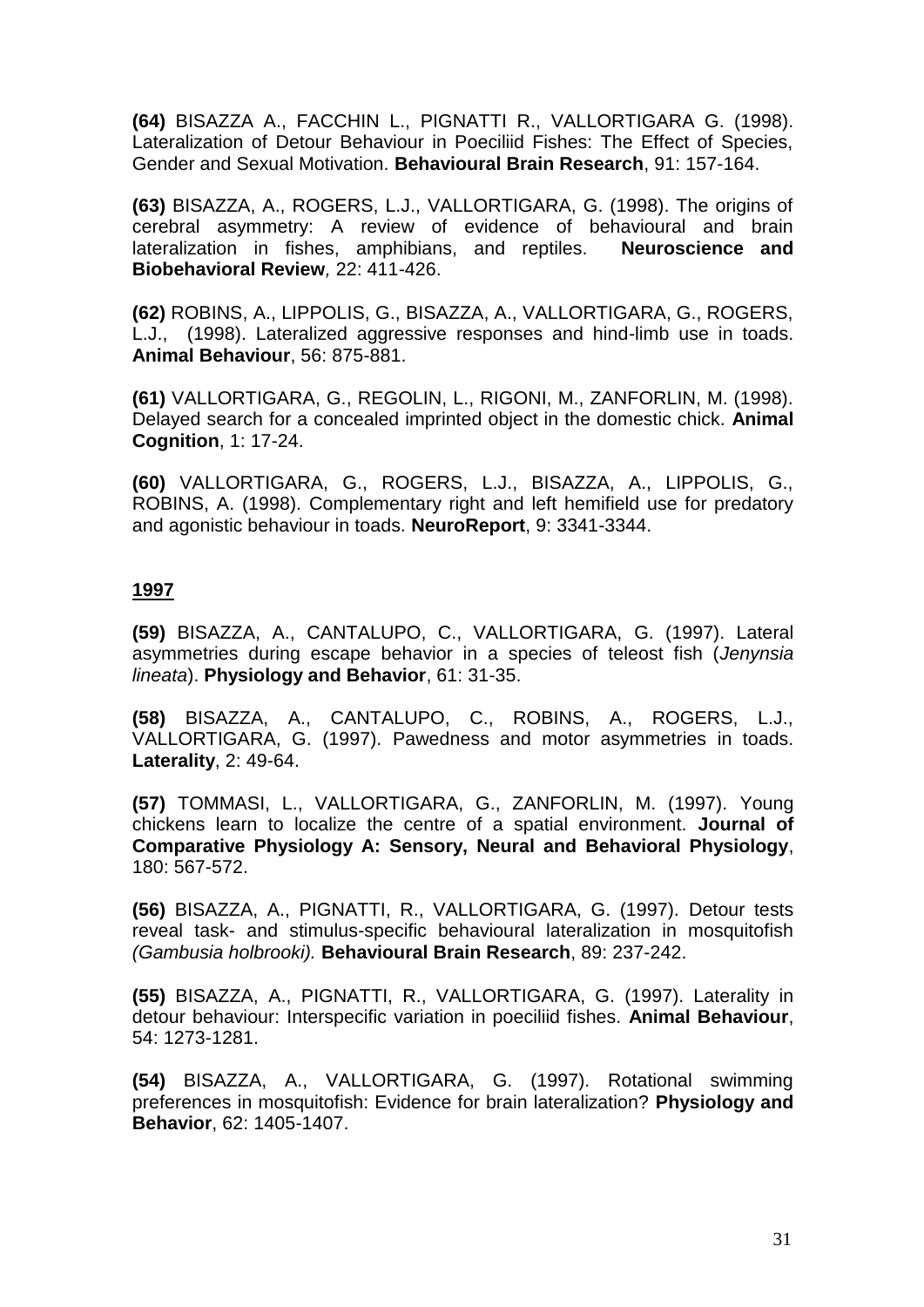**(53)** VALLORTIGARA, G., ANDREW, R.J., SERTORI, L., REGOLIN, L. (1997). Sharply-timed behavioural changes during the first 5 weeks of life in the domestic chick *(Gallus gallus)*. **Bird Behavior**, 12: 29-40*.*

## **1996**

**(52)** CANTALUPO C., BISAZZA A., VALLORTIGARA G. (1996). Lateralization of displays during aggressive and courtship behaviour in the siamese-fighting fish *(Betta splendens)*. **Physiology and Behavior**, 60: 249- 252.

(**51**) VALLORTIGARA, G., REGOLIN, L., BORTOLOMIOL, G., TOMMASI, L. (1996). Lateral asymmetries due to preferences in eye use during visual discrimination learning in chicks. **Behavioural Brain Research**, 74: 135-143.

**(50)** VALLORTIGARA, G. (1996). Learning of colour and position cues in domestic chicks: Males are better at position, females at colour. **Behavioural Processes**, 36: 289-296.

**(49)** BISAZZA, A., CANTALUPO, C., ROBINS, A., ROGERS, L.J., VALLORTIGARA, G. (1996). Right-pawedness in toads. **Nature**, 379: 408.

**(48)** REGOLIN, L., VALLORTIGARA, G. (1996). Lateral asymmetries in the response to novel-coloured objects in the domestic chick: A developmental study. **Behavioural Processes**, 37: 67-74.

**(47)** BISAZZA, A., VALLORTIGARA, G. (1996). Rotational bias in mosquitofish *(Gambusia hoolbrooki):* The role of lateralization and sun-compass navigation. **Laterality**, 1: 161-175.

## **1995**

**(46)** REGOLIN L., VALLORTIGARA G., ZANFORLIN M. (1995). Detour behaviour in the domestic chick: Searching for a disappearing prey or a disappearing social partner. **Animal Behaviour**, 50: 203-211.

**(45)** REGOLIN L., VALLORTIGARA G. (1995). Perception of partly occluded objects by young chicks. **Perception and Psychophysics**, 57: 971-976.

**(44)** TOMMASI L., BRESSAN P., VALLORTIGARA G. (1995). Solving occlusion indeterminacy in chromatically homogeneous patterns. **Perception**, 24: 391-403.

**(43)** CANTALUPO C., BISAZZA A., VALLORTIGARA G. (1995). Lateralization of predator-evasion response in a teleost fish. **Neuropsychologia**, 33: 1637- 1646.

## **1994**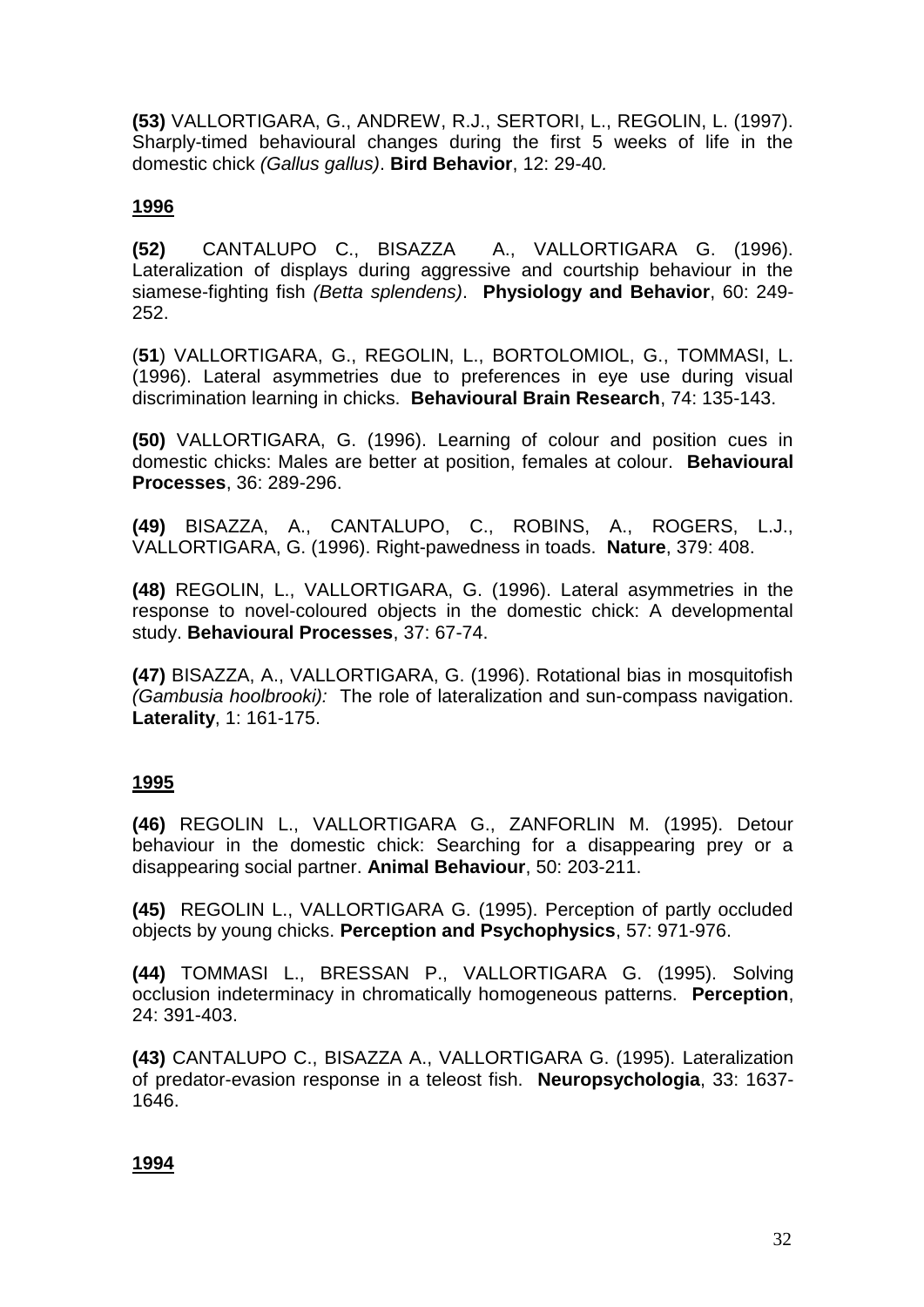**(42)** REGOLIN L., VALLORTIGARA G., ZANFORLIN M. (1994). Perceptual and motivational aspects of detour behaviour in young chicks. **Animal Behaviour**, 47: 123-131**.**

**(41)** VALLORTIGARA G. REGOLIN L., ZANFORLIN M. (1994). The development of responses to novel-coloured objects in male and female domestic chicks. **Behavioural Processes**, 31: 219-230.

**(40)** VALLORTIGARA G., ANDREW R.J. (1994). Olfactory lateralization in the chick. **Neuropsychologia**, 32: 417-423.

**(39)** REGOLIN L., VALLORTIGARA G., ZANFORLIN M. (1994). Object and spatial representations in detour problems by chicks. **Animal Behaviour**, 49: 195-199.

**(38)** VALLORTIGARA G., BRESSAN, P. (1994). Occlusion, transparency, and stereopsis: A new explanation for stereo capture. **Vision Research**, 34: 2891- 2896.

**(37)** VALLORTIGARA G., ANDREW R.J. (1994). Differential involvement of right and left hemisphere in individual recognition in the domestic chick. **Behavioural Processes**, 33: 41-58.

### **1993**

**(36)** BRESSAN P., GANIS G., VALLORTIGARA G. (1993). The role of depth stratification in the solution of the aperture problem. **Perception**, 22: 215-228.

**(35)** BRESSAN P., VALLORTIGARA G. (1993). What induces capture in motion capture? **Vision Research**, 33: 2109-2112.

**(34)** VALLORTIGARA G., ZANFORLIN M. (1993). Discussion of *On Experimental Phenomenology* by G.B. Vicario. In **Foundations of Perceptual Theory** (S.C. Masin, Ed.), pp. 211-215, Elsevier, Amsterdam.

## **1992**

**(33)** VALLORTIGARA G. (1992). Affiliation and aggression as related to gender in domestic chicks (*Gallus gallus*). **Journal of Comparative Psychology**, 106: 53-57.

**(32)** BRESSAN P., TOMAT L., VALLORTIGARA G. (1992). Motion aftereffects with rotating ellipses. **Psychological Research**, 54: 240-245.

**(31)** VALLORTIGARA G. (1992). Right hemisphere advantage for social recognition in the chick. **Neuropsychologia**, 30: 761-768.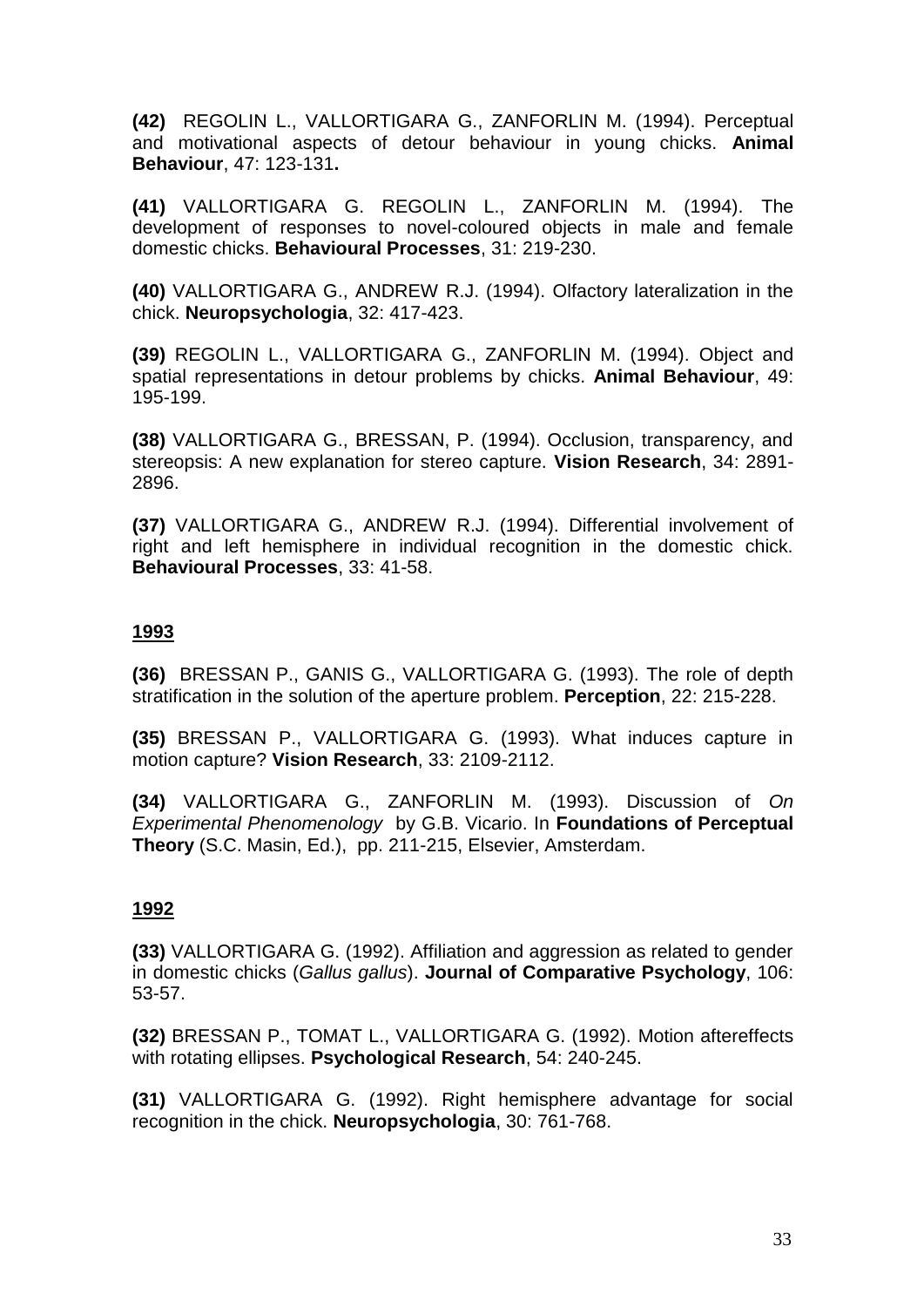# **1991**

**(30)** BRESSAN P., VALLORTIGARA G. (1991). Illusory depth from moving subjective figures and neon color spreading. **Perception**, 20: 637-644.

**(29)** VALLORTIGARA G., ANDREW R.J. (1991). Lateralization of response by chicks to change in a model partner. **Animal Behaviour**, 41: 187-194.

**(28)** VALLORTIGARA G., BRESSAN P. (1991). Occlusion and the perception of coherent motion. **Vision Research**, 31: 1967-1978.

**(27)** ZANFORLIN M., VALLORTIGARA G., AGOSTINI A. (1991). The whole may be less than the sum of its parts: the case of the stereokinetic cone divided into parts. **Gestalt Theory**, 4: 243-249.

## **1990**

**(26)** VALLORTIGARA G., ZANFORLIN M., COMPOSTELLA S. (1990). Perceptual organization in animal learning: Cues or objects? **Ethology**, 85: 89- 102.

**(25)** VALLORTIGARA G., ZANFORLIN M., PASTI G. (1990). Geometric modules in animal spatial representations: A test with chicks (*Gallus gallus*). **Journal of Comparative Psychology**, 104: 248-254.

**(24)** VALLORTIGARA G., CAILOTTO M., ZANFORLIN M. (1990). Sex differences in social reinstatement motivation of the domestic chick (*Gallus gallus*) revealed by runway tests with social and nonsocial reinforcement. **Journal of Comparative Psychology**, 104: 361-367.

**(23)** ZANFORLIN M., VALLORTIGARA G. (1990). The magic wand: A new stereokinetic anomalous surface. **Perception**, 19: 447-457.

#### **1989**

**(22)** VALLORTIGARA G., ZANFORLIN M. (1989). Place and object learning in chicks (*Gallus gallus domesticus*). **Journal of Comparative Psychology**, 103: 201-209.

**(21)** VALLORTIGARA G. (1989). Behavioral asymmetries in visual learning of young chickens. **Physiology and Behavior**, 45: 797-800.

**(20)** CAILOTTO M., VALLORTIGARA G., ZANFORLIN M. (1989). Sex differences in the response to social stimuli in young chicks. **Ethology Ecology and Evolution**, 1: 323-327.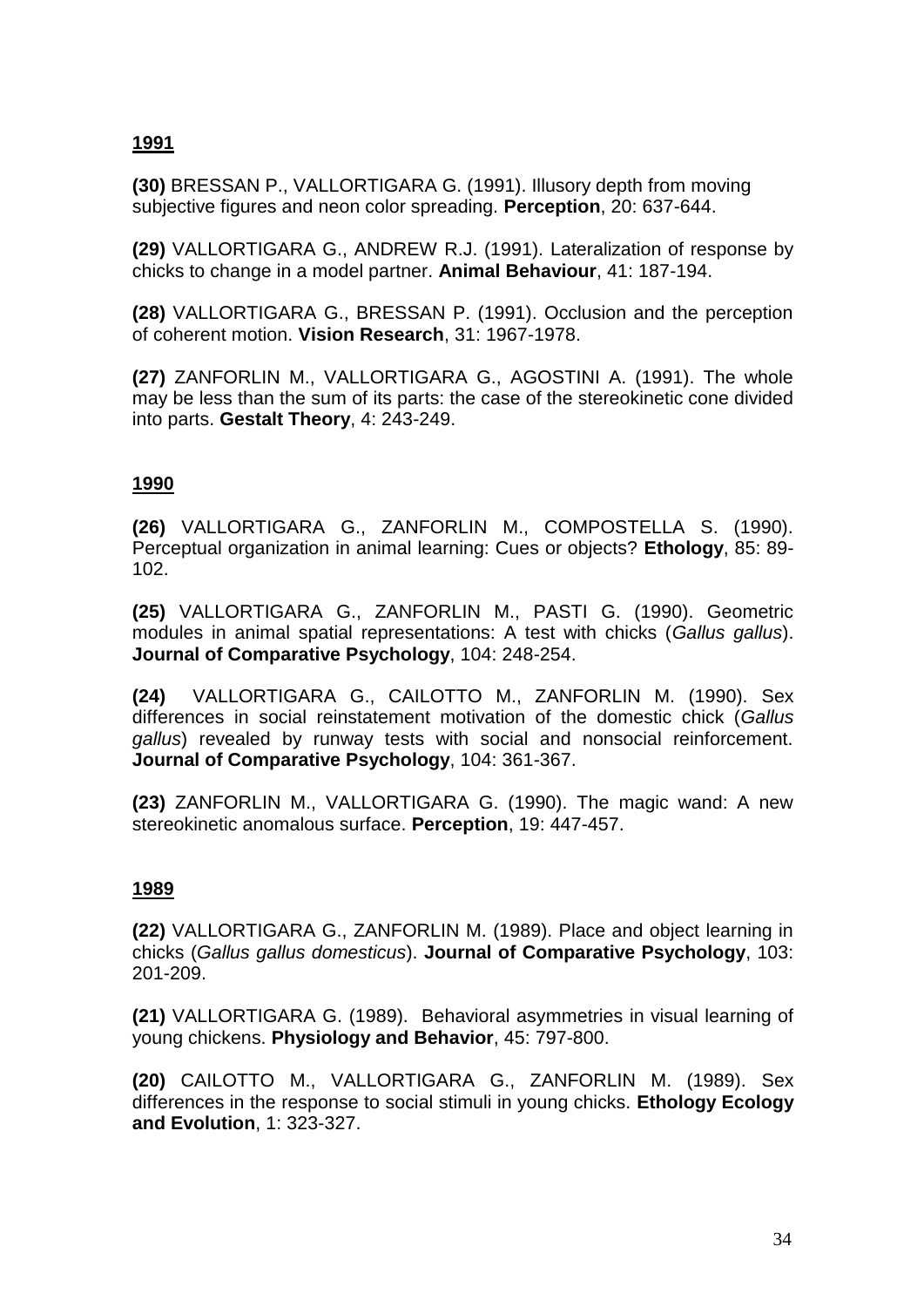## **1988**

**(19)** VALLORTIGARA G. (1988). Chicks in a novel environment: Effects of conspecific calls. **Ethology**, 78: 341-345.

**(18)** VALLORTIGARA G., ZANFORLIN M., CAILOTTO M. (1988). Right-left asymmetry in position learning of male chicks. **Behavioural Brain Research**, 27: 189-191.

**(17)** VALLORTIGARA G., ZANFORLIN M. (1988). Simultaneous discrimination learning in chicks: Spatial representations and object characteristics. **Ethology**, 79: 248-256.

**(16)** VALLORTIGARA G., ZANFORLIN M. (1988). Open-field behavior of young chicks (*Gallus gallus*): Antipredatory responses, social reinstatement motivation, and gender effects. **Animal Learning and Behavior**, 16: 359-362.

**(15)** VALLORTIGARA G., BRESSAN P., BERTAMINI M. (1988). Perceptual alternations in stereokinesis. **Perception**, 17: 31-34.

**(14)** ZANFORLIN M., VALLORTIGARA G. (1988). Depth effect from a rotating line of constant length. **Perception and Psychophysics**, 44: 493-499.

### **1987**

**(13)** MASIN S.C., MAZZONI G., VALLORTIGARA G. (1987). The first five responses in the method of constant stimuli. **Canadian Journal of Psychology**, 41: 80-83.

**(12)** MASIN S.C., MAZZONI G., VALLORTIGARA G. (1987). An experimental study of the alphabetical rating. **Bulletin of the Psychonomic Society**, 25: 259-262.

**(11)** BRESSAN P., VALLORTIGARA G. (1987). Stereokinesis with moving visual phantoms. **Perception**, 16: 73-78.

**(10)** BRESSAN P., VALLORTIGARA G. (1987). Learning to see stereokinetic effects. **Perception,** 16: 187-192.

**(9)** MASIN S.C. , MAZZONI G., VALLORTIGARA G. (1987). Direct evaluation of distances within the alphabet. **Perceptual and Motor Skills**, 65: 449-452.

**(8)** ZANFORLIN M., VALLORTIGARA G. (1987). Efectos de las preferencias de formas y tamanos sobre el proceso de generalizacion en pollos. **Revista Latinoamericana de Psicologia**, 19: 421-439.

**(7)** VALLORTIGARA G. (1987). The hidden face of Kanizsa triangle: Apparent movement of subjective figures in three-dimensional space. **Perception**, 16: 449-452.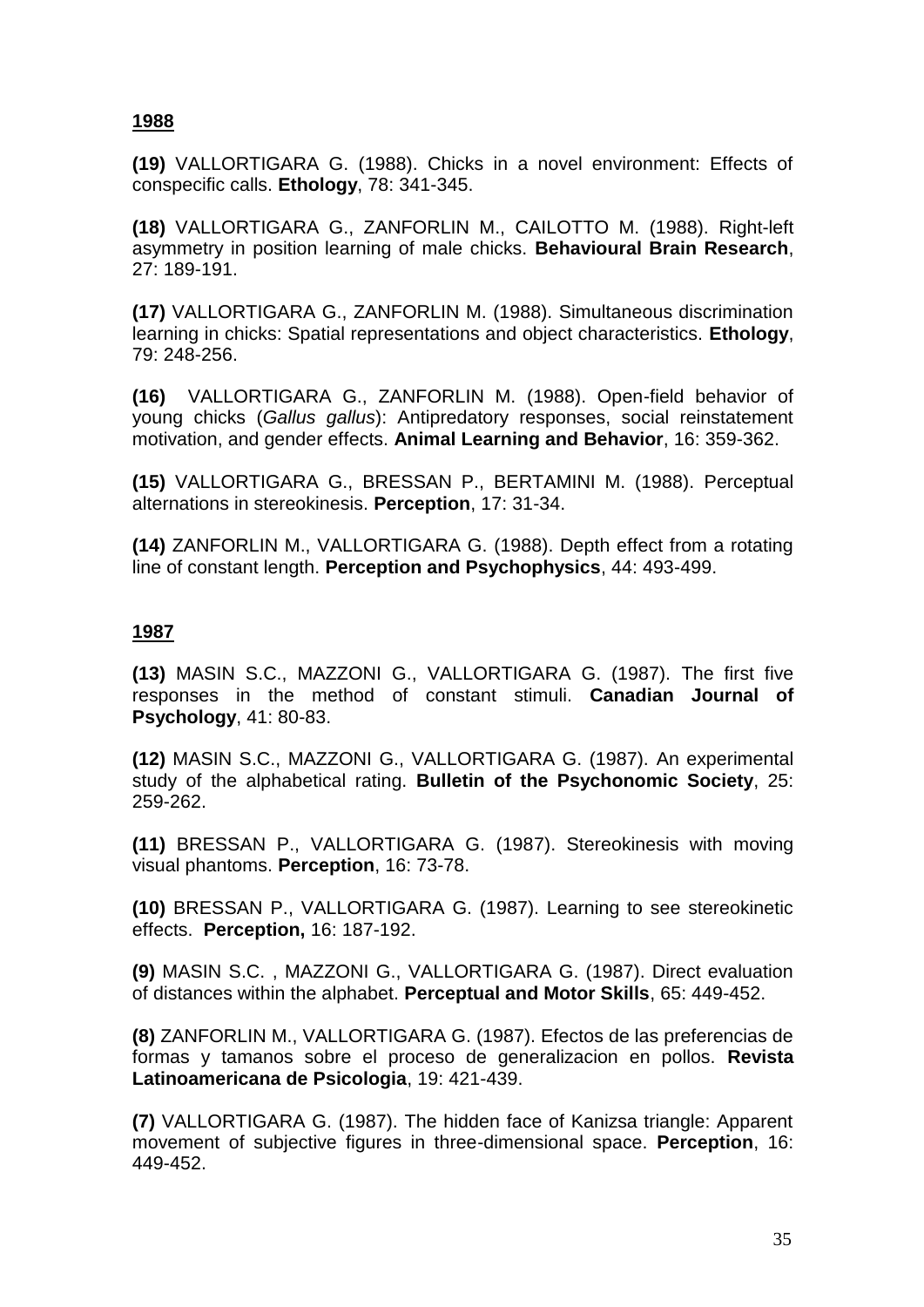## **1986**

**(6)** VALLORTIGARA G., ZANFORLIN M. (1986). Position learning in chicks. **Behavioural Processes**, 12: 23-32.

**(5)** VALLORTIGARA G., ZANFORLIN M. (1986). A newborn chick's companion. **Monit. Zool. Ital./ Ital. J. Zoology**, 20: 63-73.

**(4)** VALLORTIGARA G., BRESSAN P., ZANFORLIN M. (1986). The Saturn illusion: A new stereokinetic effect. **Vision Research**, 26: 811-813.

**(3)** BRESSAN P., VALLORTIGARA G. (1986). Multiple 3-D interpretations in a classic stereokinetic effect. **Perception**, 15: 405-408.

**(2)** BRESSAN P., VALLORTIGARA G. (1986). Subjective contours can produce stereokinetic effects. **Perception**, 15: 409-412.

### **1985**

**(1)** ZANFORLIN M., VALLORTIGARA G. (1985). Form preferences and stimulus generalization in domestic chicks. **Boll. Zool.**, 52: 231-238.

#### **Pubblicazioni brevi (books reviews and other short publications)**

- 1. VALLORTIGARA, G. (1996). Review of *Orang-Utans in Borneo* by Gisela Kaplan and L. J. Rogers, University of New England Press, Armidale, 1994, **Neuropsychologia,** 34 (6) : 615.
- 2. VALLORTIGARA, G. (1996). Review of *The Development of Brain and Behaviour in the Chicken* by L. J. Rogers, CAB International, Wallingford, 1995, **Neuropsychologia,** 34 (11) : 1139.
- 3. VALLORTIGARA, G. (1998). Review of *Minds of their Own* by L.J. Rogers, Allen & Unwin, St. Leonards, Australia, 1997, **Trends in Cognitive Sciences**, 2(3): 118.
- 4. VALLORTIGARA, G. (2005). *Editorial for Cortex Forum:* Cerebral lateralization: a Common Theme in the Organization of the Vertebrate Brain, **Cortex**, 42: 5-7.
- 5. MCMANUS, C., NICHOLLS, M., VALLORTIGARA, G. (2008). *Editorial Commentary: Is* LRRTM1 *the gene for handedness?* **Laterality***,* 14: 1-2.
- 6. MCMANUS, C., NICHOLLS, M., VALLORTIGARA, G. (2010). Inrroduction: The right hand and the left hand of hystory. **Laterality**, 15: 1-3.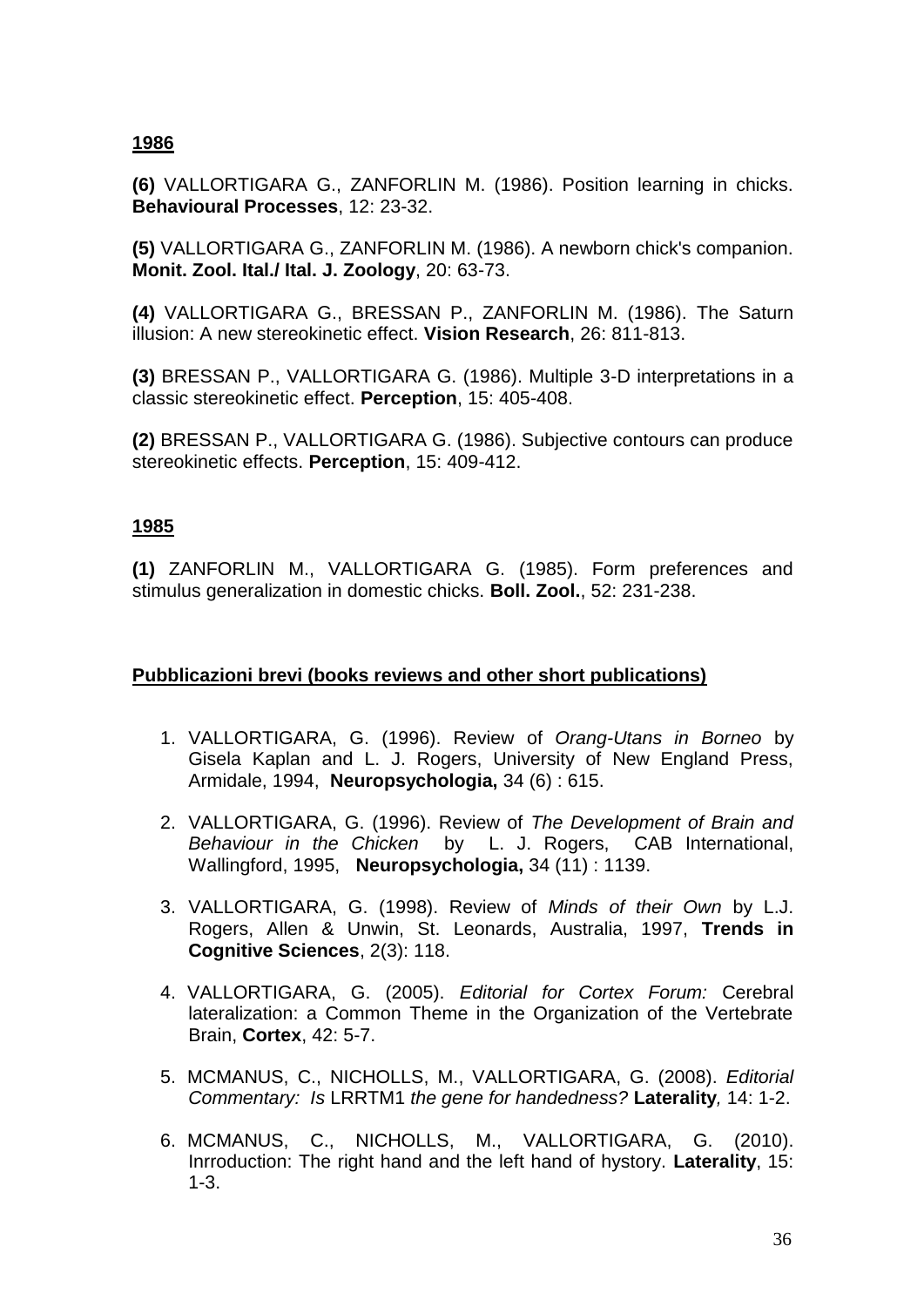7. VALLORTIGARA G. (2014). Laudatio for Mario Zanforlin on his 80th birthday. **Gestalt Theory**, 36: 317-319.

### **Pubblicazioni per esteso su libri e riviste a carattere nazionale:**

- 1. VALLORTIGARA G., ZANFORLIN M. (1985). Apprendimento di posizione assoluta e relativa nel pulcino. In: **Conoscenza e Struttura. Festschrift per Gaetano Kanizsa.** (a cura di W. Gerbino), pp. 475-479, Il Mulino, Bologna.
- 2. VALLORTIGARA G. (1985). Visual preferences in size discrimination and generalization in chicks. **Atti e Memorie dell'Accademia Patavina di Scienze, Lettere ed Arti. Classe di Scienze Matematiche e Naturali**. Volume XCVII, pp. 45-54.
- 3. VALLORTIGARA G., ZANFORLIN M. (1987). Place learning in chicks: The role of object characteristics. **Atti e Memorie dell'Accademia Patavina di Scienze, Lettere ed Arti. Classe di Scienze Matematiche e Naturali**, Volume XCIX, pp. 145-155.
- 4. ZANFORLIN M., VALLORTIGARA G. (1988). Depth effect from a rotating line of constant length: A preliminary report. **Contributi degli Istituti e Dipartimenti Italiani di Psicologia**, 1: 6-35.
- 5. CAILOTTO M., VALLORTIGARA G., ZANFORLIN M. (1989). Behavioural differences between male and female domestic chicks (*Gallus gallus*) in an open field. **Atti e Memorie dell'Accademia Patavina di Scienze, Lettere ed Arti. Classe di Scienze Matematiche e Naturali**. Volume CI, pp. 77-92.
- 6. VALLORTIGARA G. (1991). Con gli occhi di un pulcino. Congetture su origine, natura e funzione della specializzazione emisferica. **Rivista di Psicologia**, 76:19-37.
- 7. ZANFORLIN M., VALLORTIGARA G. (1992). I modelli animali in psicologia. In: **Indici fisiologici in psicologia** (a cura di D. Palomba), pp. 13-17, Cleup, Padova.
- 8. VALLORTIGARA G., ZANFORLIN M. (1992). Il pulcino domestico come animale modello per lo studio della lateralizzazione cerebrale. In **Indici fisiologici in psicologia** (a cura di D. Palomba), pp. 27-42, Cleup, Padova.
- 9. VALLORTIGARA G. (1992). Lemmi: *Incentivo, Incompatibilità, Apprendimento latente, Novità, Condizionamento negativo, Ricompensa,*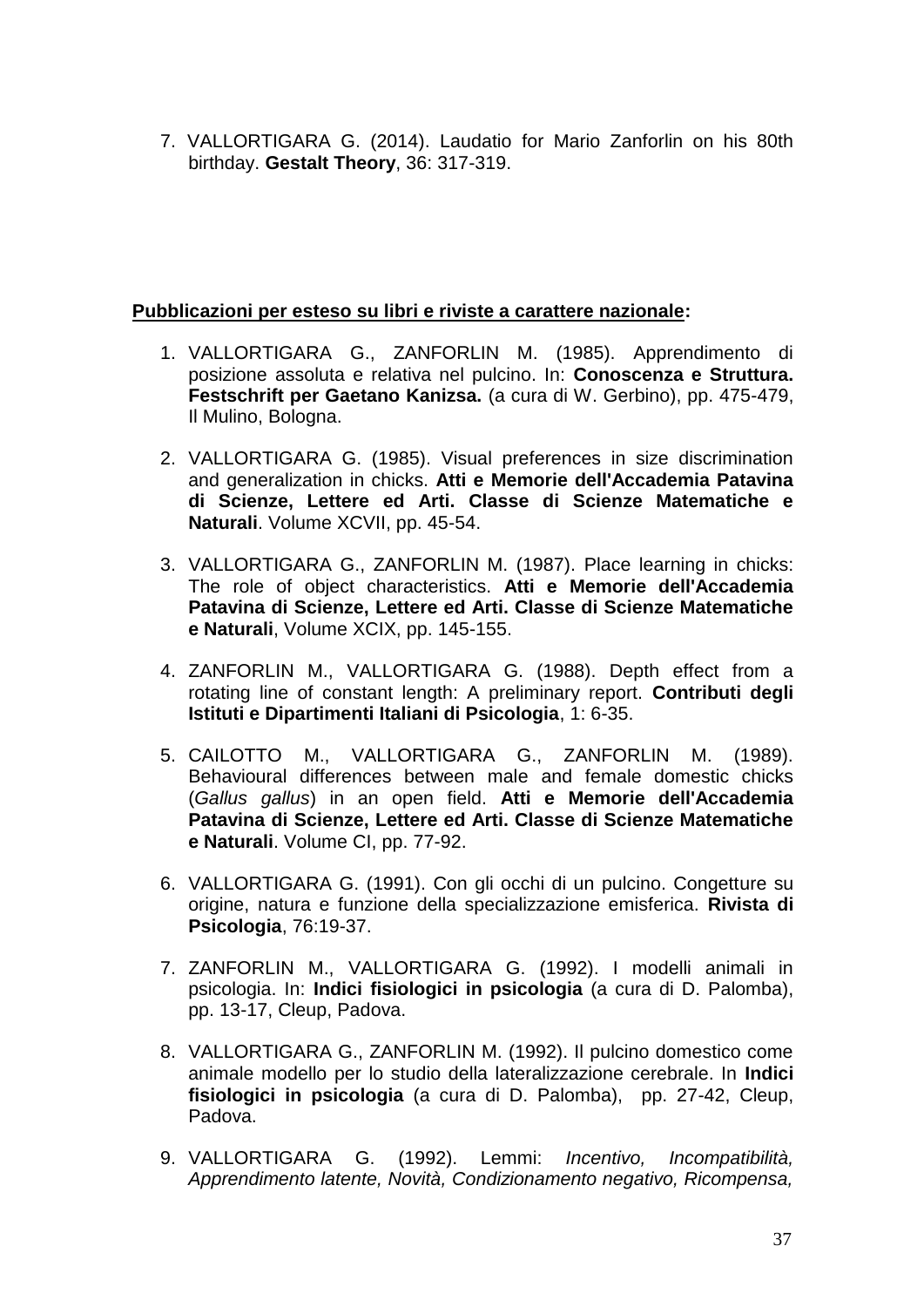*Apprendimento associativo, Behaviourismo, Etologia cognitiva, Mappa cognitiva, Discriminazione, Capacità di apprendimento, Disposizioni all'apprendimento, Apprendimento percettivo, Modellaggio, Generalizzazione, Condizionamento, Estinzione, Comportamento operante, Rinforzo, Apprendimento*. In **Dizionario di Etologia** (a cura di Danilo Mainardi), Einaudi, Torino.

- 10.REGOLIN L., VALLORTIGARA G., ZANFORLIN M. (1994). Detour behaviour in the domestic chick: A review and re-interpretation. **Atti e Memorie dell'Accademia Patavina di Scienze, Lettere ed Arti. Classe di Scienze Matematiche e Naturali**, Vol. CV, pp. 105-126.
- 11.BISAZZA, A., CANTALUPO, C., VALLORTIGARA, G. (1996). Lateralization of functions in the brain and behaviour of lower vertebrates: New evidences. **Atti e Memorie dell'Accademia Patavina di Scienze, Lettere ed Arti. Classe di Scienze Matematiche e Naturali**, Vol. CVIII, pp. 93-138.
- 12.VALLORTIGARA, G., BISAZZA, A. (1997). L'asimmetria del cervello nei vertebrati. **Le Scienze**, N. 342, febbraio, pp. 54-63.
- 13.REGOLIN, L., VALLORTIGARA, G. (1997). L'occhio al di là dell'ostacolo: le radici biologiche del completamento amodale. In **Tra Percezione e Arte** (A. Cavedon, L. Zanuttini, a cura di), pp. 193-208, Il Poligrafo, Padova.
- 14.VALLORTIGARA, G. (1999). La visione negli animali. In **La Percezione Visiva** (Purghè F., Stucchi N. e Olivero, A., a cura di), pp. 191-230, Utet, Torino.
- *15.*VALENTI, A., VALLORTIGARA, G. (2000). Lateralizzazione visiva nella quaglia comune *(Coturnix europaea).* **Ricerche di Psicologia**, 24: 43- 58*.*
- 16.VALLORTIGARA, G, REGOLIN, L., TOMMASI, L., ZUCCA, P. (2000). Altro che cervello di gallina! Cervello e cognizione negli uccelli. **Le Scienze**, N. 367, Novembre, pp. 88-95.
- 17.VALLORTIGARA, G., TOMMASI, L., SOVRANO, V. A. (2001). La cognizione animale: due principi, un corollario e un problema aperto. **Giornale Italiano di Psicologia**, 28: 21-45.
- 18.SOVRANO, V.A., VALLORTIGARA, G. (2002). Lo studio comparato delle menti. In **"Le scienze della mente"** (A. Borghi e T. Iachini, a cura di), pp. 65-82, Il Mulino, Bologna.
- 19.VALLORTIGARA, G., TOMMASI, L., SOVRANO, V.A. (2002). Pesci rossi, etologi, psicolinguisti e altri animali. **Giornale Italiano di Psicologia**, 29: 185-201.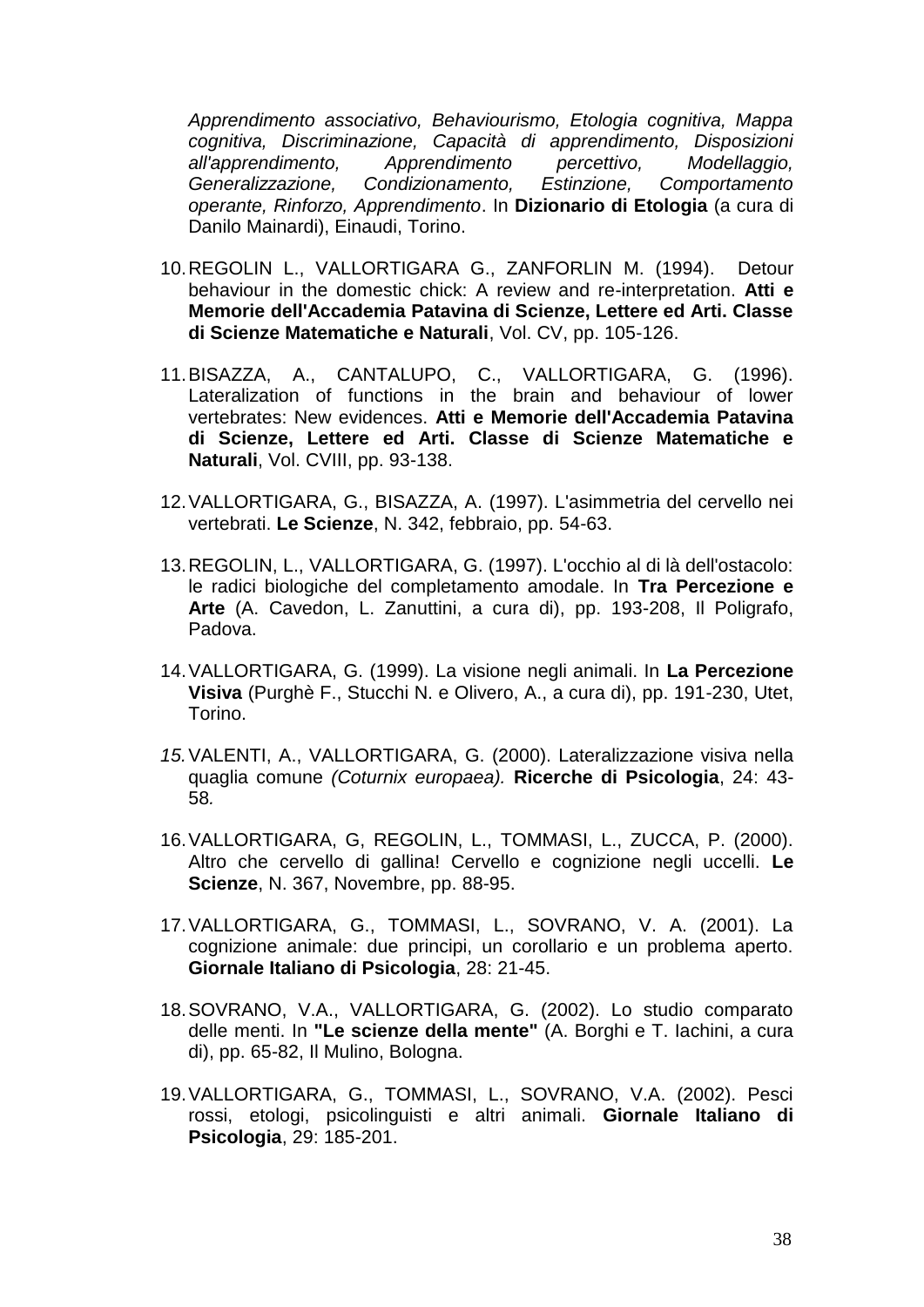- 20.VALLORTIGARA, G. (2003). Gli oggetti visti dal cervello. **Mente & Cervello**, 1: 20-27.
- 21.VALLORTIGARA, G. (2004). Intelligenza animale. In "**Manuale di Psicologia Generale**" (a cura di Marco Zorzi e Vittorio Girotto), pp. 303- 317, Il Mulino, Bologna.
- 22.RASSU, S.P., VALLORTIGARA, G., VERSACE, E., PULINA, G. (2006). Coscienza degli animali e interazione uomo animale. In "Il benessere animale e la qualità delle produzioni nei piccoli ruminanti". **I Georgofili-Quaderni**, 7: 15-31.
- 23.VALLORTIGARA, G. (2005). Lemmi: *Istinto, Pavlov*. In "**Dizionario Storico della Scienza della Psiche**" (a cura di Francesco Barale, Vittorio Gallese, Stefano Misura e Adriano Zamperini), Einaudi, Torino, in corso di stampa.
- 24.VALLORTIGARA, G. (2005). Altre menti: esiste una coscienza nelle specie non umane? "**Contributi del Centro Linceo Interdisciplinare Beniamino Segre, XXXII Seminario sulla Evoluzione Biologica, Neurobiologia della coscienza**", Anno CDIII, pp. 49-78.
- 25.VALLORTIGARA, G. (2006). Voce: Mente e cervello. **Enciclopedia dei Ragazzi Treccani, Istituto per L'Enciclopedia Italiana Treccani**.
- 26. VALLORTIGARA, G. (2007). Pensiero senza linguaggio. Intelligenza e meccanismi cerebrali negli animali. **Prometeo**, 10: 38-49.
- 27.VALLORTIGARA, G. (2007). Editoriale. **Giornale Italiano di Psicologia**, XXXIV, n. 2, pp. 251-255.
- 28.VALLORTIGARA, G. (2007). Strutture e funzioni. Due storie personali sul ruolo delle spiegazioni evoluzionistiche nelle scienze cognitive. In "**Cultura, evoluzione, simulazione**", Atti del Convegno 2007 del CODISCO, Coordinamento dei Dottorati italiani di Scienze Cognitive (a cura di Alessandra Falzone e Mariangela Campochiaro), pp. 80-89, Ed. Squilibri, Roma.
- 29.VALLORTIGARA, G. (2010). Unico e originale: l'essenzialismo psicologico e le due culture. In "*Pianeta Galileo 2009*", (Alberto Peruzzi, a cura di), Regione Toscana, Consiglio Regionale, Centro Stampa del Consiglio Regionale della Toscana, pp. 543-547.
- 30.Vallortigara, G. (2013). L'animale metafisico. *Prometeo*, Anno 31, Marzo 2013, Numero 121, pp. 74-81.
- 31.Vallortigara, G. (2013). Cervelli, plastici e rigidi. *Giornale Italiano di Psicologia*, 3: 551-555.
- 32.Girotto, V., Pievani, T., Vallortigara, G. (2013). Credenti nati. *Mente & Cervello*, Marzo, 2013.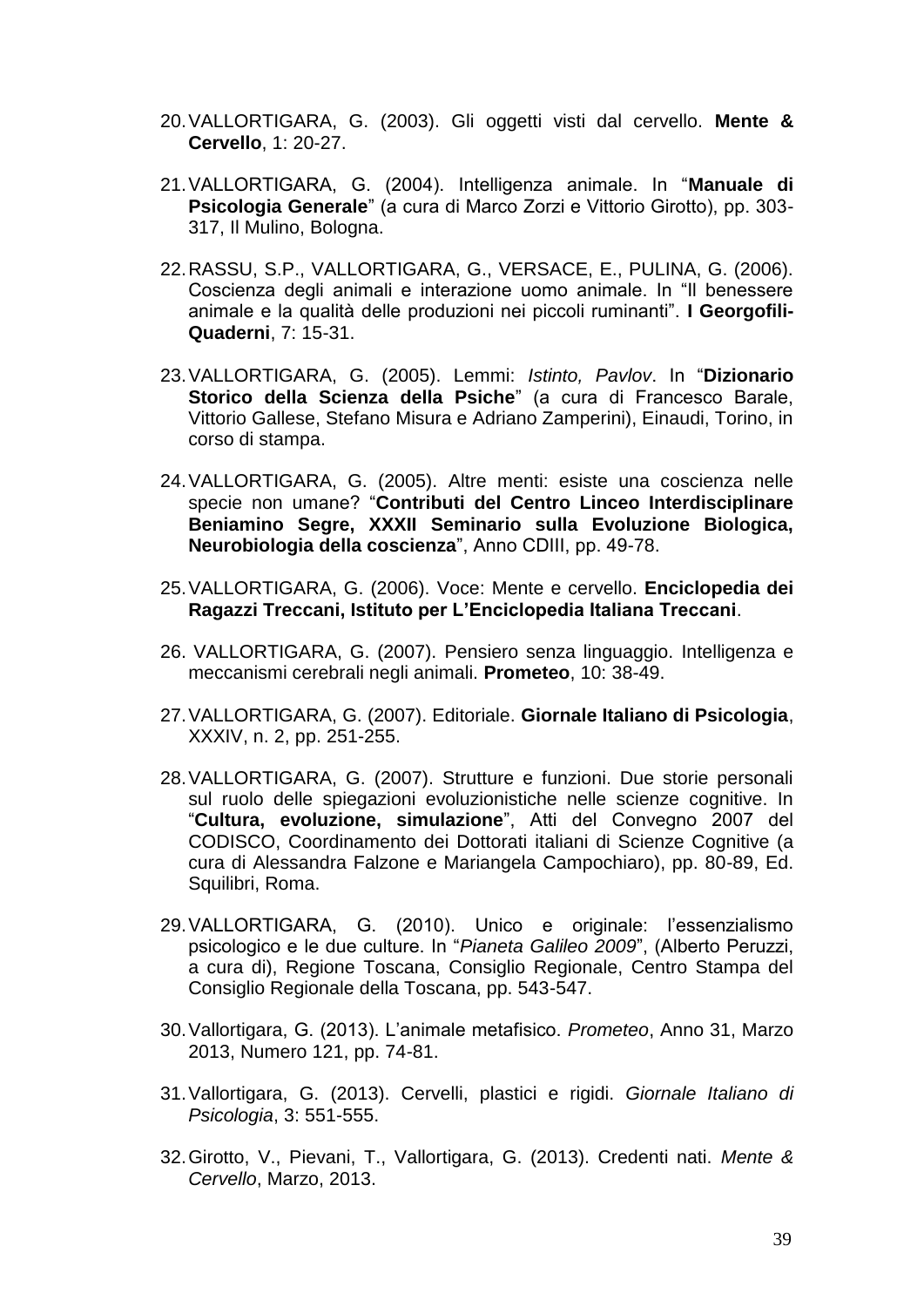- 33. Rigosi, E., Vallortigara, G. (2014). Elogio dell'ape. Cervello piccolo, mente fina. *Le Scienze*, Gennaio 2014.
- 34. Vallortigara, G. (2014). L'evoluzione dei cervelli e delle menti: un approccio comparativo. In "XL Seminario sulla Evoluzione Biologica e i Grandi Problemi della Biologia: Cervello in Evoluzione", Roma 27-28 febbraio 2013, pubblicato in *Contributi del Centro Linceo Interdisciplinare "Beniamino Segre"*, n. 130, pp. 125-137.
- 35. Vallortigara, G. (2015). Voci d'autore: *"Animale"*. Nuovo Dizionario Zingarelli, Zingarelli Editore, Bologna.
- 36.Vallortigara, G., Vozza, L. (2015). Ambiguità animali. *Le Scienze*, Dicembre 2015.
- 37.Vallortigara, G. (2016). Essere lì (col cervello). In "*How do I imagine being there?*" by Claudia Losi, pp. 25-31, Humboldt Books, Milano.
- 38. Rosa-Salva, O., Di Giorgio, E., Vallortigara, G. (2017). Con gli occhi di un neonato. *Le Scienze*, Febbraio 2017. (Italian edition of "Scientific American"; German translation in: *Gehirn & Geist* (Spektrum der Wissenshaft) n. 12 (2017) Gespur fur Lebendiges, pp. 68-73; Spanish translation: Julio/Agosto 2017, N. 85 *Mente & Cerebro*, Con ojos de neonato. pp. 52-58.
- 39. Vallortigara, G. (2017). Prefazione a "*L'intelligenza delle api"* di Randolf Menzel e Matthias Eckoldt, pp. IX-XII, Cortina Editore, Milano.
- 40.Lorenzi, E., Vallortigara, G. (2018). Cognizione animale. In "*Psicologia Generale*" (a cura di M. Turatto), pp. 346-372, Mondadori Università, Milano.

#### **Altre pubblicazioni:**

- 1. VALLORTIGARA, G. (2007). Perché i mancini sono l'eccezione. *La Stampa***,** *Tuttoscienze*, 14 marzo 2007.
- 2. VALLORTIGARA, G. (2007). La coscienza è nel cervello? *Domenica Il Sole 24 Ore*, p. 41, 30 settembre 2007.
- 3. VALLORTIGARA, G. (2008). L'evoluzione ha creato Dio (e non viceversa). *MicroMega, Almanacco di Scienze*, 3/26: pp. 119-128.
- 4. VALLORTIGARA, G. (2009). Alex pappagallo pensoso. *Domenica Il Sole 24 Ore***,** p. 33, 8 febbraio 2009.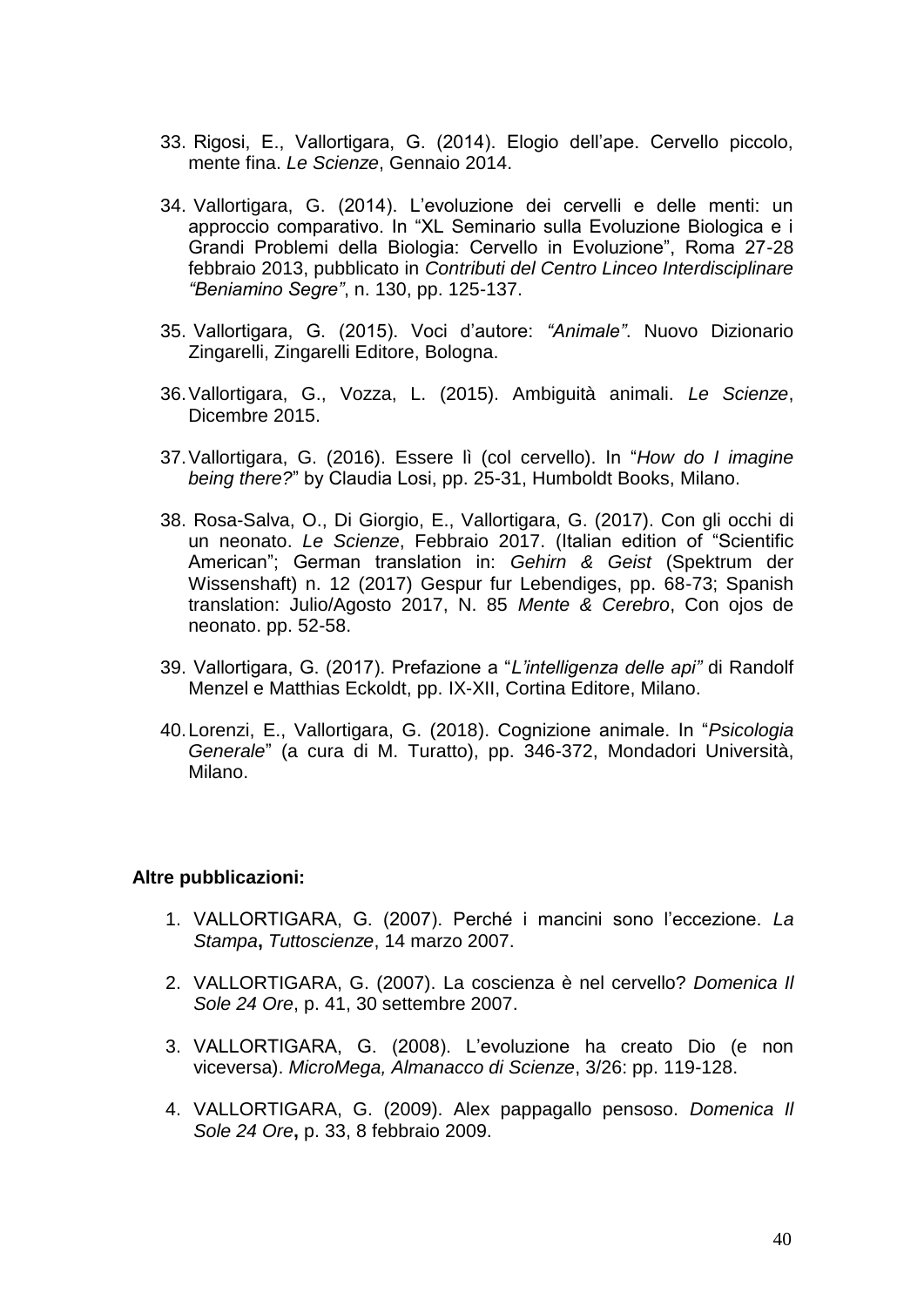- 5. GIROTTO, V., VALLORTIGARA, G. (2009). Radici biologiche della fede e della morale. *MicroMega, Almanacco di Scienze*, 3/40: pp. 150-158.
- 6. VALLORTIGARA, G. (2010). Creduloni si nasce. *Darwin,* gennaiofebbraio, N.35, pp 76-83.
- 7. VALLORTIGARA, G. (2010). Mangereste le uova di questa gallina? *Domenica Il Sole 24 Ore,* 27 settembre 2010.
- 8. VALLORTIGARA, G. (2010). Perché uomini e pulcini vedono angeli ovunque. *La Stampa,* Tuttoscienze, 26 maggio 2010.
- 9. VALLORTIGARA, G. (2010). Alla ricerca del 'life detector'. *MicroMega, Almanacco di Scienze*, 7: 88-98.
- 10.Vallortigara, G. (2011). Il pensiero femminile fa la differenza**.** *La Stampa*, Tuttoscienze, 3 marzo 2011.
- 11.Vallortigara, G. (2012). Cervello di pulcino. *Domenica Il Sole 24 Ore*, 10 giugno 2012.
- 12.Vallortigara, G. (2013). Le ragioni di un salvataggio. *Domenica Il Sole 24 Ore*, 3 febbraio 2013.
- 13.Vallortigara, G., Girotto, V. (2013). Perché ci affidiamo al soprannaturale. *Repubblica*, 26 giugno 2013.
- 14. Vallortigara, G. (2013). Neuroni guaritori e ricordi innestati. *Repubblica*, 19 ottobre 2013.
- 15.Vallortigara, G. (2014). Kant e le neuroscienze. *Micromega, Almanacco della Scienza 2014, pp. 103-110.*
- 16. Vozza, L., Vallortigara, G. (2014). E se i delfini non fossero poi così intelligenti? *Domenica Il Sole 24 Ore*, 27 luglio 2014.
- 17. Vallortigara, G., Panciera, N. (2014). Neuroni numerici. *Domenica Il Sole 24 Ore*, 16 novembre 2014.
- 18. Vallortigara, G. (2014). Prima si coopera, poi si parla. *Domenica Il Sole 24 Ore*, 21 dicembre 2014.
- 19.Vallortigara, G. (2015). Imprintati per credere. *Domenica Il Sole 24 Ore*, 20 settembre 2015.
- 20.Vallortigara, G. (2015). Nella mente di un bassotto. *Domenica Il Sole 24 Ore*, 27 settembre 2015.
- 21. Vallortigara, G. (2015). Non c'è il chiostro dell'anima. *Domenica Il Sole 24 Ore*, 29 novembre 2015.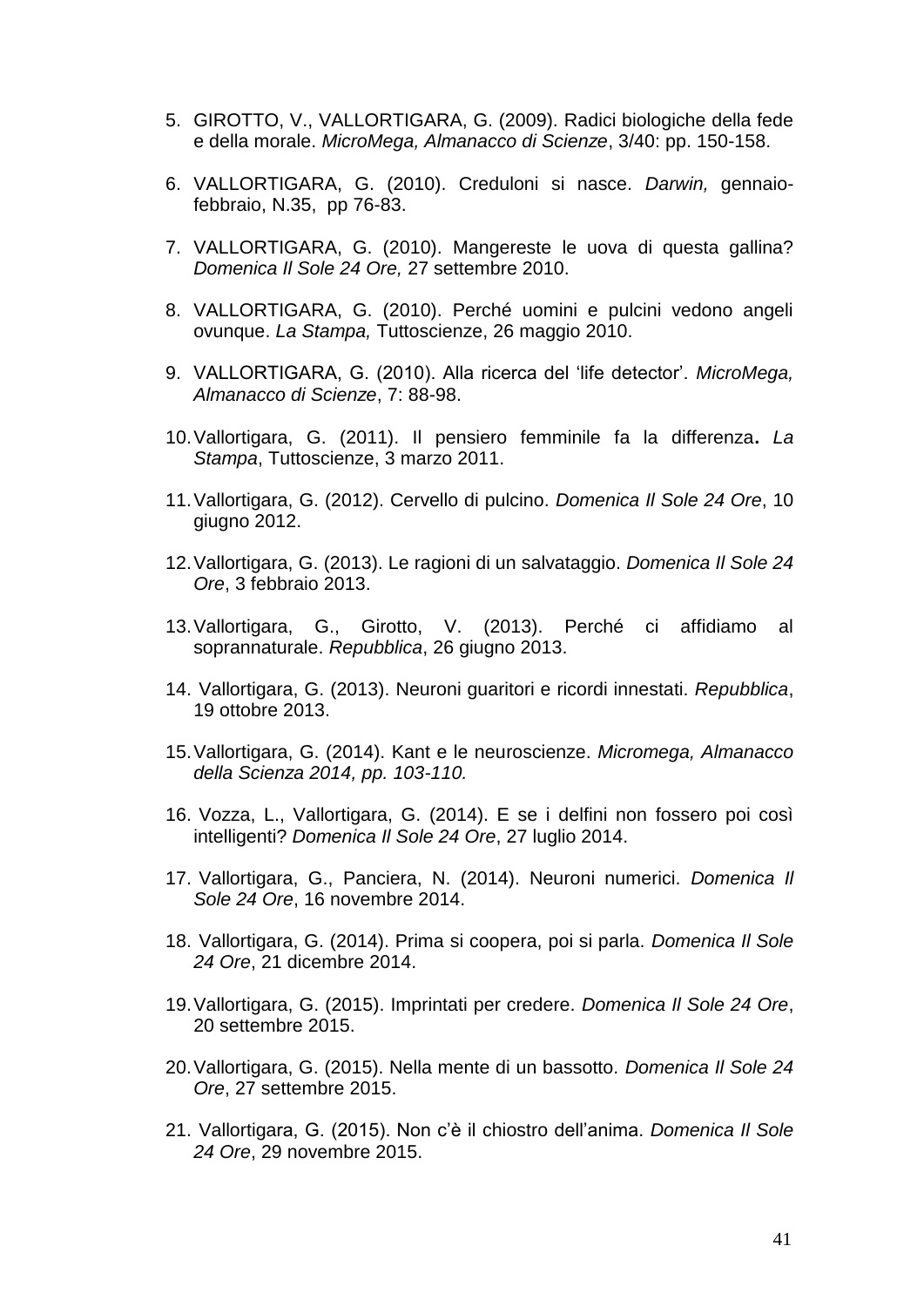- 22.Vallortigara, G. (2016). Due neuroni per uno zero. *Domenica Il Sole 24 Ore*, 17 gennaio 2016.
- 23.Girotto, V., Vallortigara, G. (2016). Così è nato il timor di Dio. *Domenica Il Sole 24 Ore*, 8 aprile 2016,
- 24.Vallortigara, G. (2016). Brillanti teste d'uovo. *Domenica Il Sole 24 Ore*, 10 luglio 2016.
- 25.Vallortigara, G. (2016). Nel cervello dei matematici. *Domenica Il Sole 24 Ore*, 11 settembre 2016.
- 26.Vallortigara, G. (2017). Imprinting al profumo di violetta. *Domenica Il Sole 24 Ore*, 19 marzo 2017.
- 27.Vallortigara, G. (2017). Nei pensieri e nei sogni delle api. *Domenica Il Sole 24 Ore*, 20 aprile 2017.
- 28.Vallortigara, G. (2017). Attenti all'ape: quando di guarda ti studia come se fossi un fiore. *La Stampa, Tuttoscienze*, 17 maggio 2017.
- 29. Vallortigara, G. (2017). La verità, vi prego, sul cervello. *Domenica Il Sole 24 Ore*, 10 luglio 2017.
- 30.Vallortigara, G. (2018). Beniamine di razza e personalità. *Domenica Il Sole 24 Ore*, 13 maggio 2018.
- 31.Vallortigara, G. (2018). Cosa si prova a essere polpo? *Domenica Il Sole 24 Ore*, 3 giugno 2018.
- 32. Vallortigara, G. (2018). Quell'ape capisce proprio zero. *Domenica Il Sole 24 Ore*, 12 agosto 2018.
- 33. Vallortigara, G. (2018). La gallina geniale. *Domenica Il Sole 24 Ore*, 23 dicembre 2018.

#### **LIBRI:**

- G. VALLORTIGARA (1994). *L'evoluzione della lateralizzazione cerebrale.* pp 137, Cleup, Padova.
- G. VALLORTIGARA (2000). *Altre menti. Lo studio comparato della cognizione animale.* pp. 473, Il Mulino, Bologna.
- **-** G. VALLORTIGARA (2005). *Cervello di gallina. Visite (guidate) tra etologia e neuroscienze.* pp. 158, Bollati-Boringhieri, Torino.